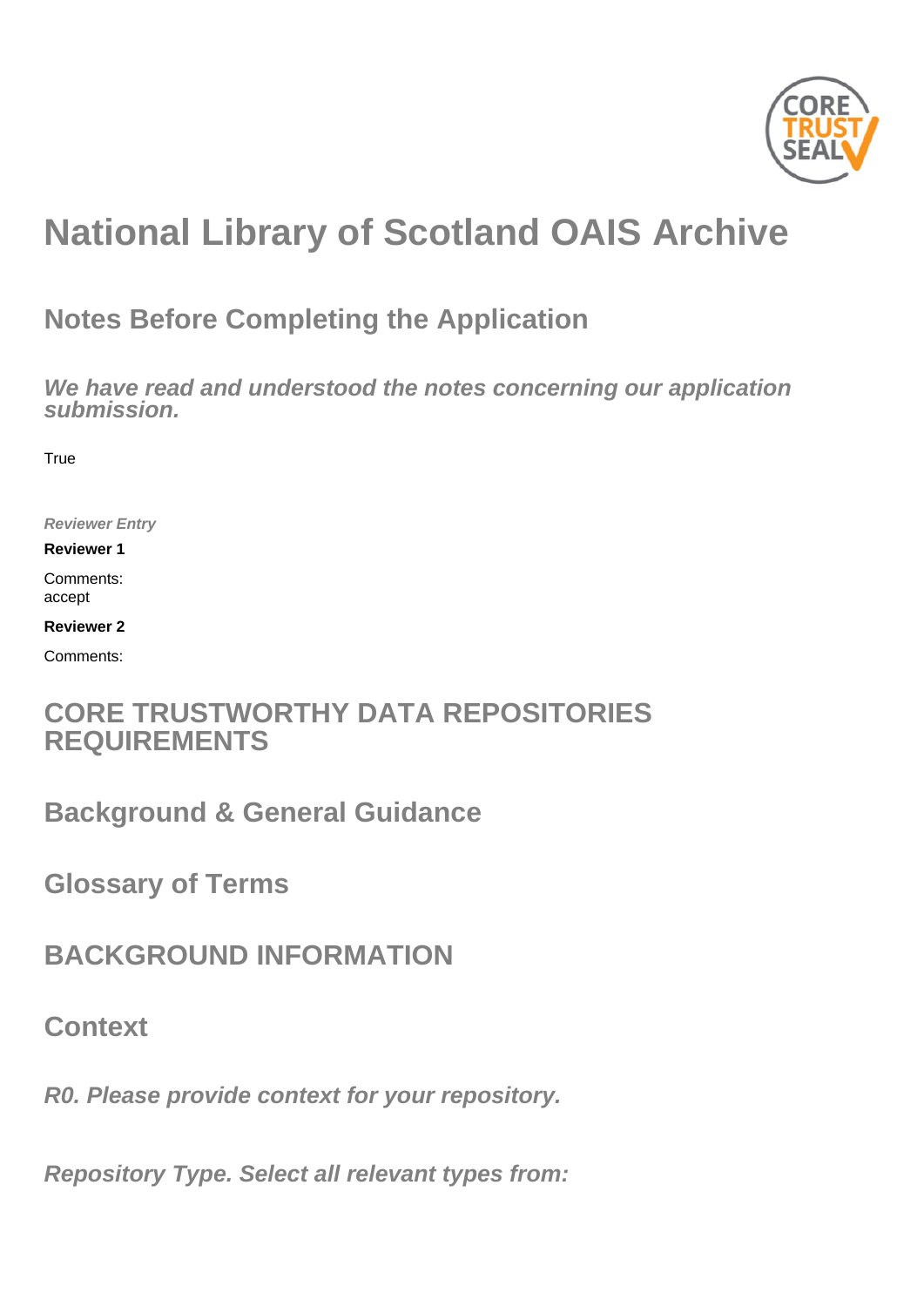National repository system; including governmental, Publication repository, Library, Archive

**Reviewer Entry Reviewer 1** Comments: accept **Reviewer 2** Comments: accept

## **Brief Description of Repository**

Please refer to the glossary [R0.1] for terms used in this application.

The National Library of Scotland is a national institution governed by statute [R0.2]. It is the foremost reference library in Scotland and its only legal deposit library [R0.3]. The National Library of Scotland has a legal obligation to collect, catalogue, index, archive and make available collections relevant to Scotland. These collections include, but are not limited to, digital and physical forms of books, maps, other print publications, web sites, business records, social media, sheet music, audio recordings, film & video recordings, and archives. It also creates new digital collections through an active digitisation programme that has been running for over 20 years. The scope and breadth of its collections will change with time, as new formats and technologies become available. The National Library of Scotland's website provides more details of its mandate, function, services, and strategic commitment to safeguarding access to its collections [R0.4-0.5].

The Library, hereafter referred to as the Repository, has an OAIS Archive containing a digital subset of Collections and Archived Business Records as described in the Digital Preservation Content Register [R0.6]. This excludes its non-print (i.e. digital) legal deposit collections, developed through a legal privilege to claim a copy of anything published in the UK, which are jointly managed by the UK Legal Deposit Libraries.

The OAIS Archive is managed by the Repository's Digital Preservation Team, supported by its IT and Development teams, governed by a Repository-wide Digital Preservation Steering Group and cognisant of its two main designated communities: "Content Group Controllers" and "Web Users". Each community, in conjunction with the data in the OAIS Archive, direct the development of the OAIS Archive within the operational constraints set by the Repository's Leadership Team and overseen by the Repository's Digital Preservation Steering Group.

To give a sense of scale the Repository has a staff of 271 full-time equivalents, and web services that are used through 7 million sessions per year. The OAIS Archive manages 46 million files amounting to 655TB of data per copy and provides this to the "Content Group Controllers" designated community. Although half of the files cannot be made directly accessible to the public, web-friendly versions of digitised collections that represent the vast majority of this data are publicly available to the "Web Users" designated community through the Repository's web services.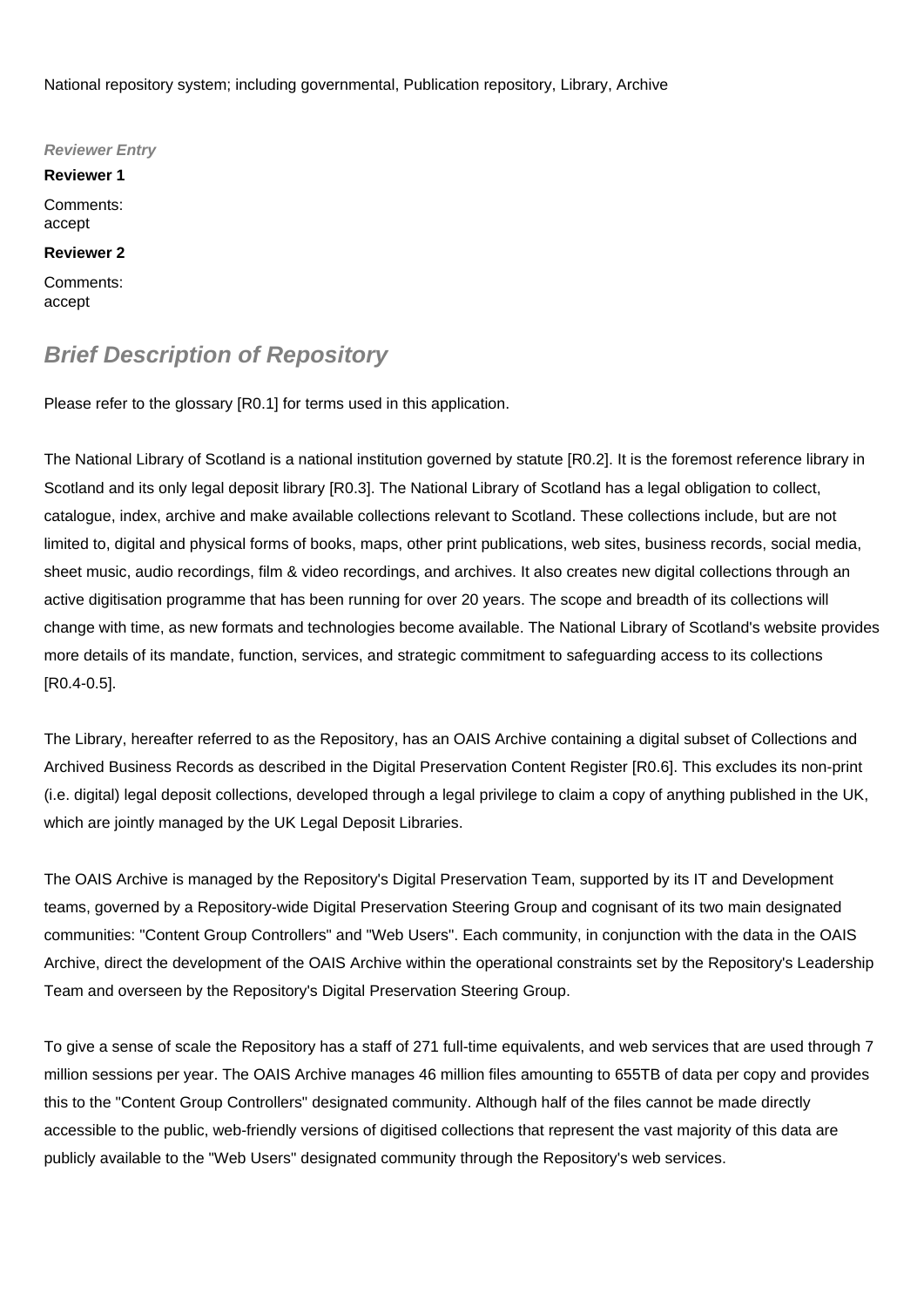The Library, hereafter referred to as the Repository, has an OAIS Archive containing a digital subset of Collections and Archived Business Records as described in the Digital Preservation Content Register [R0.4]. This excludes its non-print (i.e. digital) legal deposit collections, developed through a legal privilege to claim a copy of anything published in the UK, which are jointly managed by the UK Legal Deposit Libraries.

The OAIS Archive is managed by the Repository's Digital Preservation Team, supported by its IT and Development teams, governed by a Repository-wide Digital Preservation Steering Group and cognisant of its two main designated communities: "Content Group Controllers" and "Web Users". Each community, in conjunction with the data in the OAIS Archive, direct the development of the OAIS Archive within the operational constraints set by the Repository's Leadership Team and overseen by the Repository's Digital Preservation Steering Group.

**Reviewer Entry Reviewer 1**

Comments: accept

**Reviewer 2**

Comments: accept

## **Brief Description of the Repository's Designated Community.**

The OAIS Archive serves two designated communities:

"Content Group Controllers" are the members of Repository staff responsible for various Collections and Archived Business Records, referred to as "Content Groups", that are provided to the OAIS Archive to safeguard and ensure long-term access to the content. Content Group Controllers have the authority to make decisions about the Content Groups they are responsible for including who has access, if data can be changed, and how long the data should be kept in the OAIS Archive. They also act as the contact point for OAIS Archive Staff.

"Web Users" are members of the public and Repository staff who access content from the OAIS Archive through public websites managed by the Repository. Web Users must have internet access and sufficient skills to interact with browser-based web services written in English and using text, images, and maps as the main navigational aids. Beyond these limits, web services are intentionally aimed at a broad audience, and used by people from around the world. Only Content Groups where the Repository has permission and the ability to deliver in this way are available, and Web Users see a copy of the data transformed to suit the web service they use. The OAIS Archive plays an active role in controlling access and communicating what permissions apply to the content in its care.

**Reviewer Entry**

**Reviewer 1** Comments: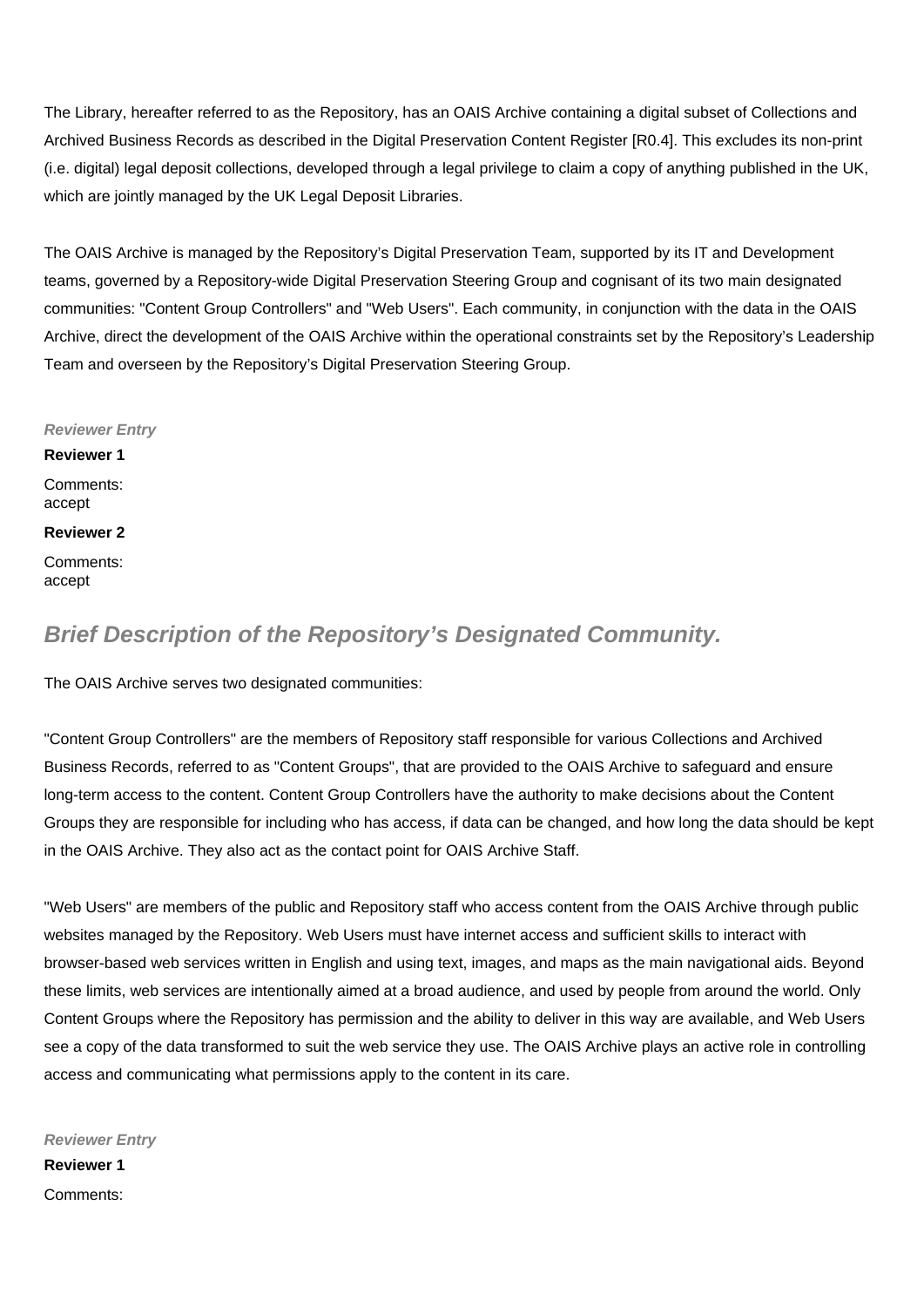#### accept

#### **Reviewer 2**

Comments: accept

## **Level of Curation Performed. Select all relevant types from:**

B. Basic curation – e.g. brief checking; addition of basic metadata or documentation, C. Enhanced curation – e.g. conversion to new formats; enhancement of documentation, D. Data-level curation – as in C above; but with additional editing of deposited data for accuracy

**Reviewer Entry Reviewer 1** Comments: accept **Reviewer 2** Comments: accept

### **Comments**

The OAIS Archive manages different Content Groups with different levels of curation as agreed with the Content Group Controller. Levels of curation are described in the Digital Preservation Content Register for each Content Group. All content has some level of curation (CoreTrustSeal levels B, C and D), and some content may be adjusted or replaced. As an illustration:

An interview is always conducted with each Content Group Controller to find out more about the content, e.g. rights, risks, and requirements for access. In 2021-2022 the Repository will ensure all Content Groups have a full Digital Preservation and Access Plan recorded in the Digital Preservation Content Register to complement the original interview.

On ingest, fixity checks are made, and persistent IDs and paths are assigned. This is all recorded as new metadata.

For content where authenticity is not important the OAIS Archive can, within an appropriate governance and quality control structure, change the formats of the files or correct them without retaining the originals. This has allowed the Repository to switch to more beneficial preservation formats for images and AV material created through its digitisation programme.

Technical metadata improvements are made to all Content Groups and descriptive metadata improvements are made to Content Groups relating to the digitisation of visual and textual material. In both examples the improved metadata is held separately to the original deposit.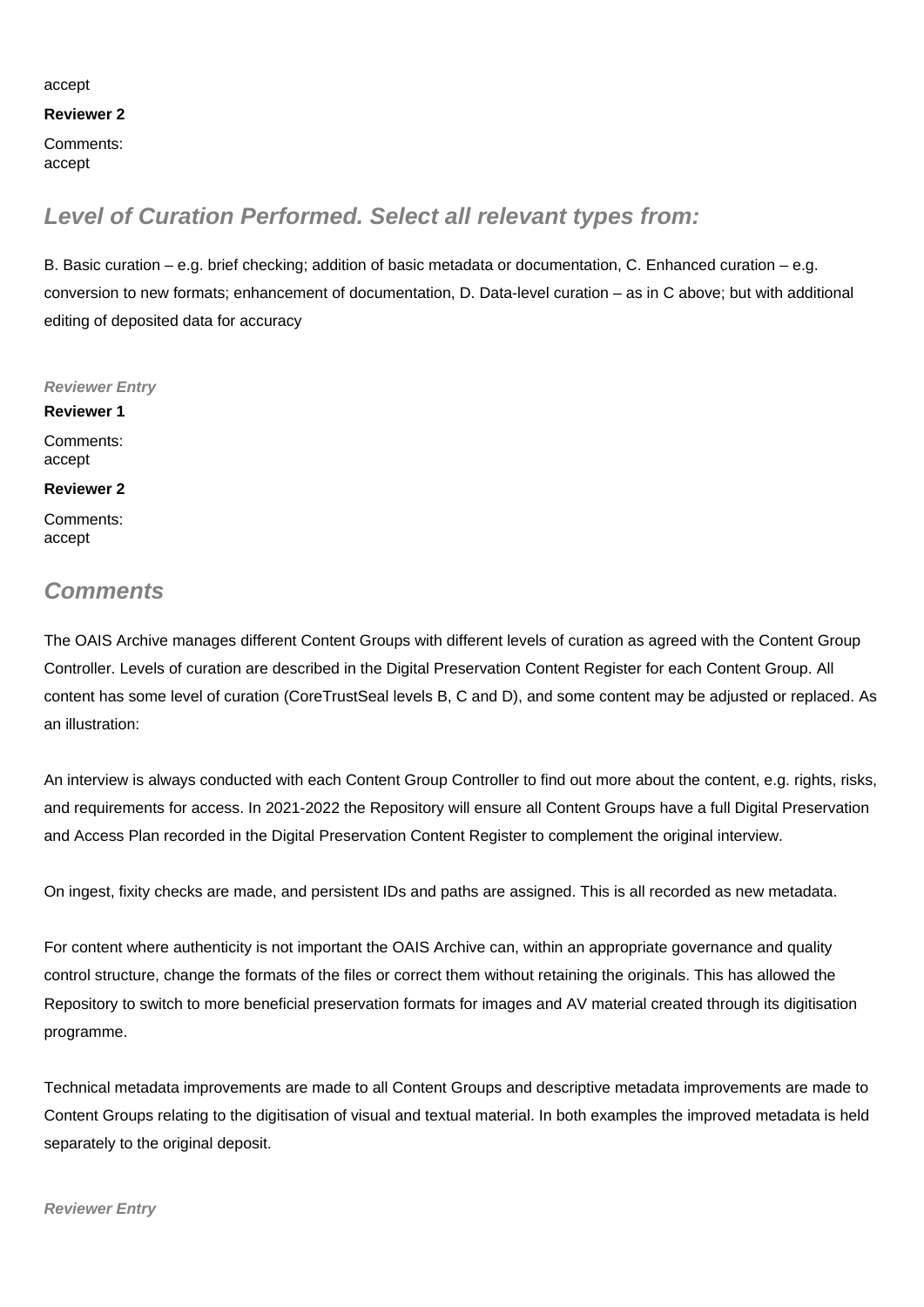#### **Reviewer 1**

Comments: accept

#### **Reviewer 2**

Comments: accept

## **Insource/Outsource Partners. If applicable, please list them.**

Amazon Web Services

- Nature of relationship: Commercial Contract

- Used for: Storing a 3rd distinct copy of preservation data and serving a public copy of some content to the "Web Users" designated community

- Qualifications/ certifications:<https://aws.amazon.com/compliance/programs/>

Ex Libris

- Nature of relationship: Commercial Contract

- Used for: Alma [R0.7] and Primo [R0.8] products that display online catalogue records with links to some public content for the "Web Users" designated community.

- Qualifications/ certifications: Alma conforms to FERPA [R0.9] guidelines to protect user data. Alma and Primo achieve FedRAMP Tailored Authorization for cloud security. Ex Libris have achieved ISO 27001 certification for security of information systems. The Ex Libris standard SLA commitment is to deliver service availability of at least 99.5%, measured over any calendar year and they publish uptime reports, and Root-Cause-Analysis reports for downtime events.

#### **Reviewer Entry**

#### **Reviewer 1**

Comments: accept

#### **Reviewer 2**

Comments: accept

## **Summary of Significant Changes Since Last Application (if applicable).**

This is the National Library of Scotland's first application.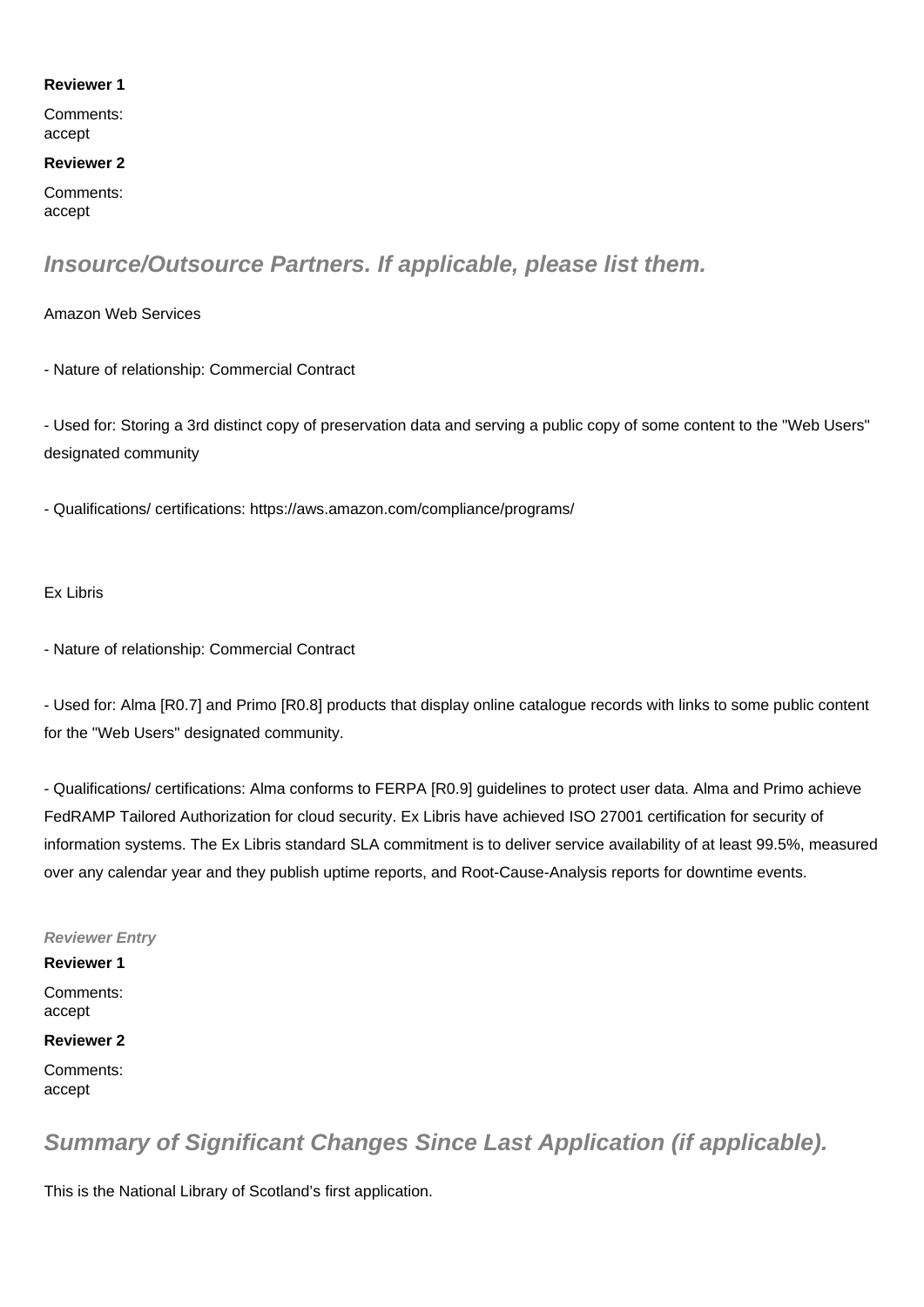#### **Reviewer Entry**

**Reviewer 1**

Comments: accept

#### **Reviewer 2**

Comments: accept

### **Other Relevant Information.**

A Compliance Level of 3 is used to indicate that almost all of a requirement has been fully implemented and a few sub-requirements will be fully implemented within 18 months as detailed in the response to the requirement.

The applicant has provided a Glossary of abbreviations of terms that readers may be unfamiliar with. It is listed once, as Supporting Evidence of Requirement 0, although it is useful for the whole application [R0.1].

This application uses the definitions in the CoreTrustSeal Glossary with the following deviations and additions, some of which are shown in Figure 1:

- The CoreTrustSeal Glossary definitions of Archive, OAIS, and OAIS Archive are brought under the umbrella term OAIS Archive.

- The applicant defines the term Content Group to describe groups of preservation data that are controlled by the same member of staff and have similar characteristics that allow them to be managed in the same way.

- The applicant defines the term Content Group Controllers as the members of staff responsible for specific Content Groups. This is separate to OAIS Archive staff who manage the content on behalf of the Content Group Controllers. A fuller definition is provided above under Designated Communities.

- The applicant does not currently have an example where Producers outside of the Repository directly add content to the OAIS Archive. All additions are mediated through members of Repository staff who prepare and provide the content to the OAIS Archive. Therefore, a distinction is made between External Producers and Internal Producers with the term data producers, used frequently in the CoreTrustSeal guidance, used by the applicant as a substitute for Internal Producers.

Figure 1: Visual context and definitions for the National Library of Scotland's OAIS Archive <https://doi.org/10.34812/T4DM-HY93>

#### SUPPORTING EVIDENCE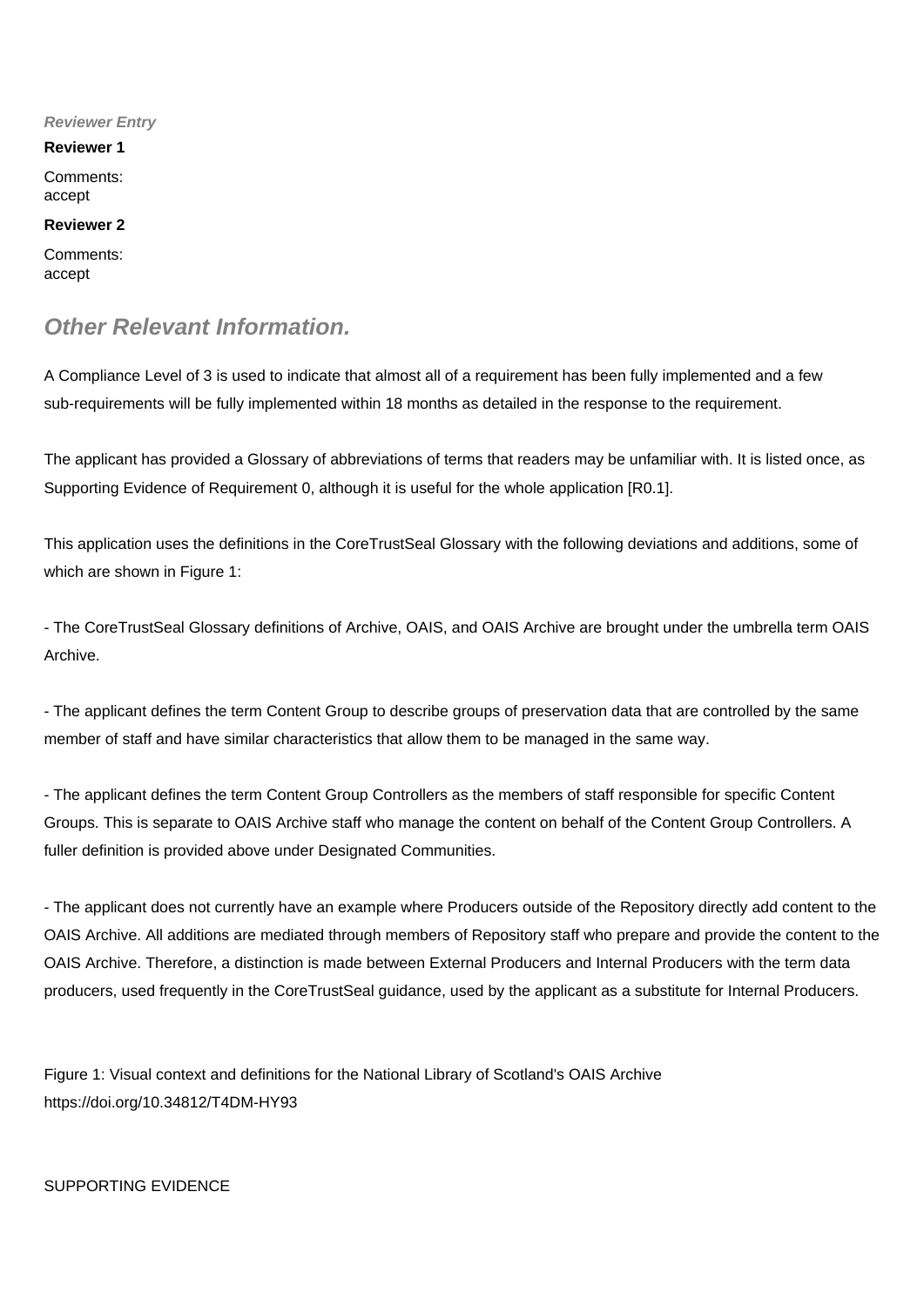R0.1) Glossary <https://doi.org/10.34812/z2dh-0718>

R0.2) re3data.org registry entry for the National Library of Scotland <https://www.re3data.org/repository/r3d100013589>

R0.3) Legal deposit at the National Library of Scotland: <https://www.nls.uk/about-us/legal-deposit/>

R0.4) About the National Library of Scotland: <https://www.nls.uk/about-us/what-we-are/>

R0.5) National Library of Scotland strategy: <https://www.nls.uk/media/43mla4h3/2020-2025-library-strategy.pdf>

R0.6) Example records in the Digital Preservation Content Register: <https://doi.org/10.34812/8b0t-e697>

R0.7) Alma <https://exlibrisgroup.com/products/alma-library-services-platform/>

R0.8) Primo <https://exlibrisgroup.com/products/primo-discovery-service/>

R0.9) FERPA <https://www2.ed.gov/policy/gen/guid/fpco/ferpa/index.html>

**Reviewer Entry**

#### **Reviewer 1**

Comments: accept

#### **Reviewer 2**

Comments: accept

# **ORGANIZATIONAL INFRASTRUCTURE**

# **1. Mission/Scope**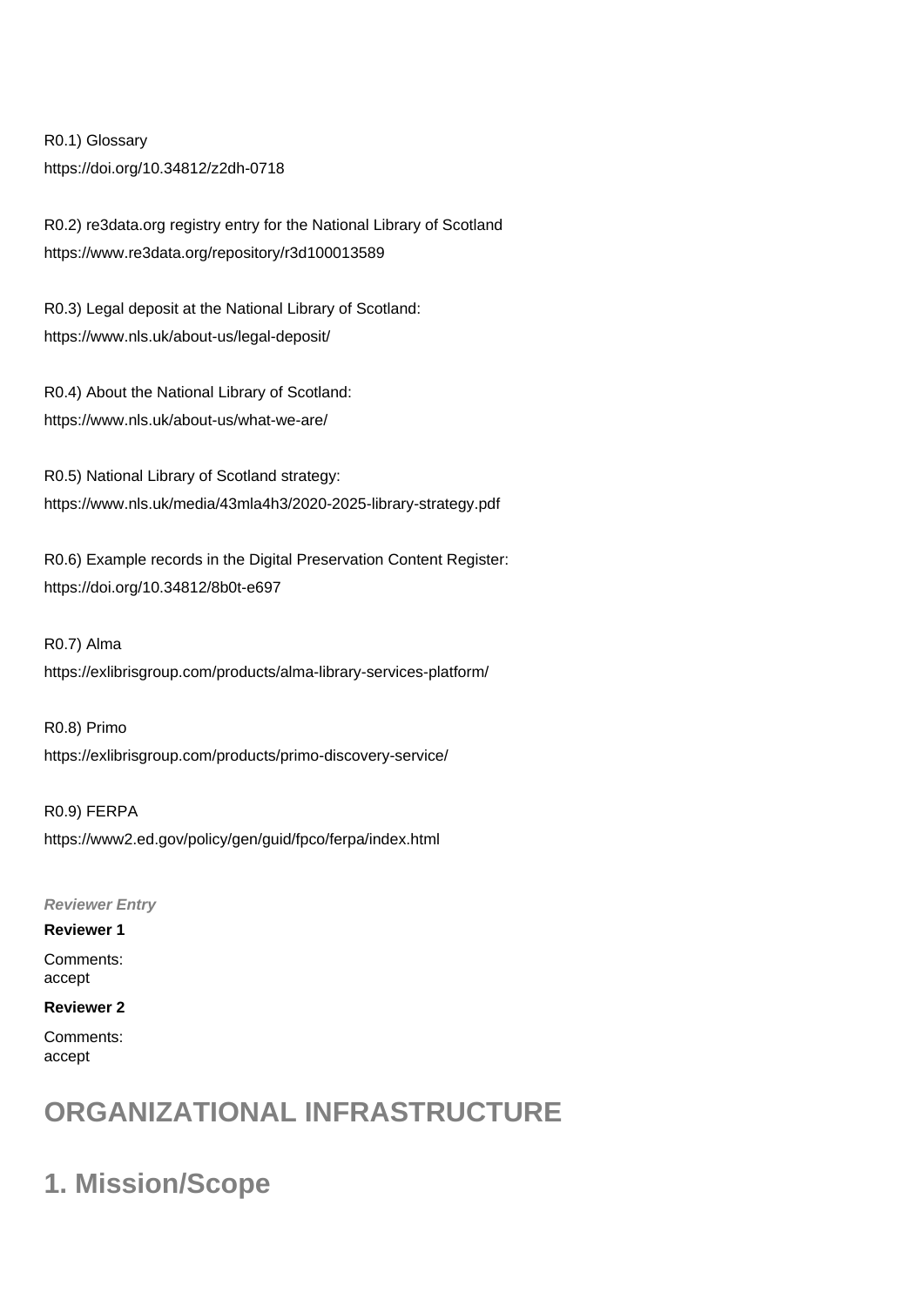## **R1. The repository has an explicit mission to provide access to and preserve data in its domain.**

## **Compliance Level:**

4 – The guideline has been fully implemented in the repository

#### **Reviewer Entry**

#### **Reviewer 1**

Comments: 4 – The guideline has been fully implemented in the repository accept

#### **Reviewer 2**

Comments: 4 – The guideline has been fully implemented in the repository accept

### **Response:**

At the National Library of Scotland we are committed to the mission, vision and guiding principles set out in our 2020-2025 strategy. [R1.1]

The National Library of Scotland Act 2012, the Legal Deposit Libraries Act 2003, and the Legal Deposit Libraries (Non-Print Works) Regulations 2013 gives the Repository the legal mandate to collect, safeguard and provide access to its collections [R1.2-1.4]. This mandate can be traced back to the National Library of Scotland 1925 Act and the Repository's collections have grown in size and scope since with an increasing amount of digital content.

The Repository's Archived Business Records are managed in accordance with the Public Records (Scotland) Act 2011 [R1.5] to ensure their authenticity, reliability, integrity, and usability.

The Repository's mandate for preservation and access are reflected in "Reaching People: Library Strategy 2020-2025" [R1.6].

- A programme of preservation and digitisation of moving image and sound will save some of the most fragile formats in the country from disintegration. A project will be developed to preserve, digitise and make available to the nation Scotland's newspaper heritage. (p.2)

- We will collect, preserve and make available diverse materials that represent the lives and memories of Scotland's people, and which contribute to world knowledge. (p.10)

- People will have access to more than 10 million of the Library's items in digital format as we complete our 'One Third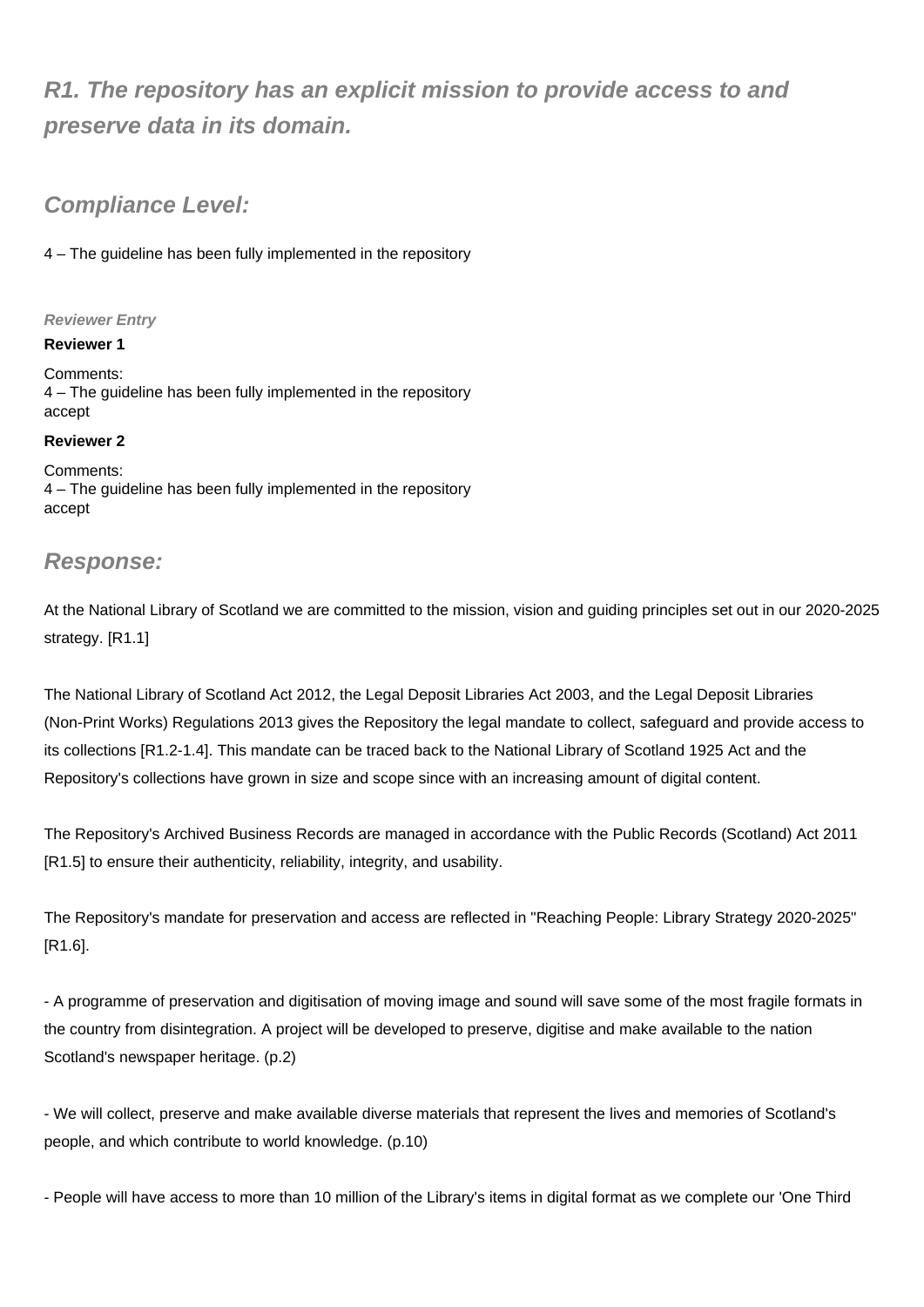The Repository has been digitising its collections for over 20 years and digitisation has been a cornerstone of successive strategies that have helped to preserve physical originals and provide unprecedented levels of access to a global audience. The Repository has a business need and public duty to protect this investment.

The Library Leadership Team oversees a published Digital Preservation Policy and Plan [R1.7] that ensures ongoing access to the digital content the Repository is responsible for preserving. It falls upon the OAIS Archive to execute the policy under the direction of the Digital Preservation Steering Group [R1.7 section 3.1].

It is important to state that the Repository does not want to preserve all digital content it has - some is ephemeral, some is intentionally destroyed e.g. as part of Records Management procedures, and some can be automatically derived from other sources. What we currently collect is detailed in our Collection Development Policy. [R1.8]

#### SUPPORTING EVIDENCE

R1.1) The National Library of Scotland's mission, vision, and values <https://www.nls.uk/about-us/what-we-are/our-mission/>

R1.2) National Library of Scotland Act 2012: <http://www.legislation.gov.uk/asp/2012/3/contents/enacted>

R1.3) Legal Deposit Libraries Act 2003: <https://www.legislation.gov.uk/ukpga/2003/28/contents>

R1.4) Legal Deposit Libraries (Non-Print Works) Regulations 2013: <https://www.legislation.gov.uk/uksi/2013/777/made>

R1.5) Public Records (Scotland) Act 2011: <https://www.legislation.gov.uk/asp/2011/12/contents>

R1.6) National Library of Scotland strategy: <https://www.nls.uk/media/43mla4h3/2020-2025-library-strategy.pdf>

R1.7) Digital Preservation Policy and Plan: <https://doi.org/10.34812/a77g-j261>

R1.8) Collection Development Policy <https://doi.org/10.34812/gpde-cw03>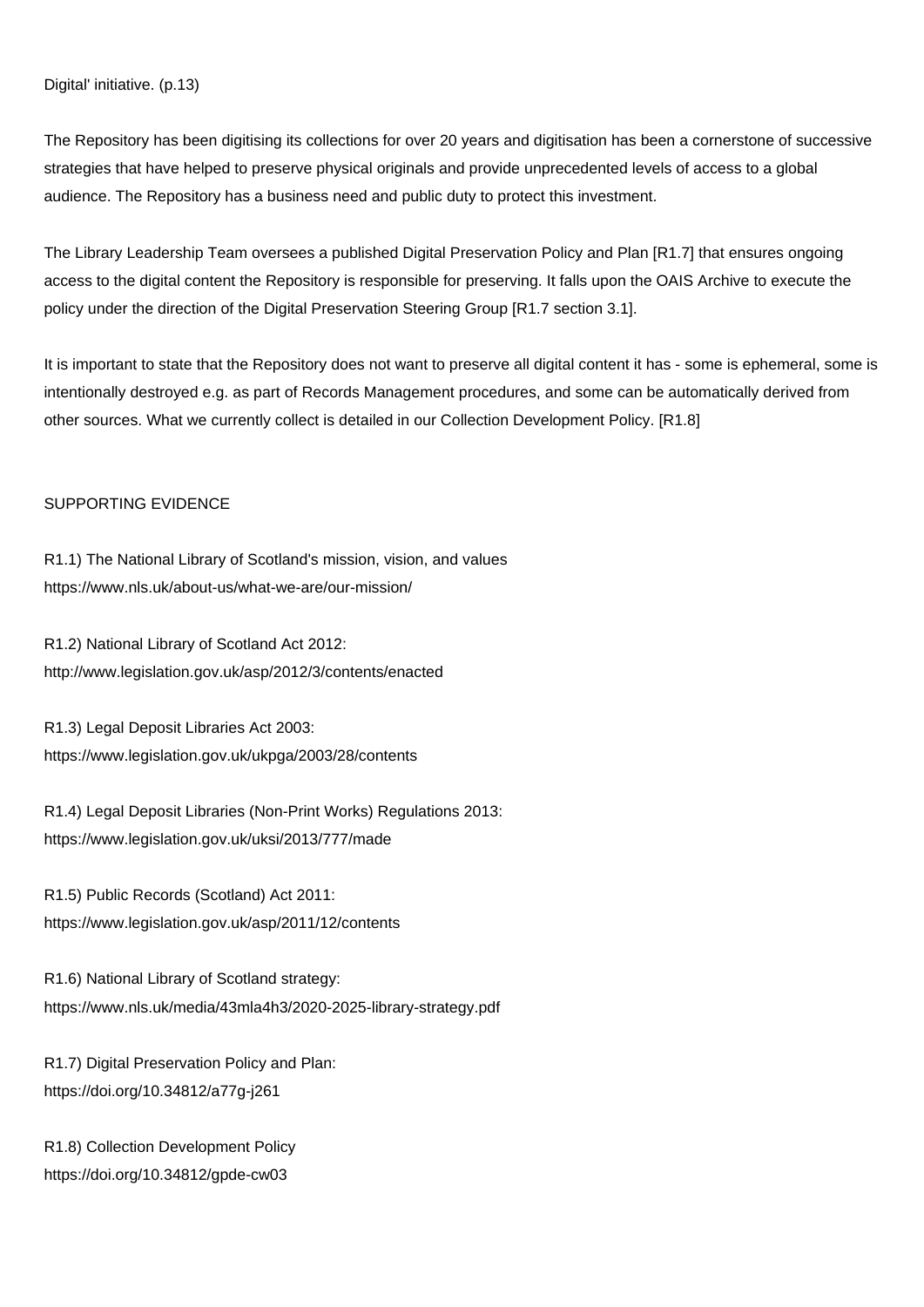#### **Reviewer Entry**

#### **Reviewer 1**

Comments: accept

#### **Reviewer 2**

Comments: accept

## **2. Licenses**

**R2. The repository maintains all applicable licenses covering data access and use and monitors compliance.**

## **Compliance Level:**

4 – The guideline has been fully implemented in the repository

#### **Reviewer Entry**

#### **Reviewer 1**

Comments: 4 – The guideline has been fully implemented in the repository accept

#### **Reviewer 2**

Comments: 4 – The guideline has been fully implemented in the repository accept

## **Response:**

The Repository provides clear guidance to its designated communities about the requirements of content licenses and the actions the Repository will take for non-compliance [R2.1-R2.2]. Much of the digital content published online may be re-used for commercial and non-commercial purposes without a content licence, as indicated by any rights statement or licence applied. This is typically a Creative Commons license statement on the web page containing the digital content. Details on third party rights to re-use Library material and how to apply for special licenses are given on the National Library of Scotland website. [R2.3]

Complementing this is a published Metadata and Digital Content Licensing Policy [R2.4] with definitions, procedures, and guidance for the licensing of digital content created or owned by the Repository. This is due to be replaced by a Re-use Policy in 2021-22.

Licensing and compliance are managed by the Rights and Information Manager and Information Officer. They also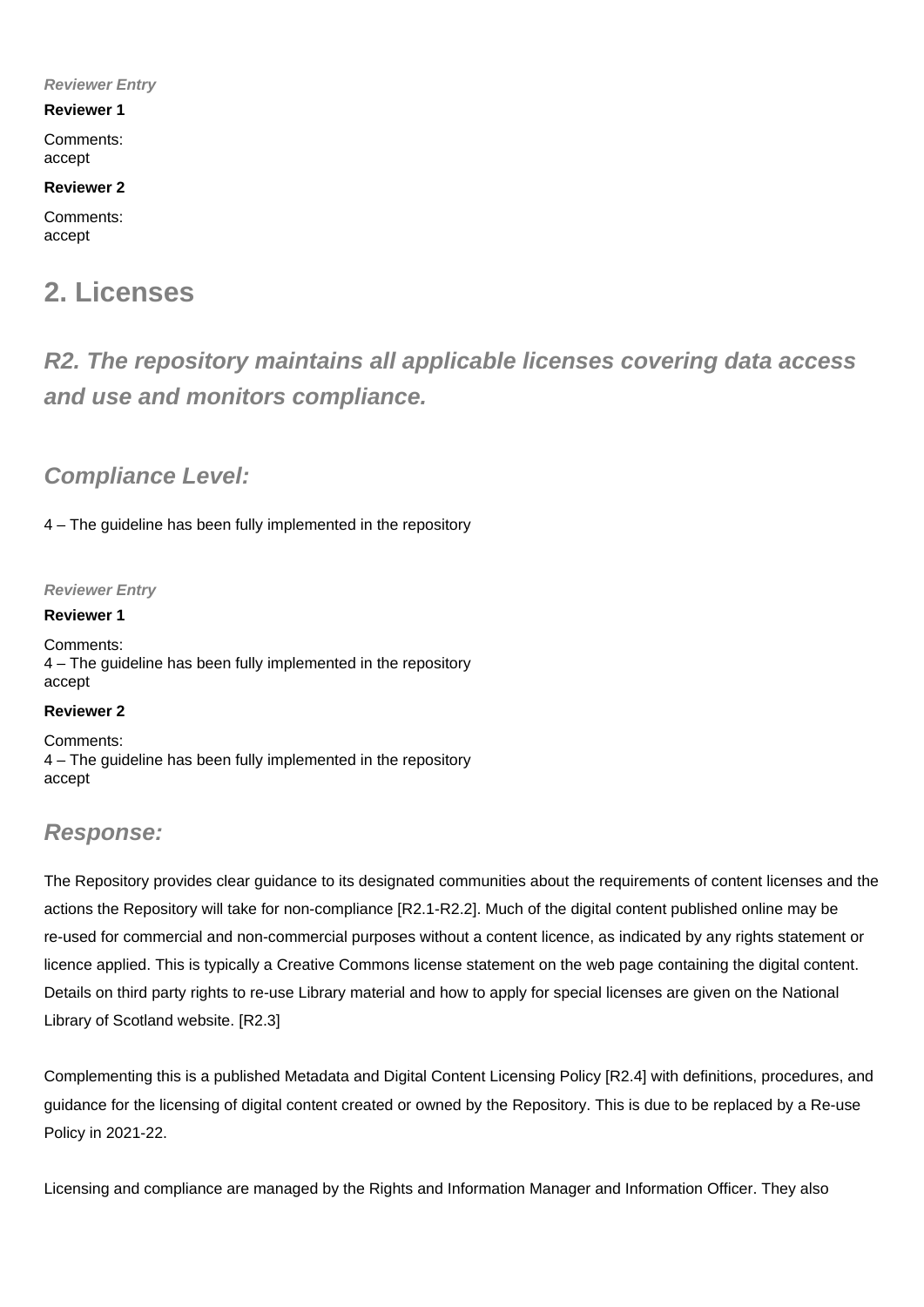manage commercial licenses, contractual agreements, and data protection and privacy legislation that apply to the data within the Repository's OAIS Archive and influence licensing to others. The OAIS Archive manages groups of content ("Content Groups") and records information that may inhibit their re-use and licensing in the Digital Preservation Content Register. For some Content Groups additional metadata may be recorded in the Digital Preservation Database (known in the Library as the Digital Object Database or DOD) to control re-use and licensing at file level.

Non-compliance of terms by Repository staff could lead to disciplinary measures, including dismissal. Measures applicable for breaches of the terms of public access are detailed on the National Library of Scotland website [R2.5], in addition to those mentioned in the content license.

#### SUPPORTING EVIDENCE

R2.1) Content License information: <https://www.nls.uk/using-the-library/copying-services/permission/licence>

R2.2) Content License: <https://doi.org/10.34812/pw45-3x18>

R2.3) Permission to re-use Library material <https://www.nls.uk/using-the-library/copying-services/permission/>

R2.4) Metadata and Digital Content Licensing Policy: <https://doi.org/10.34812/4p74-5t62>

R2.5) Breaches of terms and conditions of use Library facilities, services and collections: <https://www.nls.uk/using-the-library/terms-and-conditions/breaches>

**Reviewer Entry**

#### **Reviewer 1**

Comments: accept

#### **Reviewer 2**

Comments: accept

## **3. Continuity of access**

**R3. The repository has a continuity plan to ensure ongoing access to and preservation of its holdings.**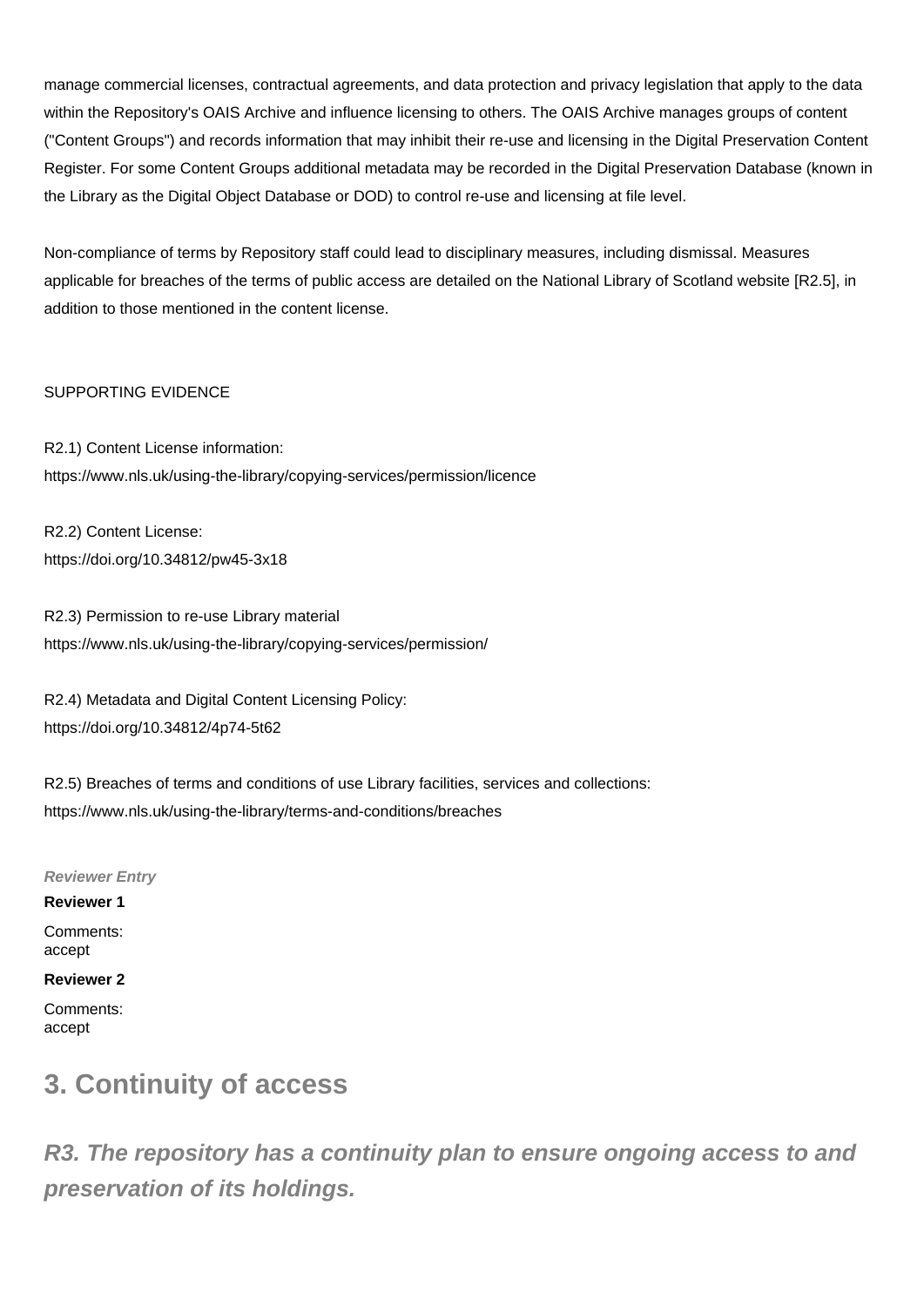## **Compliance Level:**

#### 3 – The repository is in the implementation phase

#### **Reviewer Entry**

#### **Reviewer 1**

Comments: 4 – The guideline has been fully implemented in the repository accept

#### **Reviewer 2**

Comments: 4 – The guideline has been fully implemented in the repository accept

### **Response:**

#### RESPONSIBILITY AND PRESERVATION PERIODS

Preservation periods for Collection content is set by the Content Group Controller and tends to be "in perpetuity".

The preservation period for Archived Business Records is dictated by the Business Classification and Retention Scheme [R3.1]. An exception is made to preserve Archived Business Records sooner if they relate to other content in the Repository's OAIS Archive e.g. a commercial contract with an embargo period that is related to digitised images in the OAIS Archive.

All content is deposited after a Digital Preservation and Access Plan has been agreed by the Content Group Controller and the Repository. This is recorded in the Digital Preservation Content Register with information about the Content Group deposited, including the preservation period, and the responsibilities of the Content Group Controller and Repository.

#### MEDIUM AND LONG-TERM CONTINUITY OF ACCESS

Established in 1925 under legal statute, with an amended National Library of Scotland Act in 2012 [R3.2], the National Library of Scotland is a national institution with core obligations to safeguard and make available its collections. Any change of stewardship or function would require a change in the law and there is no indication that its core functions are under threat from any social, economic, or political changes.

More likely are changes in legislation to merge bodies with their core functions and data holdings left intact. In this way the Historic Environment Scotland Act 2014 merged Historic Scotland with the Royal Commission on the Ancient and Historical Monuments of Scotland, and the National Records of Scotland resulted from the merger of the General Register Office for Scotland with the National Archives of Scotland in 2011. For such events there are 3 points to make for the Repository: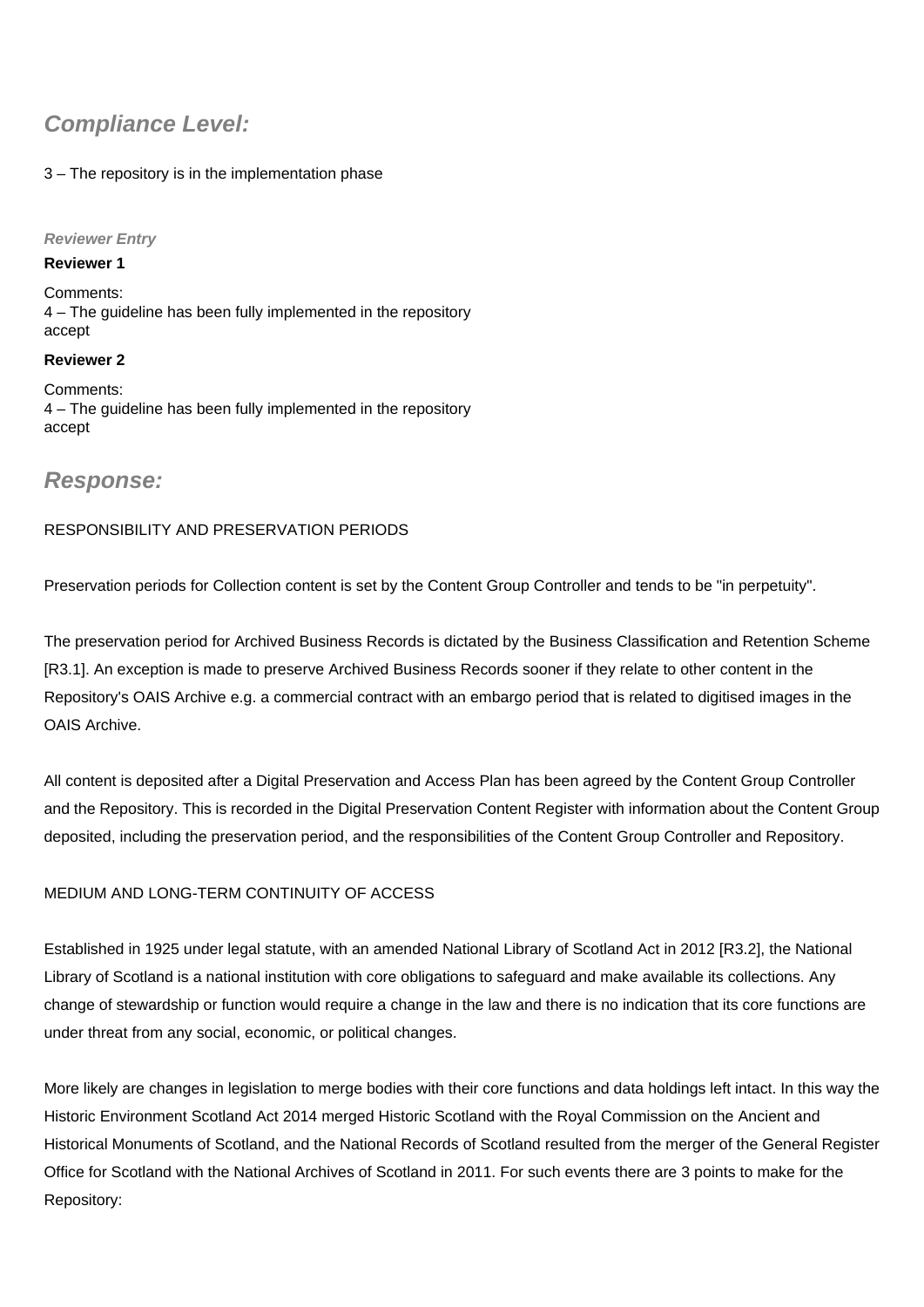1) Our active preservation planning, and knowledge and management of the data prepares us for changes in systems, storage and data processing that will assist in large scale changes affecting the Repository. Mergers typically last several years from first knowledge to full implementation and the Repository can confidently make changes within this period.

2) The Repository is allowed to transfer most of the data in its OAIS Archive to another organisation. Existing agreements for some data may not permit this and there is a risk that parties to those agreements will not allow the data to be transferred to the new organisation. In such cases, the Repository would use its best endeavours to negotiate new agreements to transfer content to another organisation. For any content that cannot be transferred the Repository accepts this risk and can easily identify and remove the affected content.

3) The new organisation may change or not meet the preservation and access commitments formerly set by the National Library of Scotland (the Repository).

Other risks to continuity and the Repository's plans to mitigate them are described in the Digital Preservation Risk Register and overseen by the Digital Preservation Steering Group, itself created by and reporting to the Library Leadership Team.

#### SUPPORTING EVIDENCE

R3.1) NLS Business Classification and Retention Scheme: <https://doi.org/10.34812/h29j-hr07>

R3.2) National Library of Scotland Act 2012: <http://www.legislation.gov.uk/asp/2012/3/contents>

**Reviewer Entry**

**Reviewer 1**

Comments: accept

#### **Reviewer 2**

Comments: accept

## **4. Confidentiality/Ethics**

**R4. The repository ensures, to the extent possible, that data are created, curated, accessed, and used in compliance with disciplinary and ethical**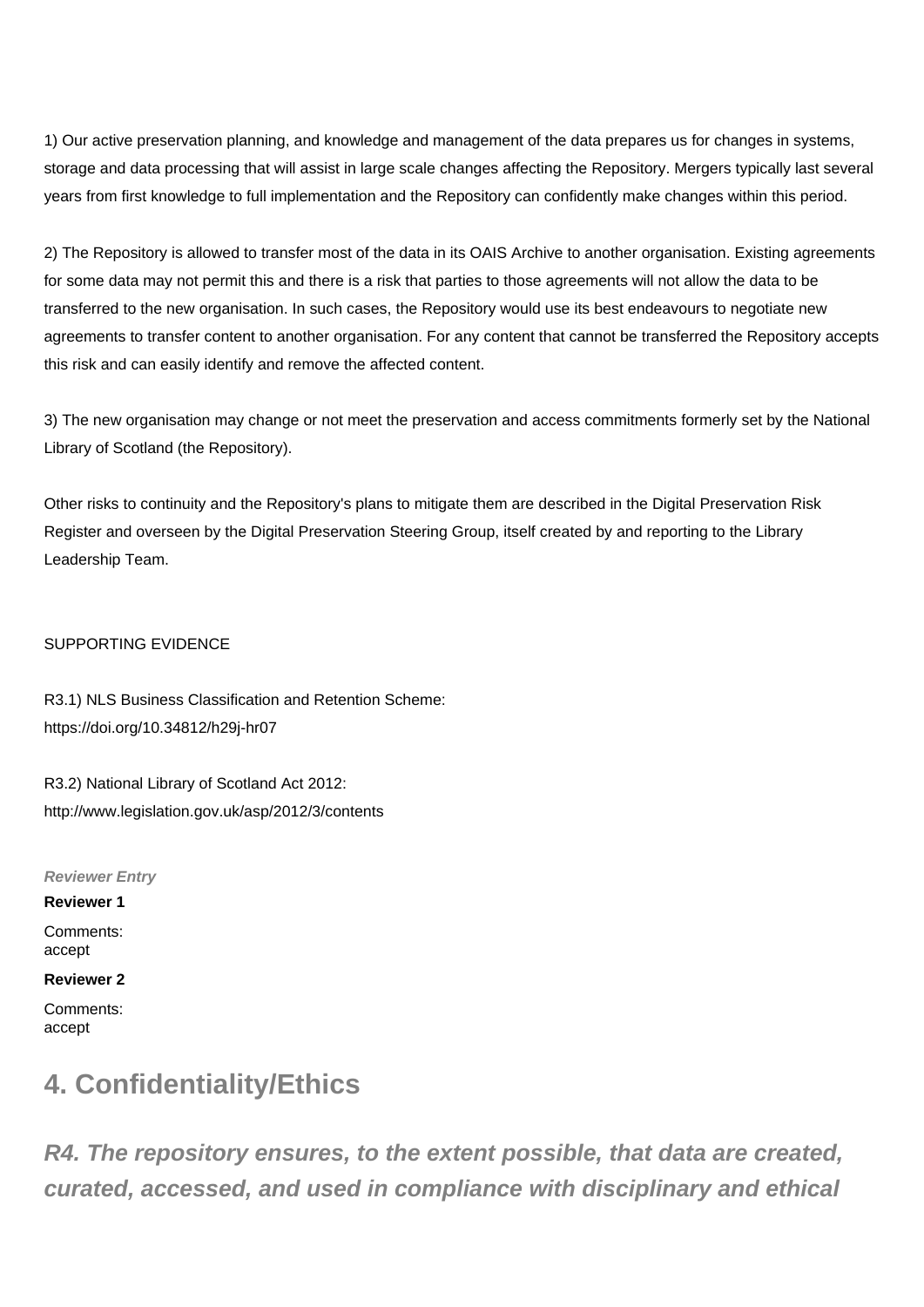#### **norms.**

### **Compliance Level:**

4 – The guideline has been fully implemented in the repository

#### **Reviewer Entry**

#### **Reviewer 1**

Comments: 4 – The guideline has been fully implemented in the repository accept

#### **Reviewer 2**

Comments: 4 – The guideline has been fully implemented in the repository accept

### **Response:**

The Repository's OAIS Archive contains a mix of Archived Business Records and Collection content, some of which contain personal and sensitive data.

#### POLICY FRAMEWORK

Disclosure risk for the Repository is controlled by the Data Protection Policy [R4.1] that covers the majority of Requirement 4, including managing and controlling sensitive data and risk, compliance with legislation, enforcement, and training. Data Protection is managed by the Rights and Information Manager (as Data Protection Officer), and the Information Officer. Key excerpts from the Data Protection Policy are:

- The policy applies to all personal data processing activities carried out by the National Library of Scotland or on behalf of the Library. The Library, its employees and agents shall not process personal data except in accordance with the principles relating to processing of personal data in Article 5 of the General Data Protection Regulation (GDPR) or as otherwise permitted in the Data Protection Legislation [R4.1 Section 2.1].

- The Library will maintain and keep up to date a record of personal data processing activities by means of the Personal Data Register [R4.1 Section 7.1]. Processing is reviewed by the Library's Data Protection Officer.

- The Library will conduct a data protection impact assessment prior to the processing of personal data likely to result in a high risk to the rights and freedoms of individuals [R4.1 Section 17.1].

- The Library will prepare and maintain appropriate processes, procedures, and guidance in relation to processing of personal data for archiving, research, statistical, and freedom of expression purposes, noting that such have a particular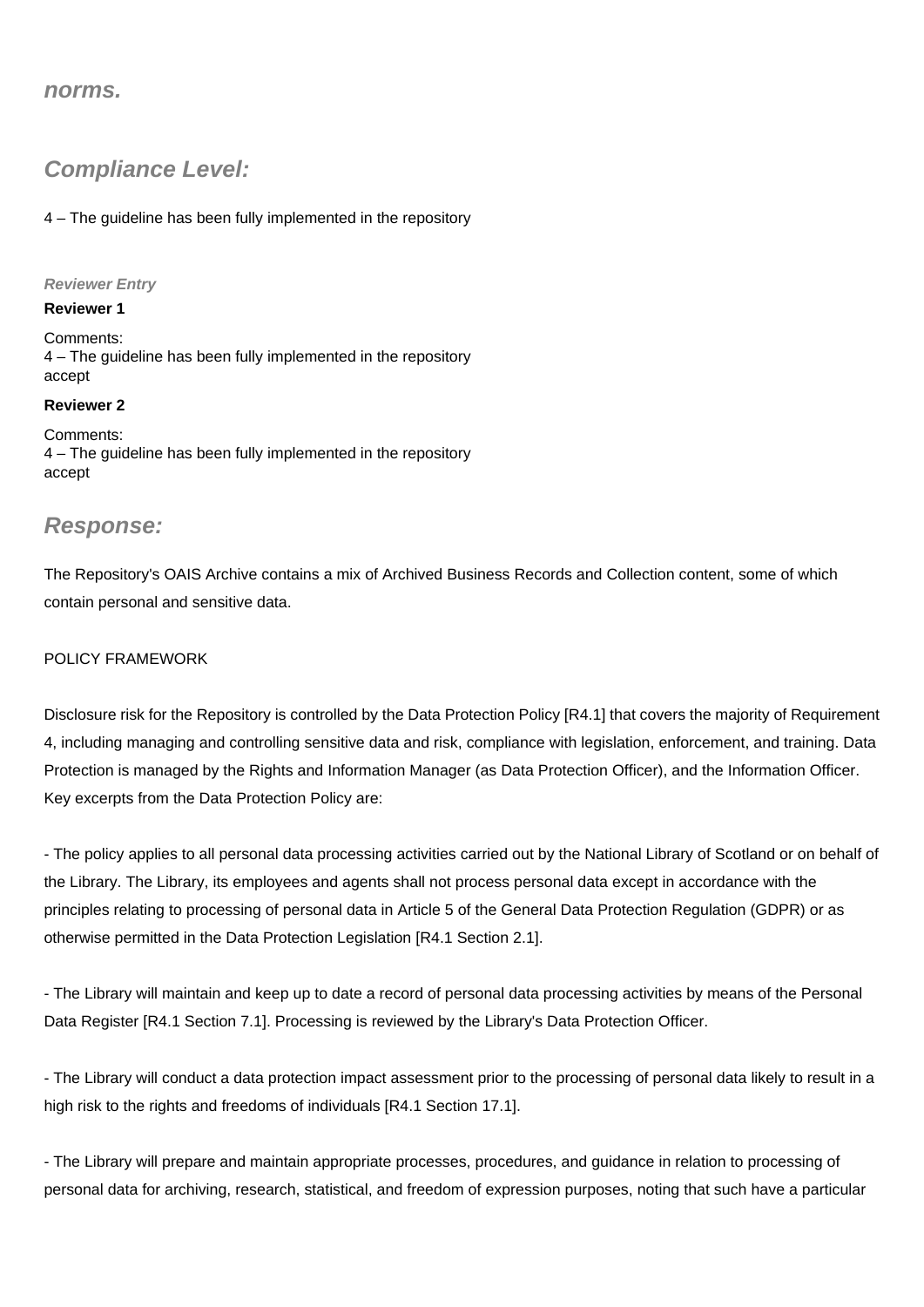pertinence to the Library's core aims and objectives [R4.1 Section 21.1].

- The Library will provide suitable training and support in matters of data protection for all employees [R4.1 Section 23].

- Personal data processed by the Library must be managed in accordance with the Information Security Policy [R4.2], the Records Management Plan [R4.3], and the Library's other information, data, and property security policies and procedures [Ref 4.1 Section 15.1].

The Repository deals with ownership, due diligence and restitution of material as stated in its Collection Development Policy [R4.4]:

- The Library acquires material legally, ethically and with due diligence. The Library will always do its utmost to confirm that the vendor or donor has proper title to the item offered to the Library. The Library will cooperate with relevant bodies and organisations with regard to any claims of restitution, and consider the evidence. We will assist the authorities with restitution of cultural items according to UNESCO guidance. We refer to and recognise relevant professional guidance on ethics and building diverse collections in our collection development activities, for example, the International Federation of Film Archives (FIAF) Code of Ethics [R4.4 Section 4.3].

The Repository's Takedown Policy [R4.5] provides a mechanism to remove material on the grounds of copyright infringement, sensitive and personal data breaches, or obscene or defamatory content.

Finally, the Repository explains how it processes the personal data of suppliers of collection content, including that in its OAIS Archive [R4.6].

#### ASSESSING AND CONTROLLING COLLECTION RISK

Within this policy framework Repository staff evaluate content for copyright, contractual, and sensitive information prior to passing it to the OAIS Archive for ingest. This information is recorded in Collection Impact Assessments, collection catalogues, and donation, deposit and vendor agreements. In the OAIS Archive sensitivity concerns are recorded in the digital preservation database, and the Digital Preservation Content Register to control the use of Content Groups beyond that provided to Content Group Controllers [R4.7].

The OAIS Archive also allows additional information to be added or existing information updated after ingest e.g. if individual files have different data protection requirements within the Content Group, or if better information becomes available.

Work is ongoing to create a Sensitivity Review Framework to standardise Repository practice used to assess collections for sensitive information. The aim is to complete this in 2021-22.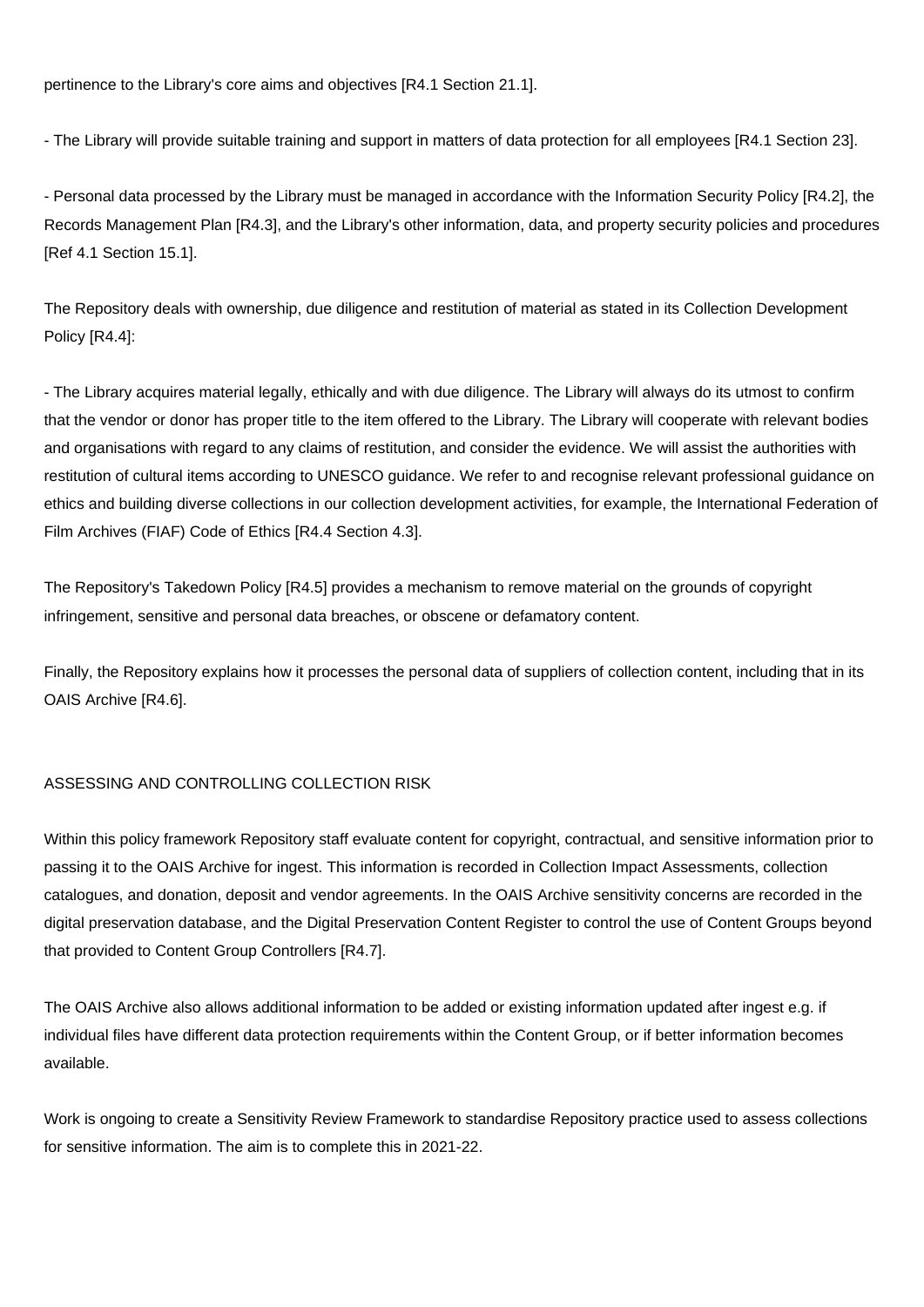#### SUPPORTING EVIDENCE

R4.1) Data protection policy: <https://doi.org/10.34812/80wy-c205>

R4.2) Information security policy: <https://doi.org/10.34812/yhye-x905>

R4.3) Records Management Plan: <https://doi.org/10.34812/1rfh-wq15>

R4.4) Collection Development Policy: <https://doi.org/10.34812/gpde-cw03>

R4.5) NLS Takedown policy: <https://doi.org/10.34812/qwye-r369>

R4.6) Acquisition and loans privacy notice: <https://www.nls.uk/privacy/acquisitions-and-loans-notice>

R4.7) Example records in the Digital Preservation Content Register: <https://doi.org/10.34812/8b0t-e697>

#### **Reviewer Entry**

#### **Reviewer 1**

Comments: accept

**Reviewer 2**

Comments: accept

## **5. Organizational infrastructure**

**R5. The repository has adequate funding and sufficient numbers of qualified staff managed through a clear system of governance to effectively carry out the mission.**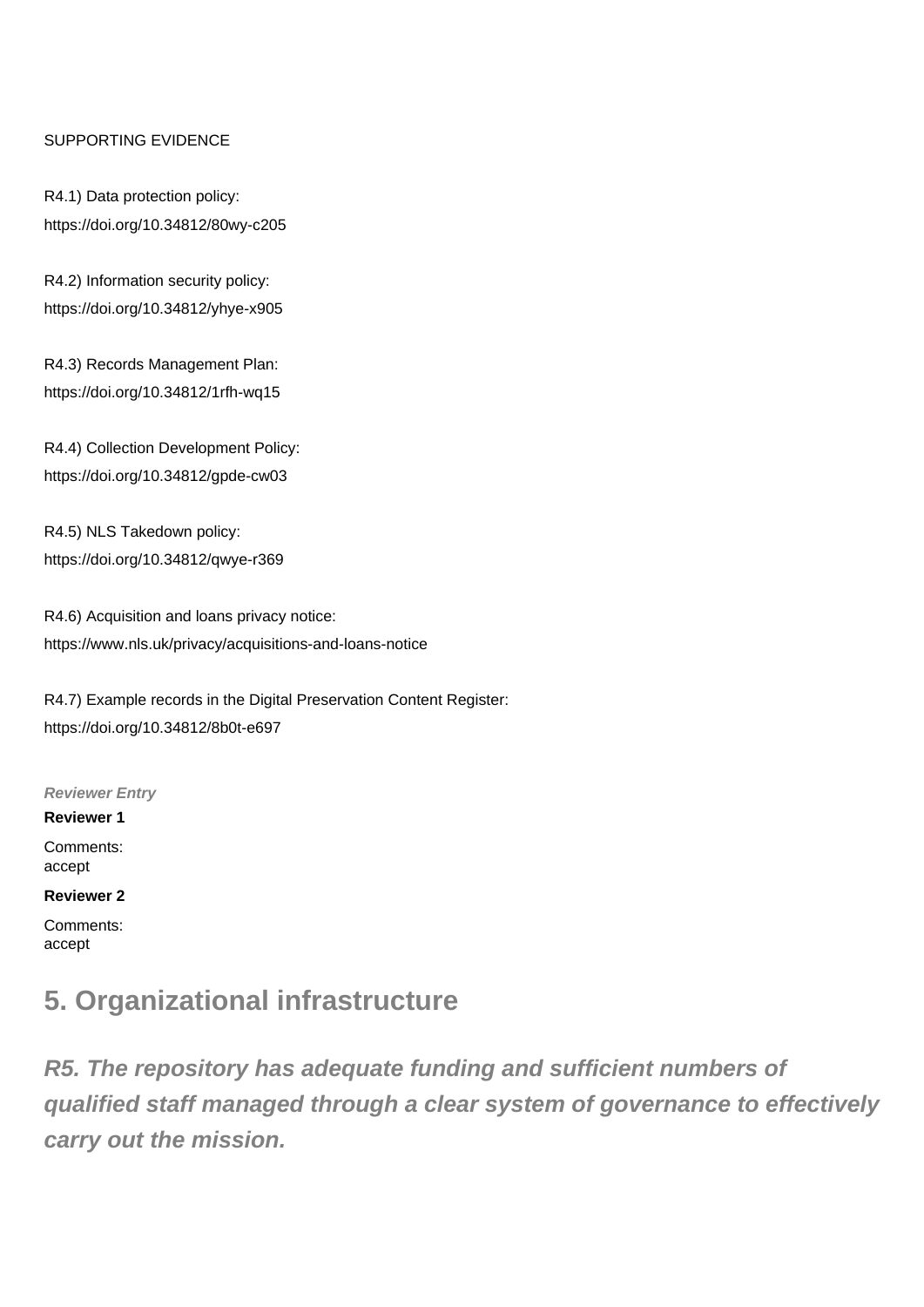## **Compliance Level:**

#### 4 – The guideline has been fully implemented in the repository

#### **Reviewer Entry**

#### **Reviewer 1**

Comments: 4 – The guideline has been fully implemented in the repository accept

#### **Reviewer 2**

Comments: 4 – The guideline has been fully implemented in the repository accept

### **Response:**

#### ORGANISATIONAL STABILITY

The National Library of Scotland (the Repository) was formally constituted by an Act of Parliament in 1925 and was built on the de facto 'national library' of the Faculty of Advocates, which was founded in the 1680s and had been Scotland's only legal deposit library since 1710. It is now one of the major research libraries in Europe and the responsibility of the Scottish Government after the passing of the National Library of Scotland Act 2012 [R5.1]. At its core is the responsibility to acquire, safeguard and make available its collections. Any change of stewardship or function would require a change in the law and there is no indication that this is under threat from any social, economic, or political changes.

The Repository gets most of its funding from the Scottish Government as Grant in Aid, with additional income from donations, charitable activities, investments, and trading activities. As an illustration income for the three financial years of 2017/18, 2018/19, and 2019/20 has been £19.9M, £17.1M, and £17.8M respectively. For the last decade Government funding has been allocated on an annual basis. This introduces uncertainty for the Repository's mid to long-term financial planning but in practice funding has been consistent over time with additional support for capital projects, some of which benefit the Repository's OAIS Archive. Annual Reviews are published online to provide details of Repository funding going back to 1997 [R5.2].

The combination of funding and legal statute provides the Repository with confidence that its OAIS Archive will exist long-term. This is supported by an internal commitment from the Repository's Library Leadership Team to fund sufficient storage for digital collections including those that are on legacy digital and analogue media. More granular preservation costs for data in the Repository's OAIS Archive will be provided over time including an assessment in 2021-23 of Content Groups that may need to be preserved in the future. They include legacy content in the Repository's Archived Business Records; archives managed by the Manuscripts team; digital legal deposit content; and digital content on legacy media in Modern Collections [R5.3 Section 3.2.3].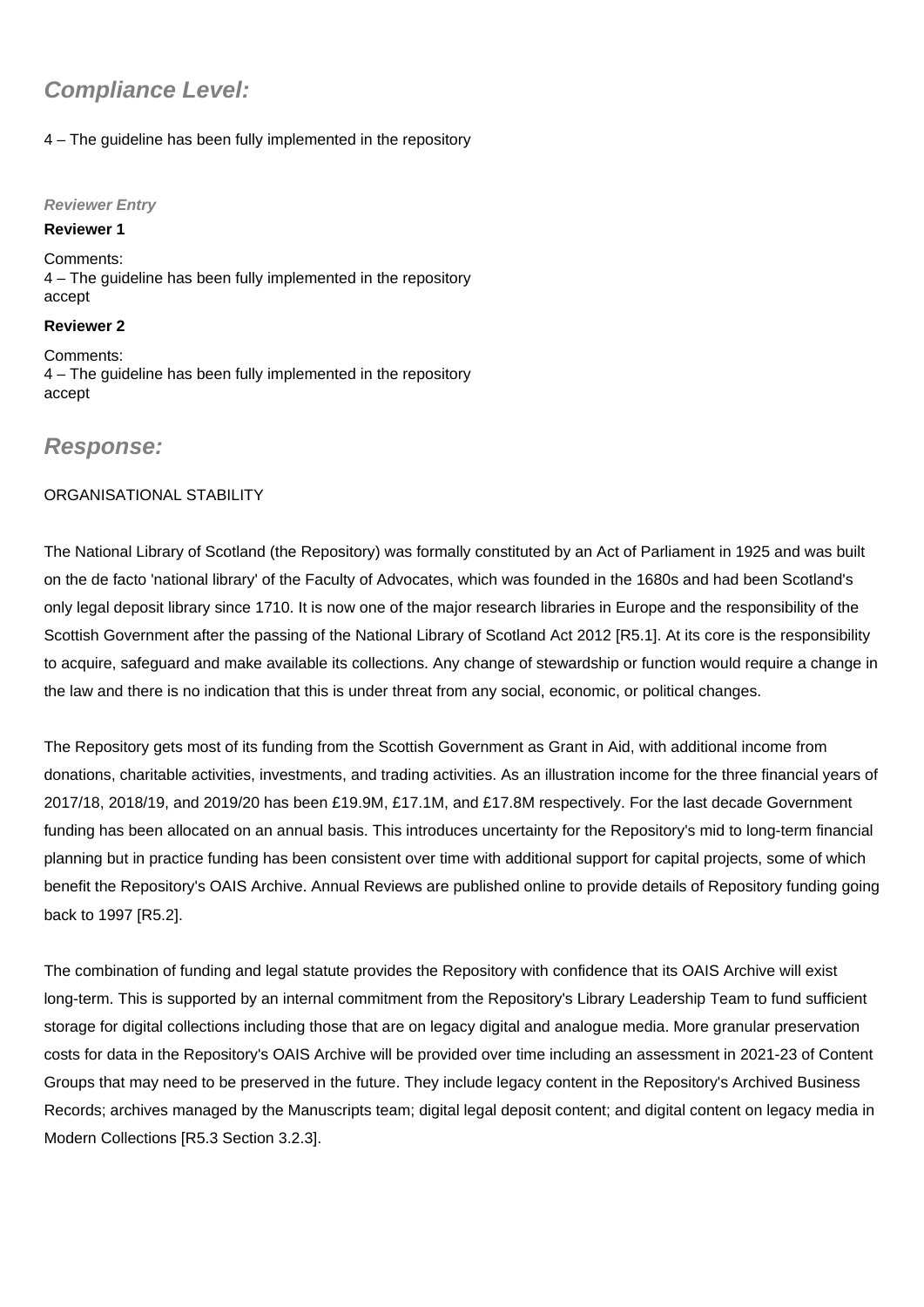#### GOVERNANCE AND STAFF

The Repository has a Digital Preservation Policy and Plan [R5.3], and its digital preservation activity and OAIS Archive is governed by the Library Leadership Team and the Digital Preservation Steering Group [R5.3, Section 3.1.2 and R5.4] that ensure the delivery of the Repository's mission to safeguard and provide access to the content within it. The steering group has a membership that covers collections, business records, online services, rights, data protection, IT infrastructure, digitisation, and preservation.

They are complemented by a broader group of specialist practitioners responsible for application development, web content, digital ingest, digital collections, digital scholarship, networks, software systems, security, digital cataloguing & access, digital preservation etc. The skills of librarians, archivists, conservators, and traditional library disciplines are reflected in the extensive metadata that accompany our digital and digitised objects, and in the Digital Preservation and Access Plans drawn up with Repository staff. The Repository employs around 271 full-time equivalent staff.

The Repository has an Organisational Development Partner responsible for professional development and training of the Repository's staff with a dedicated budget and policy for this [R5.5]. The Repository is also an active member of various networks that benefit the Repository's mission and provide additional development opportunities for its staff. They include the International Federation of Library Associations and Institutions (IFLA), the International Internet Preservation Consortium (IIPC), the UK Web Archive (UKWA), the Archives and Records Association (ARA), the Digital Preservation Coalition (DPC), and the International Federation of Film Archives (FIAF).

#### SUPPORTING EVIDENCE

R5.1) National Library of Scotland Act 2012: <http://www.legislation.gov.uk/asp/2012/3/contents>

R5.2) Annual Reviews and audited accounts: <https://www.nls.uk/about-us/publications/annual-review>

R5.3) Digital Preservation Policy and Plan: <https://doi.org/10.34812/a77g-j261>

R5.4) Digital Preservation Steering Group Terms of Reference: <https://doi.org/10.34812/ca5c-ga48>

R5.5) Learning and Development Policy: <https://doi.org/10.34812/yscz-tq67>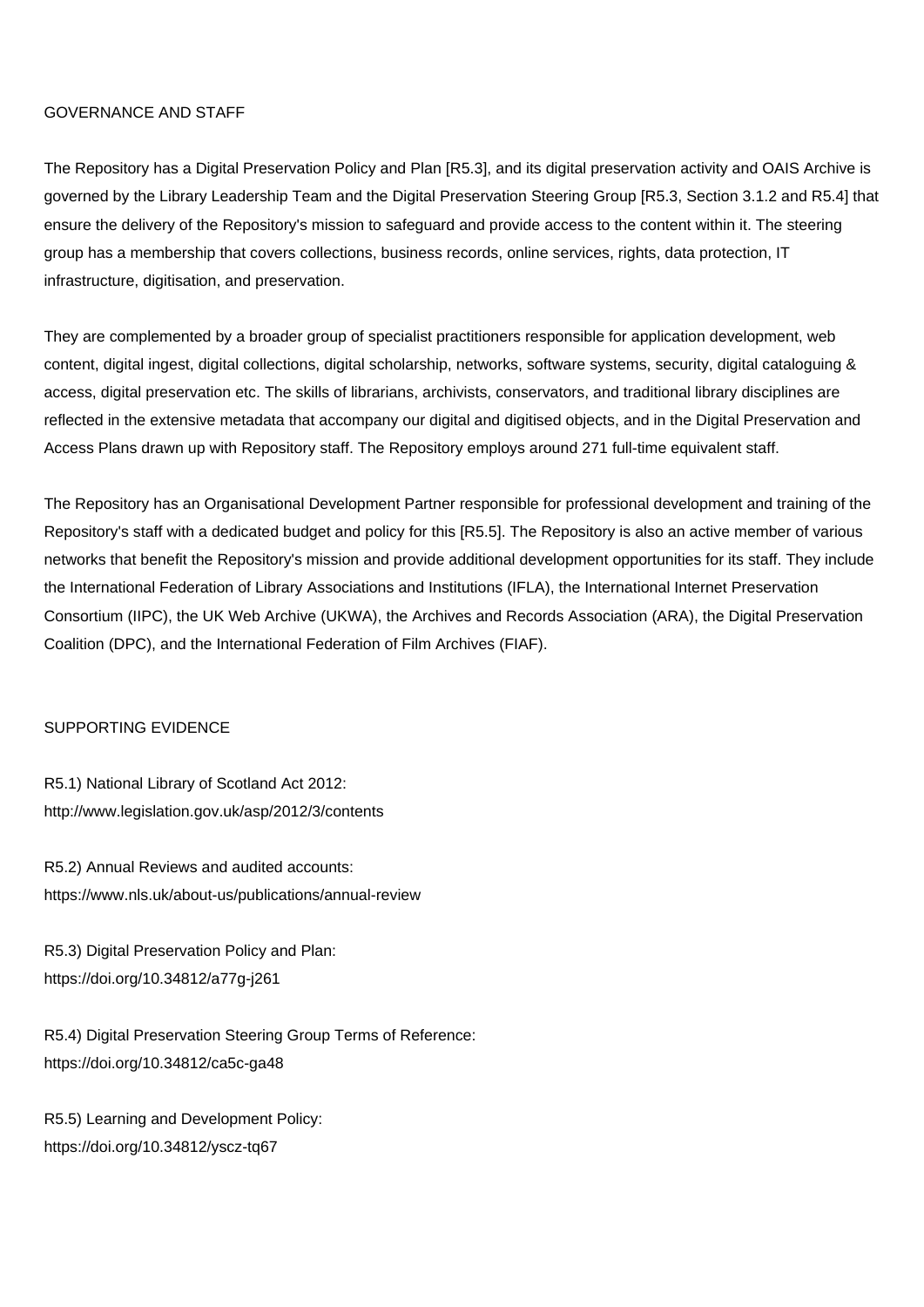#### **Reviewer Entry**

#### **Reviewer 1**

Comments: accept

**Reviewer 2**

Comments: accept

## **6. Expert guidance**

**R6. The repository adopts mechanism(s) to secure ongoing expert guidance and feedback (either inhouse or external, including scientific guidance, if relevant).**

**Compliance Level:**

4 – The guideline has been fully implemented in the repository

**Reviewer Entry**

**Reviewer 1** Comments: 4 – The guideline has been fully implemented in the repository accept

#### **Reviewer 2**

Comments: 4 – The guideline has been fully implemented in the repository accept

### **Response:**

To ensure the Repository is effective and relevant it consults a range of stakeholders and experts.

#### INTERNAL EXPERTS

The Repository's Library Leadership Team and Digital Preservation Steering Group govern digital preservation activity and the OAIS Archive, provide internal advice, and co-ordinate a programme of work for the Repository. The governors provide expertise in finance, human resources, strategy, collections, business records, service delivery, rights, data protection, IT infrastructure, digitisation, and digital preservation [R6.1, Section 3.1.2 and R6.2].

Expertise extends throughout the Repository's diverse workforce that can be called on to enable complex collections and projects to be managed successfully. The creation of Digital Preservation and Access Plans are done in conjunction with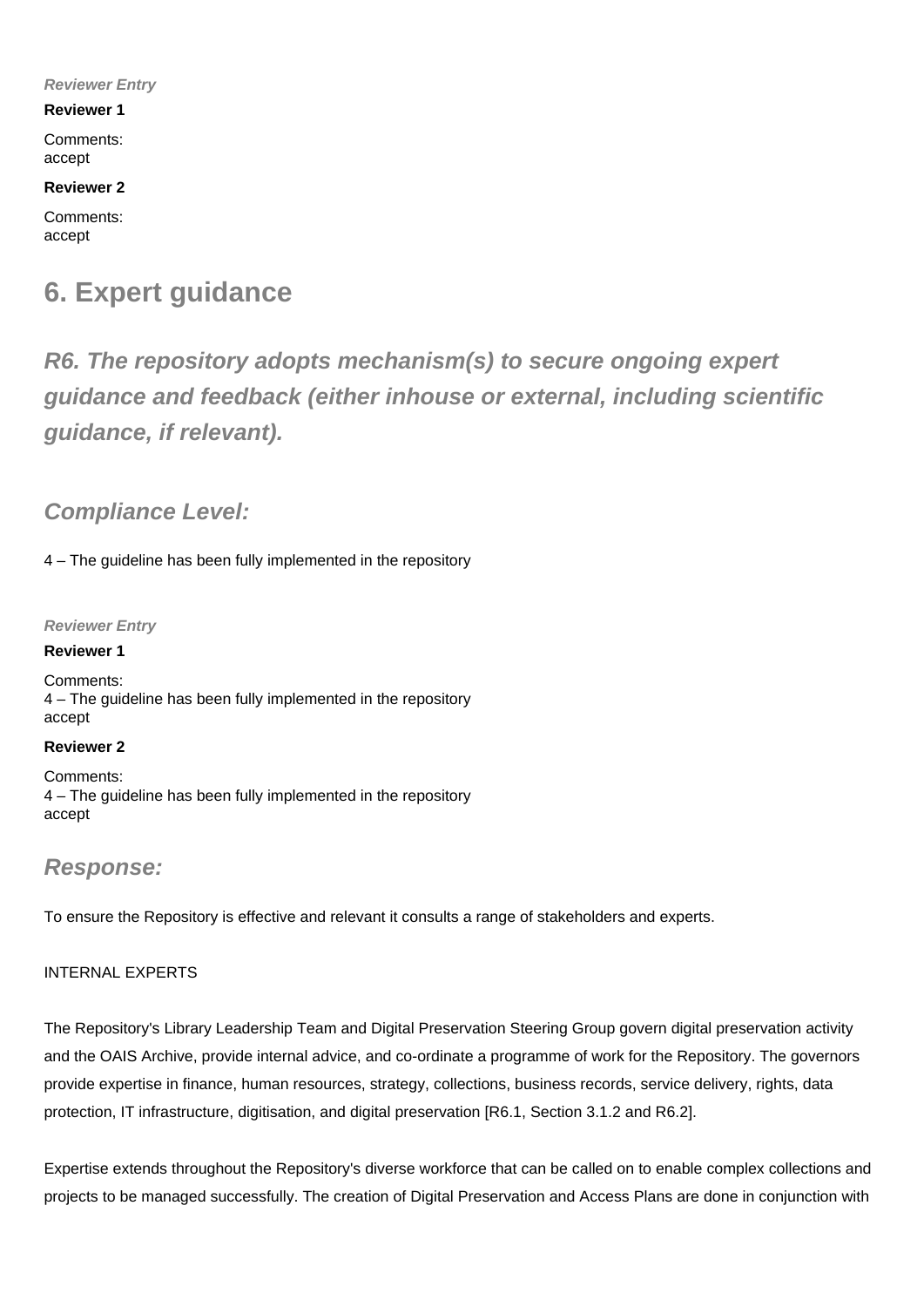the Content Group Controllers, frequently experts in the data they are submitting, and significant changes to the OAIS Archive will involve stakeholders from the planning process onwards.

#### EXTERNAL EXPERTS

The Repository's Digital Preservation Policy and Plan addresses its engagement of external experts [R6.1, Section 3.4] under the principle of Knowledge Transfer:

- We are an active member of the digital preservation community, engaging with others to meet shared challenges, and continually improving and developing the expertise and standards we require to preserve access to our content.

The examples given in the policy can be extended to include Library membership of the Scottish Cultural Heads of IT Services, involvement with the International Image Interoperability Framework (IIIF) community, international consultation in a 2020-21 Repository review of digital asset management systems, and formal and informal partnerships with heritage, cultural and research organisations. Furthermore, we are active members of the Digital Preservation Coalition on both its board and sub-committees.

#### DESIGNATED COMMUNITY FEEDBACK

The "Content Group Controller" designated community works collaboratively with the Repository's OAIS Archive to create Digital Preservation and Access Plans for their content. They are also consulted if changes to their plan are required, and they provide feedback about the Repository's ingest and access functions. This feedback is used to improve the Repository.

The "Web Users" designated community provide feedback in several ways through:

- Feedback links on pages with Repository content.
- General contact links on the Repository's websites.

- An annual Omnibus where 1000 participants are surveyed to test awareness of the Repository's services, user demographics, visitor behaviours, interests etc.

- User studies and comments when demonstrating or developing specific web services.

#### SUPPORTING EVIDENCE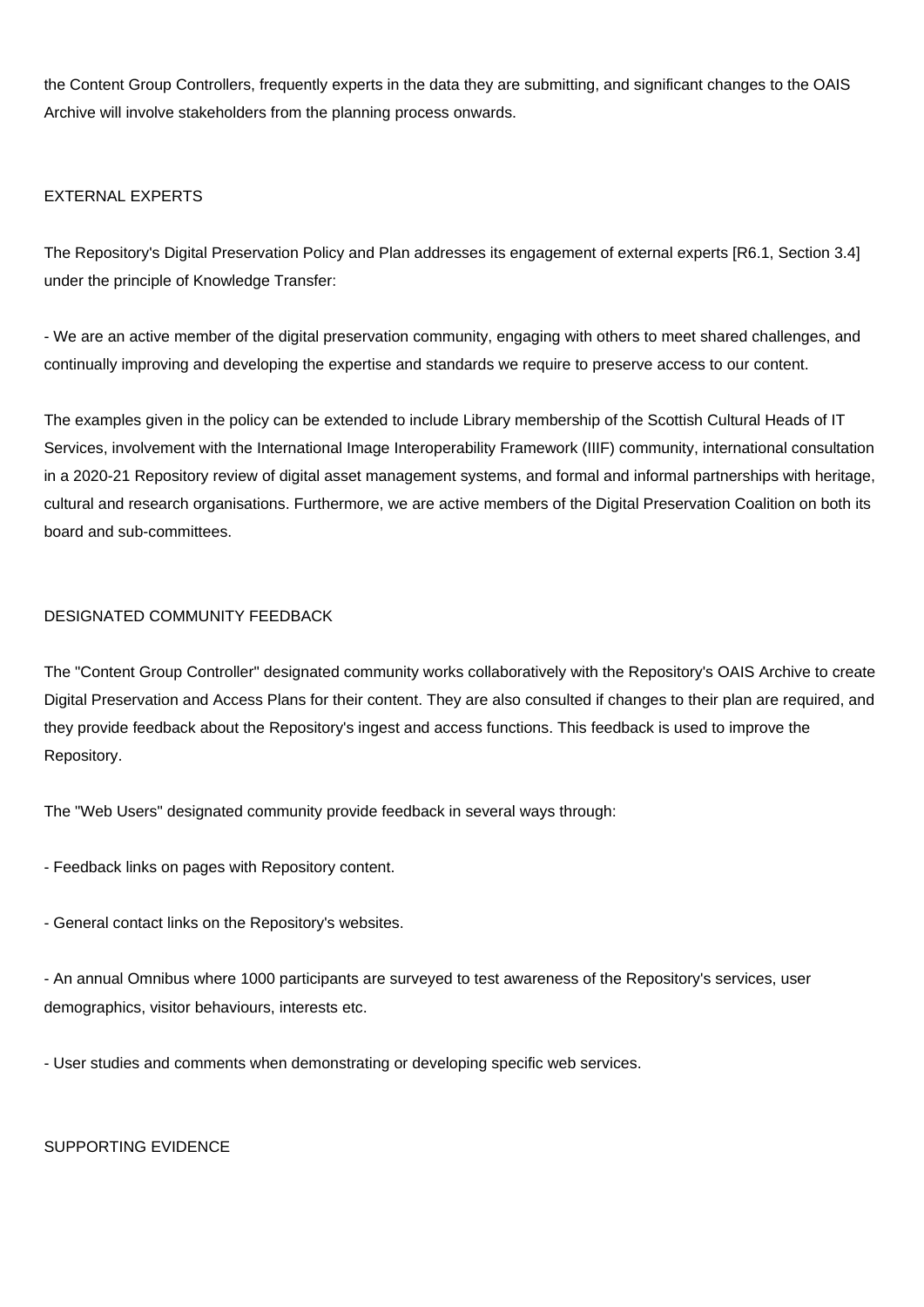R6.1) NLS Digital Preservation Policy and Plan: <https://doi.org/10.34812/a77g-j261>

R6.2) Digital Preservation Steering Group Terms of Reference: <https://doi.org/10.34812/ca5c-ga48>

**Reviewer Entry**

**Reviewer 1**

Comments: accept

**Reviewer 2**

Comments: accept

## **DIGITAL OBJECT MANAGEMENT**

# **7. Data integrity and authenticity**

**R7. The repository guarantees the integrity and authenticity of the data.**

## **Compliance Level:**

4 – The guideline has been fully implemented in the repository

**Reviewer Entry**

#### **Reviewer 1**

Comments: 4 – The guideline has been fully implemented in the repository accept

#### **Reviewer 2**

Comments: 4 – The guideline has been fully implemented in the repository accept

### **Response:**

#### FIXITY AND STOCK CHECKS

The Digital Preservation Data Integrity Policy [R7.1] describes how the Repository manages the integrity of data in its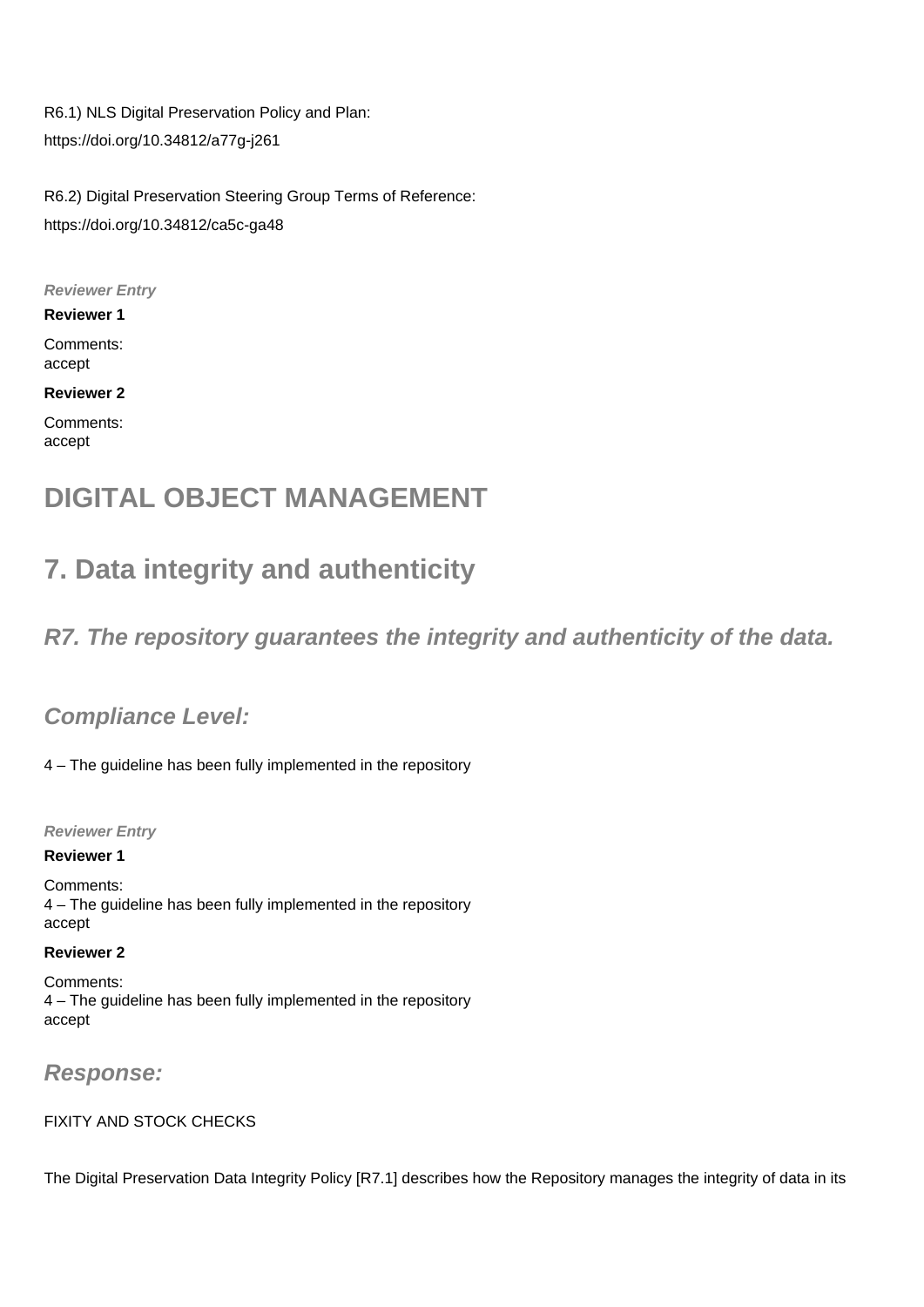OAIS Archive. In summary the OAIS Archive stores 3 distinct copies of data and makes the following commitments on fixity and stock checks:

- Known checksum values are obtained before the files are ingested and compared with the checksum values of each Distinct Copy to make sure file integrity is maintained at ingest.

- All files are fixity checked when file moves are controlled by the OAIS Archive.

- At least 2 copies are completely fixity checked once a year.

- A sample fixity check is made if the third copy is not completely fixity checked.

- Fixity check history is kept for all files and stored in a PREMIS compatible data structure.

- A stock-check of all copies will be made once a month from 2021-22.

- A diversification and distribution of risk for the 3 distinct copies gives the Repository confidence that unwanted changes detected during fixity and stock checks can be remedied with other copies.

#### **COMPLETENESS**

Content Group Controllers or their agreed representatives (data producers in OAIS terminology) provide folders containing data and metadata files for ingest into the OAIS Archive. OAIS Archive staff do not have permission to make changes to the ingest folders. At ingest the OAIS Archive creates a file listing of the supplied files with two checksums for each and uses this to confirm that all data has been successfully copied in duplicate (a third copy is made at a later date). During the ingest process additional metadata based on the PREMIS data dictionary is also created and stored in the Digital Preservation Database (known in the Library as the Digital Object Database or DOD), a Microsoft SQL Database created by the Repository to store metadata about digital files in preservation storage and managed by the Repository's OAIS Archive staff. The database uses several standards to structure and reference data and can be exported to satisfy many other standards. Staff and tools across the Repository add and update metadata. Data in the Digital Preservation Database includes:

- Pre-ingest path information.

- Current path information.

- A hierarchical structure of records including, for some Content Groups, descriptive records

- The relationships between different derivatives/representations of files for some Content Groups (e.g. an uncropped and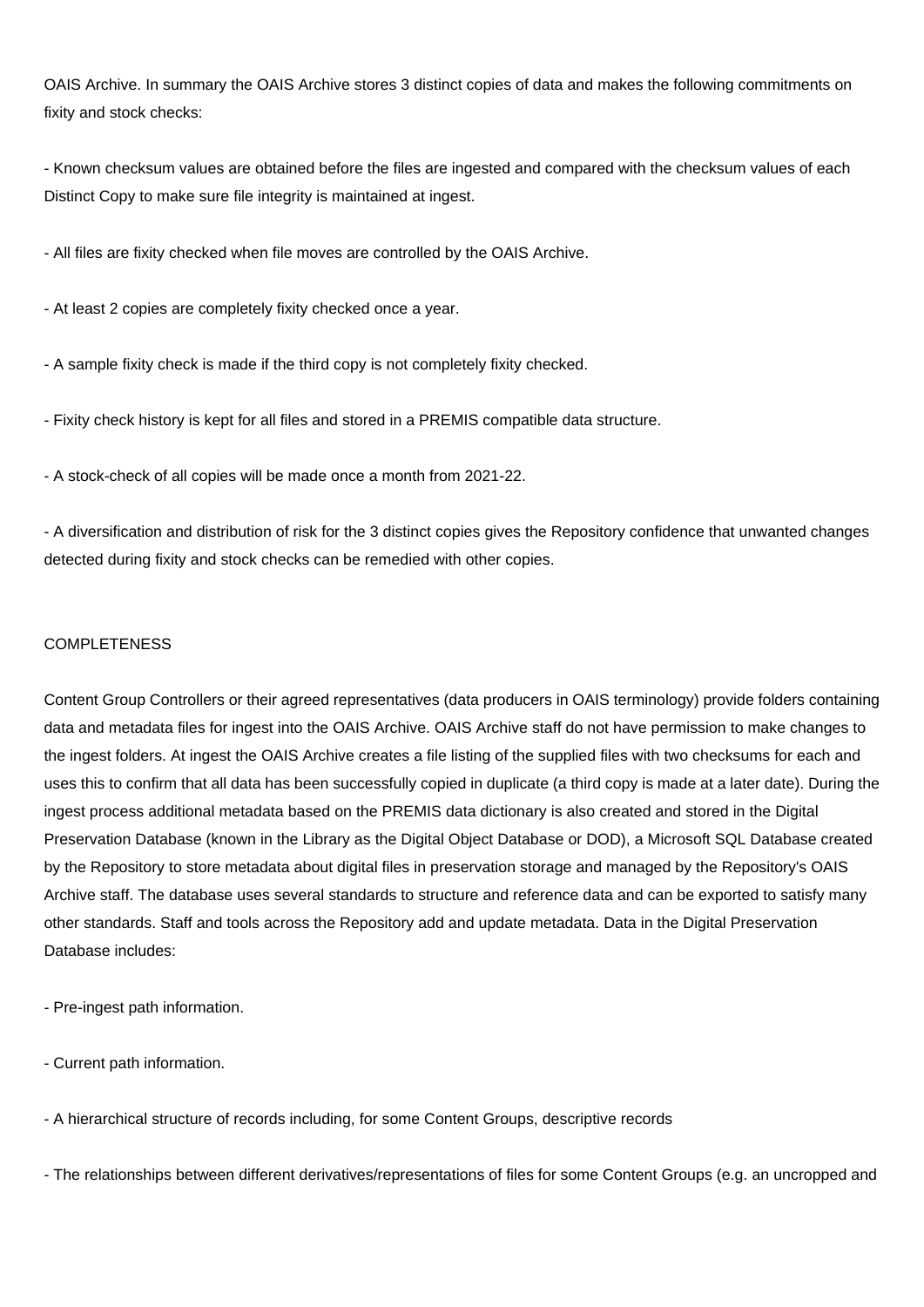a cropped version of the same source image).

- MD5 and SHA-1 checksums (and a related creation and comparison event).

- A persistent identifier for each record in the descriptive, representation and file hierarchy.

- A variety of technical file information depending on file type including byte size, pixel dimensions, duration.

A receipt, that summarises the ingest process and lists the files ingested and metadata associated with them (including that listed above), is returned to the data producer to allow them to independently evaluate whether ingest was complete and successful, and to act as an audit trail to investigate the ingest process in the future. The OAIS Archive keeps a copy of the receipt.

Receipts are not created for the ingest of the "Library Digitised Still Image" Content Group because it uses a more automated ingest process that does not require management by OAIS Archive staff. Instead, digitisation staff confirm the completeness of data and metadata by running a series of queries against the Digital Preservation Database. Future improvements to the tool may automate this step too.

#### CHANGES TO DATA AND METADATA, AND VERSIONING

Changes to metadata related to the files in the OAIS Archive can be made in collection databases (for moving image and electronic manuscript Content Groups) and the Digital Preservation Database (for all Content Groups) as per Box 1 & 2 in Figure 2. Controls are in place to restrict the staff who can update the metadata and multiple database logs and back-ups are maintained to allow unwanted changes to be rolled back as per Box 3 in Figure 2. In 2021-2022 the Repository will investigate ways to improve the management of metadata integrity independently of collection databases and systems, including the use of specifications such as Oxford Common File Layout to manage the versioning of metadata (Figure 2, Box 4b).

Figure 2: The location of metadata for content in the Repository's OAIS Archive: <https://doi.org/10.34812/dan8-5421>

It is important to note that changes to any form of metadata or data in preservation storage (Figure 2, Box 4) in the OAIS Archive is not permitted as standard as defined by the Digital Preservation Data Integrity Policy. In essence:

- No delete permissions are provided for any copies of data in preservation storage and can only be temporarily granted with the Digital Preservation Steering Group's oversight and authorisation.

- The use of versioning prevents accidental or malicious replacement of previous versions with new bad versions.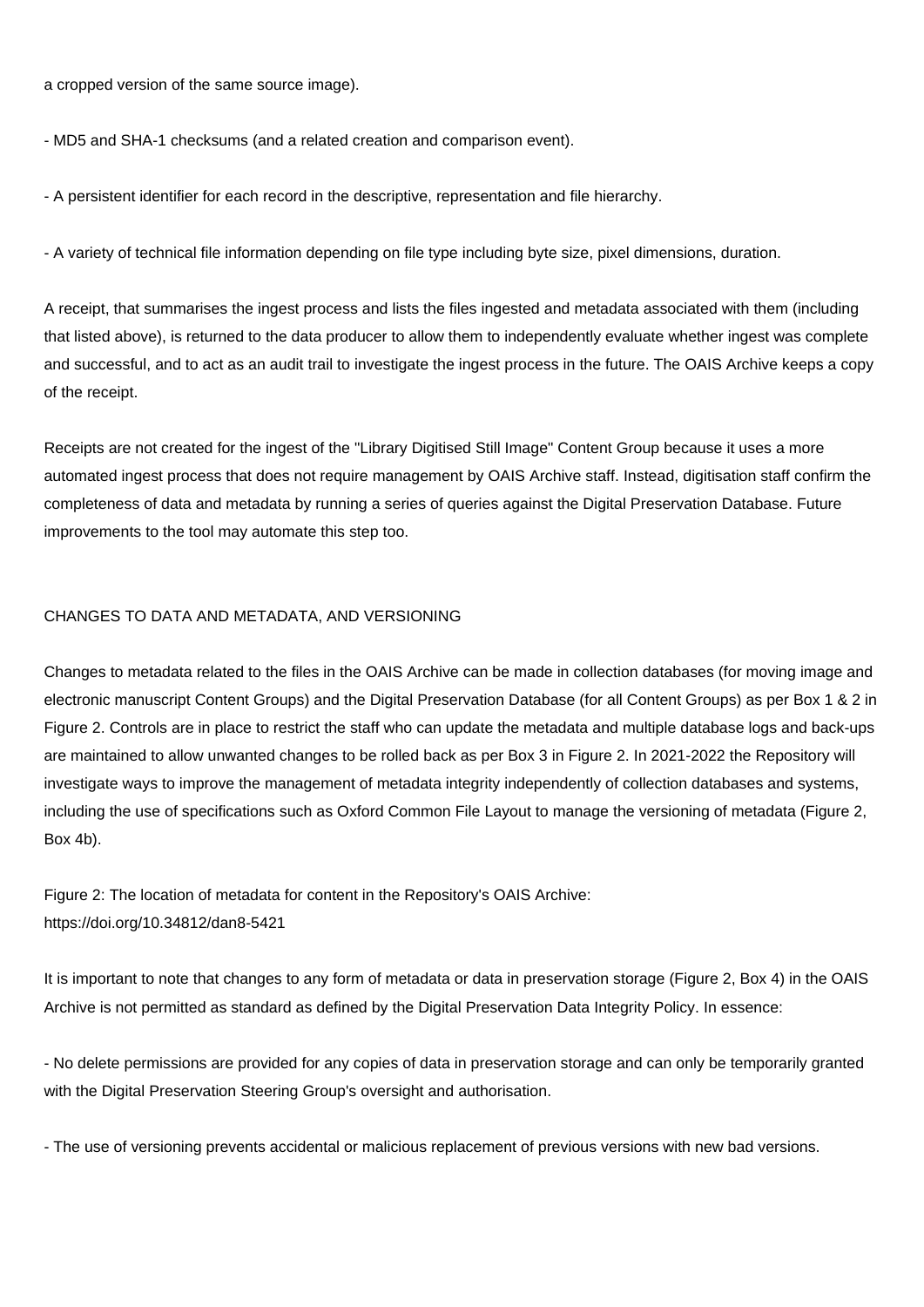- All overwrites require appropriate levels of approval and this information is recorded by OAIS Archive staff, and previous versions are retained.

All ingest tools for all Content Groups identify potential overwrites and require a manual overwrite request. An approved overwrite request is recorded in the standard ingest receipt with one copy of the receipt retained by the OAIS Archive and one returned to the data producer. In addition, PREMIS overwrite events with new checksum information and data producer details are recorded in the Digital Preservation Database. If requested, OAIS Archive staff share technical file information with the data producer to allow them to make comparisons between the incoming and archived file before they request an overwrite. This includes checksum, byte size, and pixel dimension information. Exact duplicates are not ingested.

#### **AUTHENTICITY**

The Repository deals with ownership, due diligence and restitution of material as stated in its Collection Development Policy and acquires material legally, ethically and with due diligence. The Repository will always do its utmost to confirm that the vendor or donor has proper title to the item offered to the Library [R7.2 Section 4.3].

With very few exceptions the Repository owns the data in its OAIS Archive. The Repository is permitted to change the data to ensure it is safe and accessible in accordance with legislation and contractual agreements. In addition, the OAIS Archive describes how changes to the data are managed, including any contractual controls, by creating a Digital Preservation and Access Plan for each Content Group with the Content Group Controller. The Content Group Controller is a member of Repository staff and acts as the internal data producer.

During the creation of the Digital Preservation and Access Plan any need to demonstrate the authenticity of the Content Group will be identified. If so, additional provenance information may be required, and the data must be able to be returned to the Content Group Controller exactly as provided to the Repository's OAIS Archive with information about the content's integrity since receipt and any changes enacted on the data. Returning data as supplied permits a limited set of reversible changes, but often the data will be preserved at bit-level as supplied and future access requirements may lead to the creation of additional, alternative derivatives. The Digital Preservation and Access Plans are recorded in the Digital Preservation Content Register and an example of a Content Group with an authenticity requirement is provided as supporting evidence [R7.3].

Supporting Evidence:

R7.1) Digital Preservation Data Integrity Policy: <https://doi.org/10.34812/173d-f765>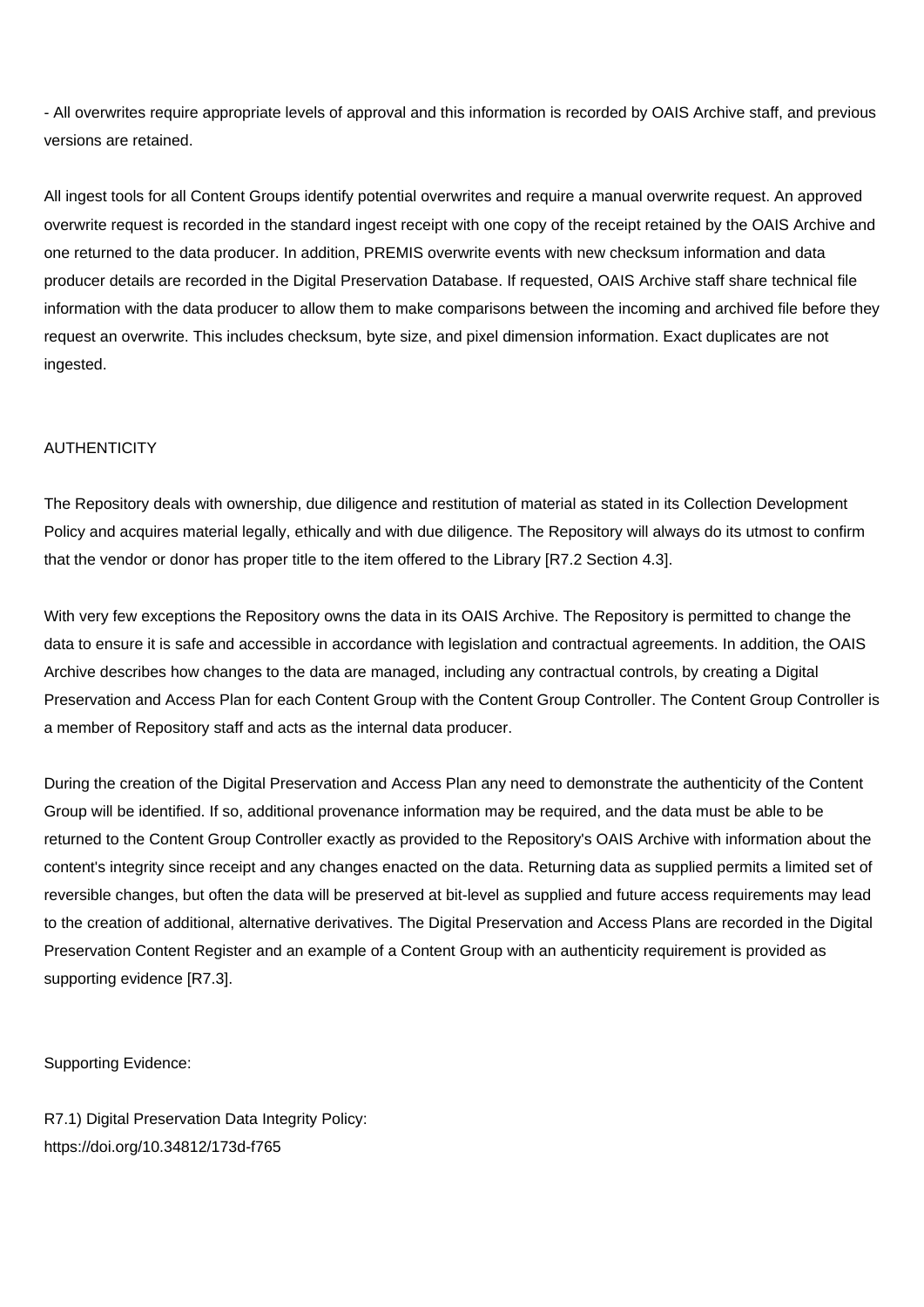R7.2) Collection Development Policy: <https://doi.org/10.34812/gpde-cw03>

R7.3) Example records in the Digital Preservation Content Register: <https://doi.org/10.34812/8b0t-e697>

**Reviewer Entry**

#### **Reviewer 1**

Comments: accept

#### **Reviewer 2**

Comments: accept

## **8. Appraisal**

## **R8. The repository accepts data and metadata based on defined criteria to ensure relevance and understandability for data users.**

## **Compliance Level:**

4 – The guideline has been fully implemented in the repository

#### **Reviewer Entry**

#### **Reviewer 1**

Comments: 4 – The guideline has been fully implemented in the repository accept

#### **Reviewer 2**

Comments: 4 – The guideline has been fully implemented in the repository accept

### **Response:**

#### DATA SELECTION AND APPRAISAL

The Repository has a comprehensive and detailed Collection Development Policy [R8.1] that includes appraisal criteria for the selection of collection content. Any digital collection material retained or created by the Repository will be added to its OAIS Archive and rights are obtained to allow this.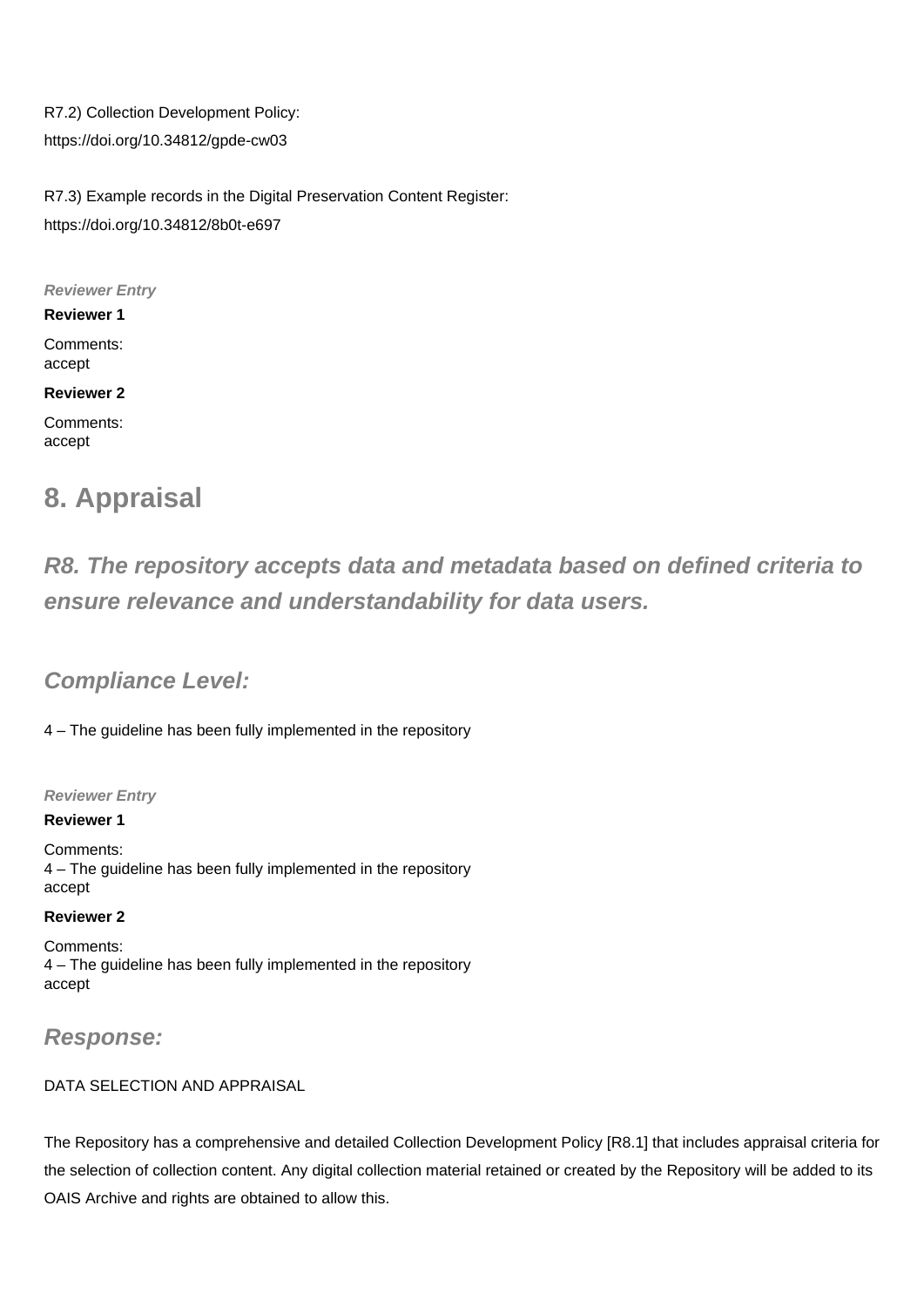Section 5.2 of the policy details the key collection areas of focus. Other sections of note for digital content in the Repository's OAIS Archive are:

- We take into account access, metadata, storage, digitisation and preservation requirements for physical and digital formats. We will assess and advise, where this is an option, on how best to provide the Library with digital formats. (Section 3, para. 4)

- For digital materials such as interactive e-books, we may additionally collect relevant hardware, software, licences or other dependencies that help maintain the full functionality of the content. (Section 4.6, para. 3)

- The Library monitors developments in emerging formats, particularly digital. It will adopt new formats where appropriate. (Section 4.11, para. 2)

- Where the Library does not hold copies of the originals, it aims to acquire or provide access to Scottish publications and other key works through surrogates, particularly digital. (Section 5.1.1, para. 16)

- The Library creates and selectively acquires data derived from its collections and collection items, and contextual supporting data. (Section 5.3, 'Data').

- We reserve the right to decline material, or remove access to it on the grounds of illegal content, intellectual property infringements, or risk to the collections or staff. (Section 4.4, para. 4)

Digital collections acquired under non-print legal deposit legislation are managed by a joint legal deposit library infrastructure and is outside of the scope of this CoreTrustSeal application.

The Repository uses a Business Classification and Retention Scheme [R8.2] that describes which Business Records are live, which are to be destroyed, and which need to be archived in the OAIS Archive.

#### DATA AND METADATA ASSESSMENT/CHECKS

OAIS Archive staff and the Content Group Controller undertake a pre-preservation data quality assessment of the content that includes understanding its size, and identifying formats that are present and any risks to re-use by its designated community. OAIS Archive staff may reject some content if it is already in the OAIS Archive or there are insufficient funds to preserve it. The latter has not happened to date. OAIS Archive staff may also suggest that formats are changed, or additional ones created for preservation and re-use reasons. The assessment informs the creation of a Digital Preservation and Access Plan with the Content Group Controller for each Content Group in the OAIS Archive. Plans and the pre-preservation assessments are stored in the Digital Preservation Content Register [R8.3] and stipulate what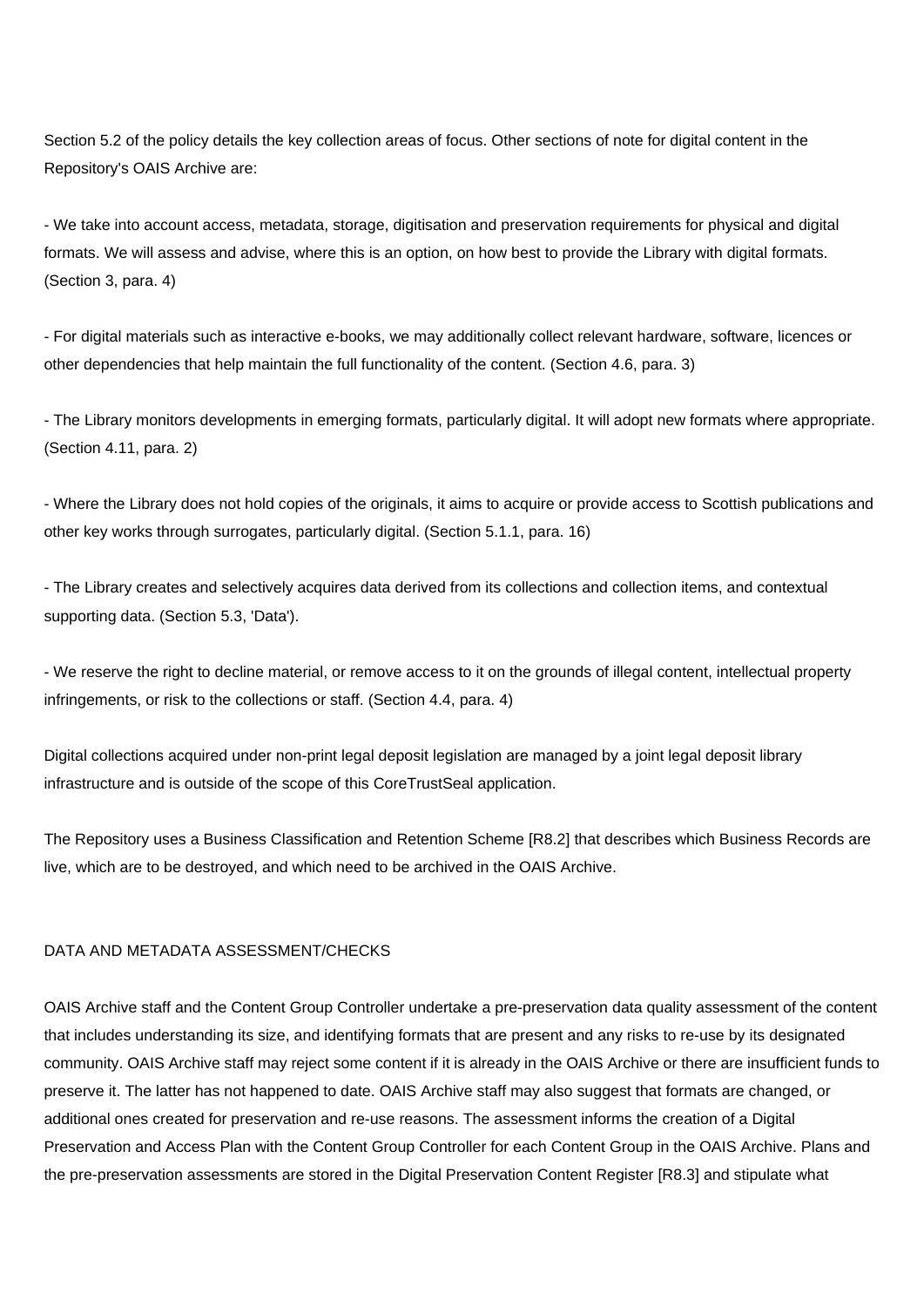formats are allowed and what data and metadata are required to make the content understandable and accessible for their designated communities. The plan identifies who is responsible for the assessment of data and metadata, some of which will be automated. Responsibility is divided between the Content Group Controller or their agreed representatives (data producers), and OAIS Archive Staff. Examples of data and data quality criteria checked by the OAIS Archive Staff include:

- Re-use restrictions are provided

- Information is present to help designated communities understand the data as agreed
- Files are structured as agreed
- Supporting information files are restricted to certain formats
- Files will not supersede files already in the OAIS Archive without approval
- Business Classification and Retention Scheme numbers are supplied (for Archived Business Records)
- Files are supplied with other corresponding files or formats (for some content groups)
- Files do not already have descriptive records for an earlier copy (for some content groups)

If OAIS Archive Staff identify issues with data or metadata, they will work with the data producers to address them. Full Digital Preservation and Access Plans are in place for some Content Groups and will be complete for all Content Groups in 2021-22.

It is worth stating that Repository has complete control over formats for data and metadata for the digitised collections that make up the bulk of OAIS Archive data by volume. This has allowed the Repository to standardise formats and metadata for these Content Groups and use a variety of tools to create and ingest them with inbuilt quality control steps to ensure they meet agreed standards. Other collections and Archived Business Records, especially with authenticity requirements, provide less opportunity for the Repository to influence the original formats and are typically made accessible to the Content Group Controller as originally provided.

#### DATA REMOVAL

The Repository's policy is to retain the collections that it owns in perpetuity although in certain circumstances we may dispose of duplicates, redundant, unusable formats or items that pose a hazard to the collections or staff [R8.1 Section 4.4]. In practice the Repository makes it extremely difficult to delete data from its OAIS Archive as per the Digital Preservation Data Integrity Policy [R8.4] and requires the process to be documented and overseen by the Digital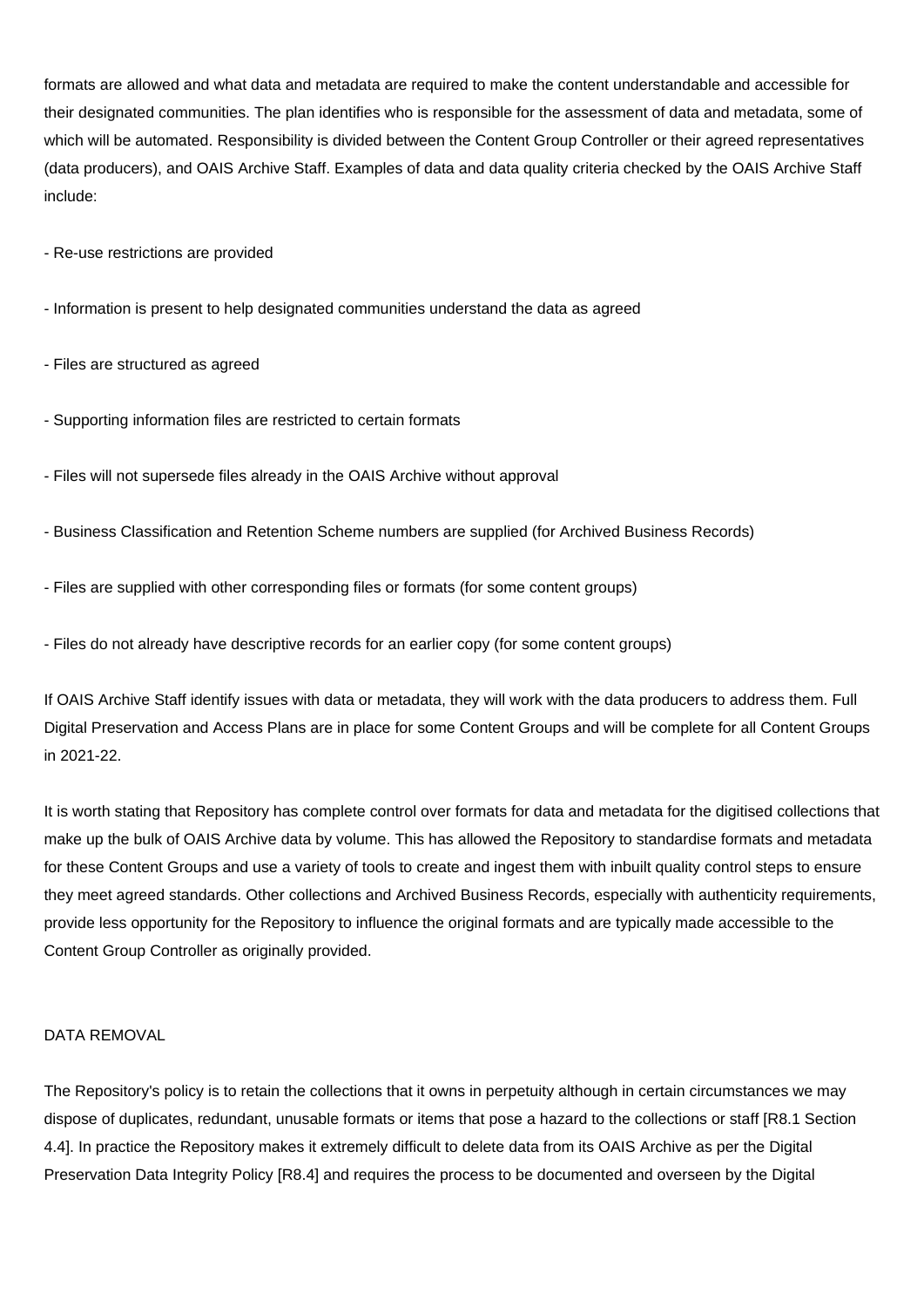Preservation Steering Group. Retention periods for all Content Groups are defined in the Digital Preservation Content Register.

Some Content Groups, including Collections and Archived Business Records, are added to the OAIS Archive with a limited retention period, e.g. if they are deposited in a temporary form and will be re-ingested in a final form in the future. As this content is not provided publicly the removal of these Content Groups and their persistent identifiers has no impact on access beyond the "Content Group Controller" designated community who requested their deletion.

Placeholder messages are used to inform the Web Users designated community if online content from the Repository is subject to a take-down request. The Repository is developing a persistent identifier framework that will include a response to handling deleted content. This work will be published in 2021-2022.

SUPPORTING EVIDENCE:

R8.1) Collection Development Policy: <https://doi.org/10.34812/gpde-cw03>

R8.2) Business Classification and Retention Scheme: <https://doi.org/10.34812/h29j-hr07>

R8.3) Example records in the Digital Preservation Content Register: <https://doi.org/10.34812/8b0t-e697>

R8.4) Digital Preservation Data Integrity Policy: <https://doi.org/10.34812/173d-f765>

**Reviewer Entry Reviewer 1** Comments: accept **Reviewer 2** Comments: accept

## **9. Documented storage procedures**

**R9. The repository applies documented processes and procedures in managing archival storage of the data.**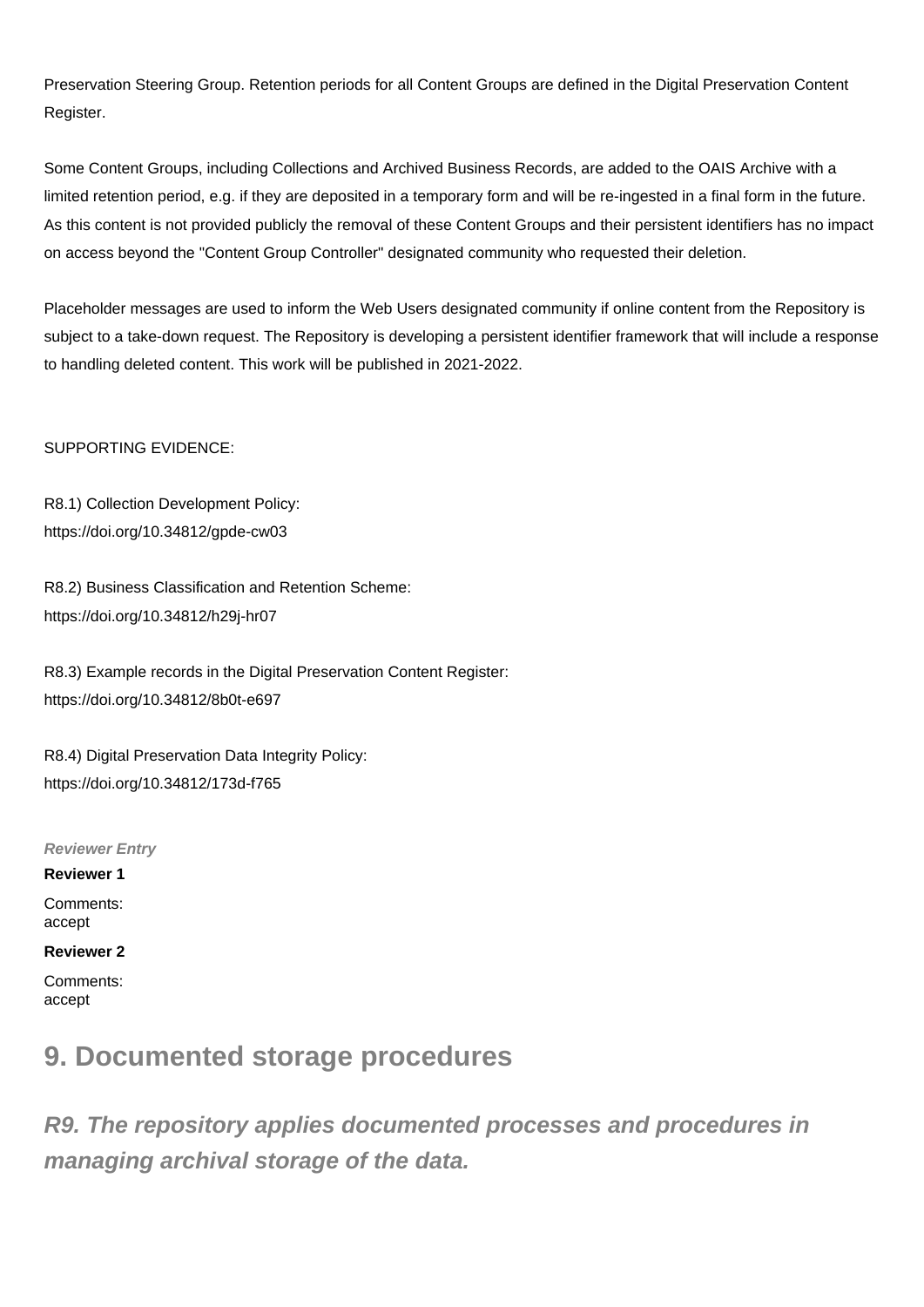## **Compliance Level:**

#### 4 – The guideline has been fully implemented in the repository

#### **Reviewer Entry**

#### **Reviewer 1**

Comments: 4 – The guideline has been fully implemented in the repository accept

#### **Reviewer 2**

Comments: 4 – The guideline has been fully implemented in the repository accept

### **Response:**

High level descriptions of how we manage archival storage of data is detailed by the Repository's Digital Preservation Policy and Plan [R9.1]. More detail is provided in the Digital Preservation Data Integrity Policy [R9.2]. Procedures and workflows for ingest (that include data quality requirements), storage management and export of data for access are documented as part of the Digital Preservation and Access Plans drawn up for each Content Group [R9.3] and as a centralised Digital Preservation Workflows document [R9.4]. Documentation is managed by the Repository's Digital Preservation team and referred to the Digital Preservation Steering Group when appropriate.

In summary, and with a focus on storage management, the Repository's OAIS Archive has:

- 3 distinct copies of preservation data.

- Two copies in 2 local and independent clouds in Edinburgh and Glasgow that replicate to each other. Both copies undergo an annual fixity check.

- A third copy in Amazon Deep Archive storage where a sample of files are annually fixity checked.

- System management tools in place to alert the Repository's IT infrastructure teams if there are issues with the hardware used for copies 1 and 2.

- The Digital Preservation Database (known as the Digital Object Database or DOD) to manage and maintain the location of copies 1 and 3. The location of copy 2 can be inferred from copy 1.

- A process to check copy 1, 2 and 3 for consistency.

- A process and history of annual fixity checks to provide a check for consistency between copies 1, 2, and the recorded path information in the Digital Preservation Database.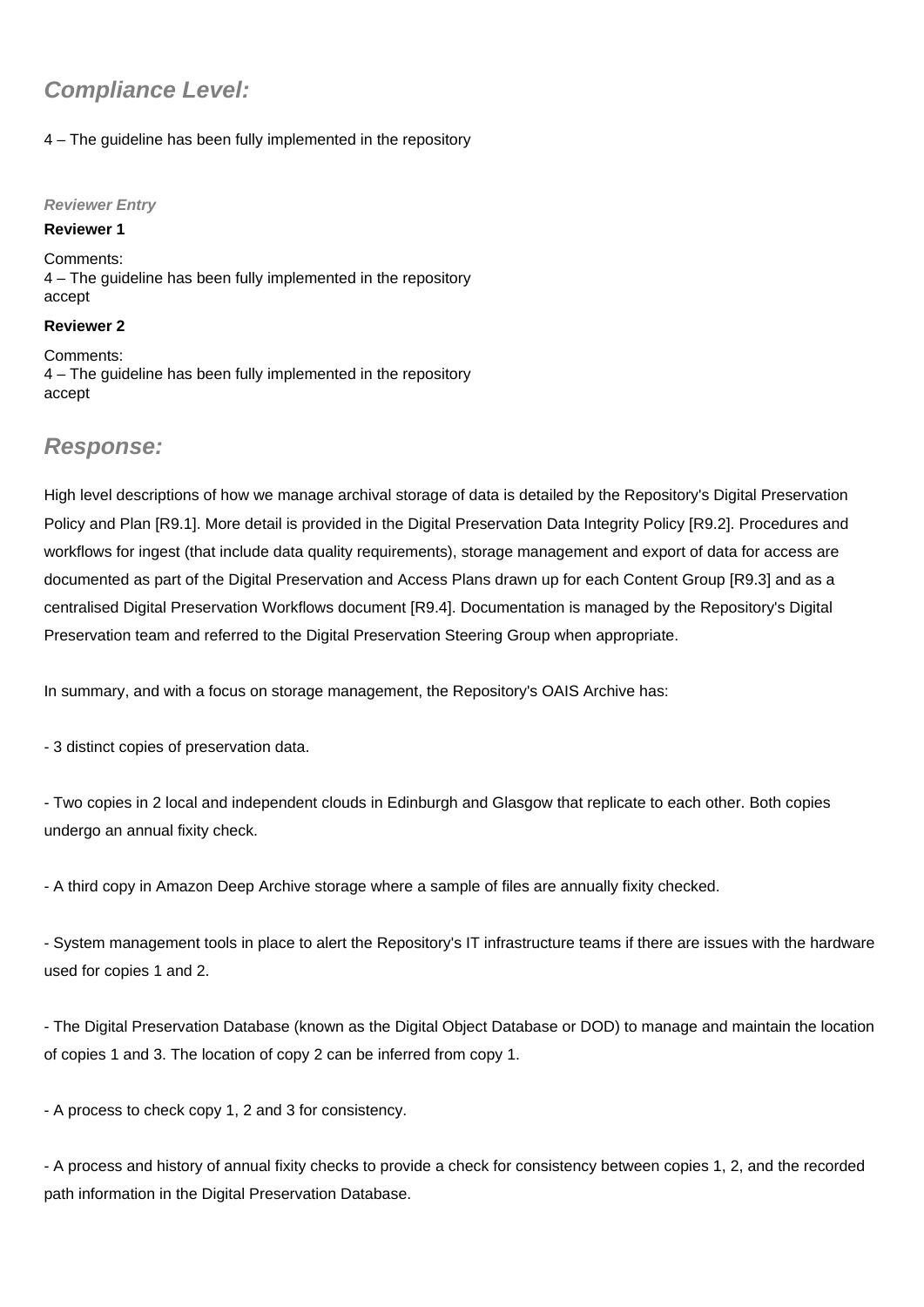- A 2021-22 objective to start a monthly inventory check of all 3 copies and the Digital Preservation Database for improved security, consistency and service availability checks.

Risks associated with storage and data integrity are formally managed in the Digital Preservation Risk Register and overseen by the Digital Library Steering Group. Major risks to the data in the OAIS Archive are also the responsibility of the Library Leadership Team and included in the Library's Corporate Risk Register. Both risk registers use the Repository's Risk Management Framework [R9.5].

#### SUPPORTING EVIDENCE:

R9.1) Digital Preservation Policy and Plan: <https://doi.org/10.34812/a77g-j261>

R9.2) Digital Preservation Data Integrity Policy: <https://doi.org/10.34812/173d-f765>

R9.3) Example records in the Digital Preservation Content Register: <https://doi.org/10.34812/8b0t-e697>

R9.4) Digital Preservation and Access Workflows: <https://doi.org/10.34812/eamg-jq88>

R9.5) Risk Management Framework: <https://doi.org/10.34812/8kcb-vz59>

**Reviewer Entry**

#### **Reviewer 1**

Comments: accept

#### **Reviewer 2**

Comments: accept

## **10. Preservation plan**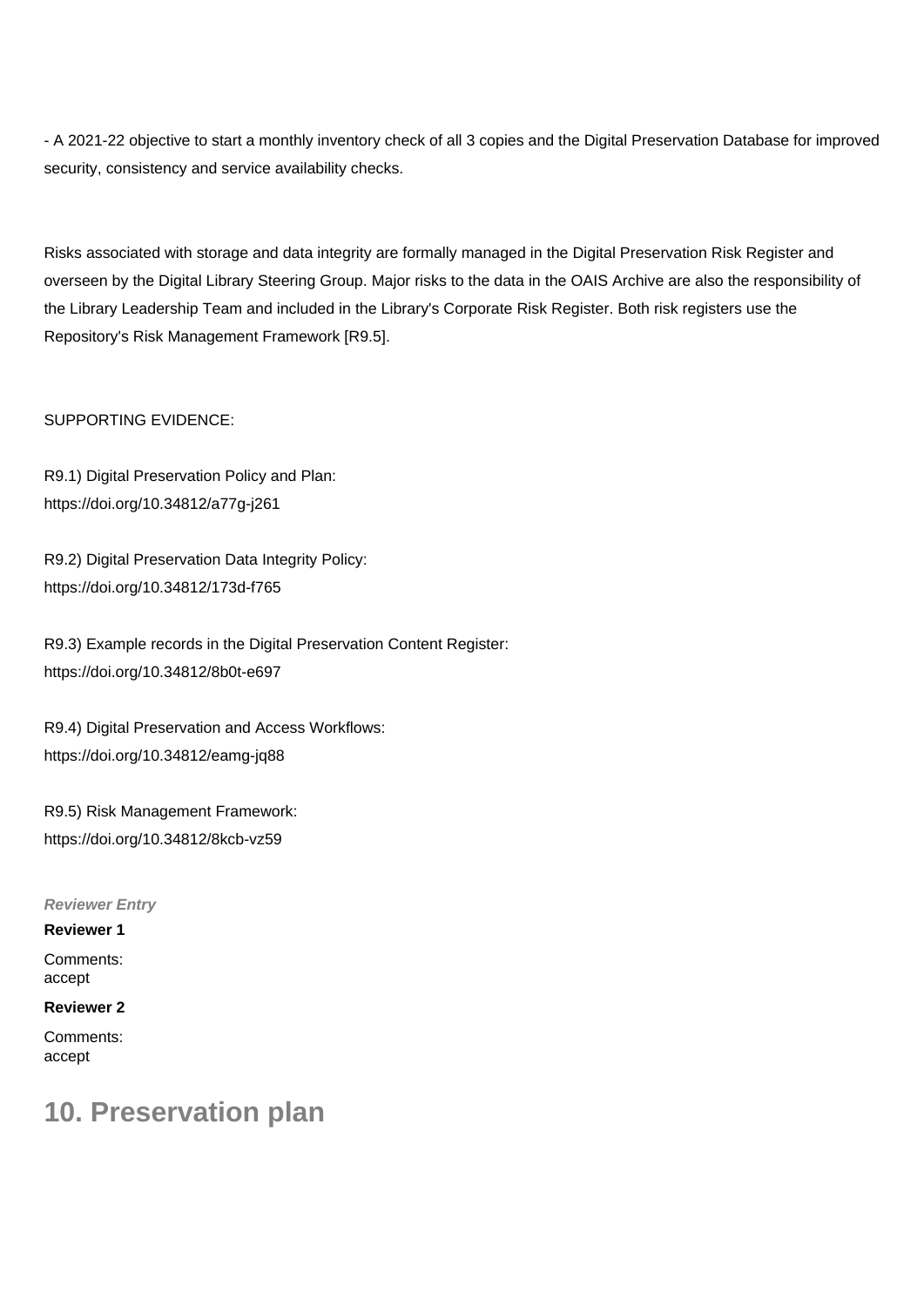## **R10. The repository assumes responsibility for long-term preservation and manages this function in a planned and documented way.**

## **Compliance Level:**

4 – The guideline has been fully implemented in the repository

#### **Reviewer Entry**

#### **Reviewer 1**

Comments: 4 – The guideline has been fully implemented in the repository accept

#### **Reviewer 2**

Comments: 4 – The guideline has been fully implemented in the repository accept

### **Response:**

The Repository uses a 3-tier preservation approach that links broad policy and plans to the practical management of groups of content and files within them.

- TIER 1: The Repository's Digital Preservation Policy and Plan [R10.1] is approved by the Library Leadership Team, overseen by the Digital Preservation Steering Group, and used by the Repository's OAIS Archive. Progress against the plan is measured and monitored by the Digital Preservation Steering Group to help ensure actions are completed [R10.2].

- TIER 2: The Digital Preservation Content Register [R10.3] stores Digital Preservation and Access Plans for each Content Group in the Repository's OAIS Archive. The plans act as an agreement between the Content Group Controller (a member of staff responsible for specific Content Groups) and the OAIS Archive. The responsibilities of both parties are clearly defined. The plan records information such as data provenance and risk (including obsolescence) and outlines the Repository's commitments to make the content understandable and accessible to a designated community for a specified period.

With very few exceptions the Repository is the owner of the content in the OAIS Archive and has the right to manage the data in order to meet the commitments outlined in the plan. On rare occasions, limits, such as embargo periods for public access, may be imposed by a depositor agreement, a contract with the content supplier, rights owner, or standing obligations and restrictions. The Repository will actively preserve such contracts and/or metadata to describe how use is restricted but in all cases the Repository obtains sufficient permission to preserve the content.

- TIER 3: The Digital Preservation Database records information about individual files in the Content Groups to help manage them over time.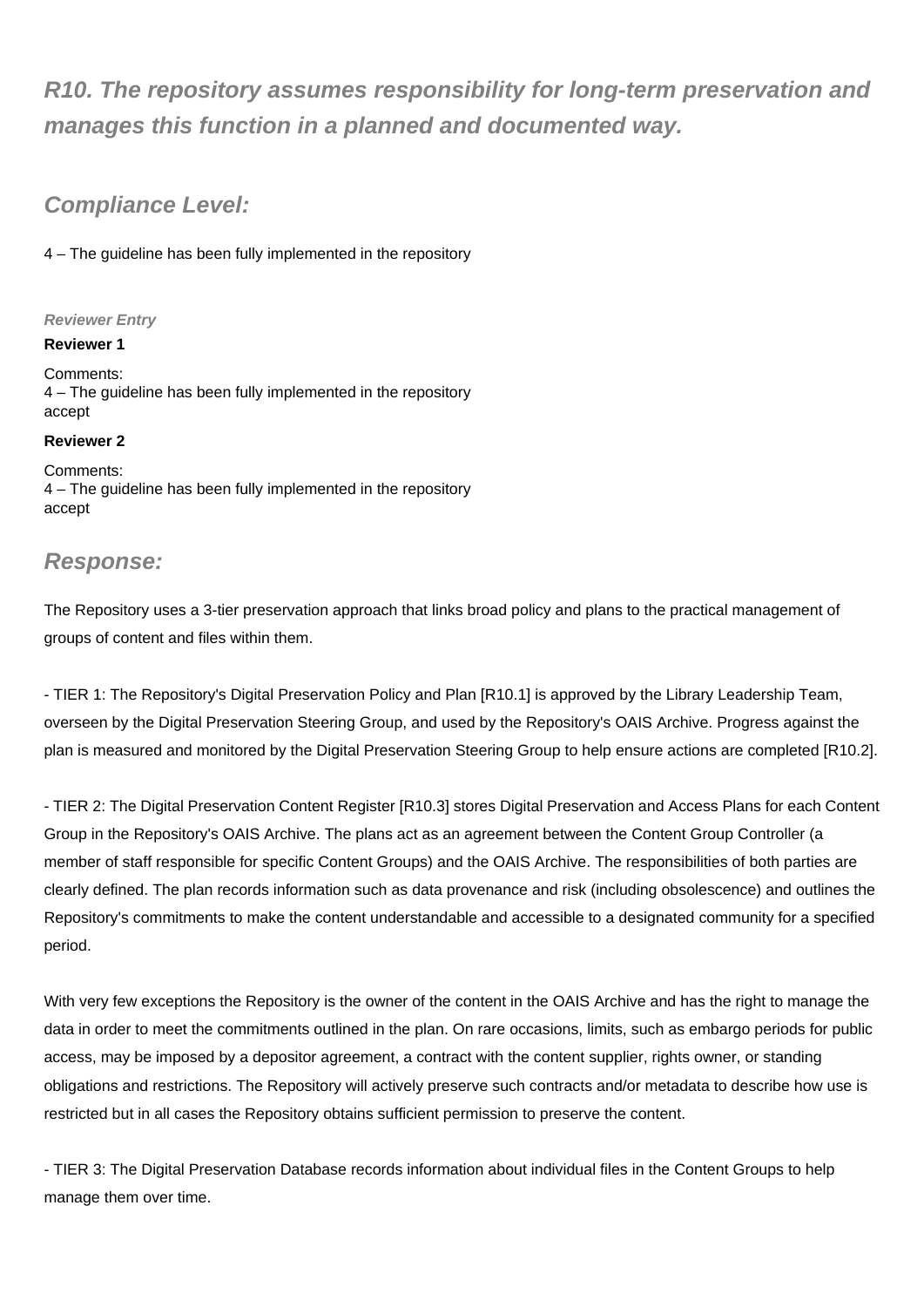General risks identified in the Digital Preservation and Access Plans are copied to the Digital Preservation Risk Register and managed there by OAIS Archive staff with oversight from the Digital Preservation Steering Group. This includes risks of obsolescence and it is worth noting two related pieces of work that are planned for the Repository:

- A long-term aim is to identify the software required to render the files in its OAIS Archive (2021-2023), in particular for legacy formats, in order to create a software library/registry.

- A scoping study for data on legacy media that is not currently managed in the OAIS Archive. This is limited to Electronic Manuscripts, the Repository's Archived Business Records, and digital media included within Modern Collections (2021-2023).

The National Library of Scotland's digital preservation and access workflows are documented. [R10.4]

#### SUPPORTING EVIDENCE:

R10.1) NLS Digital Preservation Policy and Plan: <https://doi.org/10.34812/a77g-j261>

R10.2) Digital Preservation Task Tracker: <https://doi.org/10.34812/02gr-mp96>

R10.3) Example records in the Digital Preservation Content Register: <https://doi.org/10.34812/8b0t-e697>

R10.4) Digital Preservation and Access Workflows <https://doi.org/10.34812/eamg-jq88>

#### **Reviewer Entry**

#### **Reviewer 1**

Comments: accept

#### **Reviewer 2**

Comments: accept

## **11. Data quality**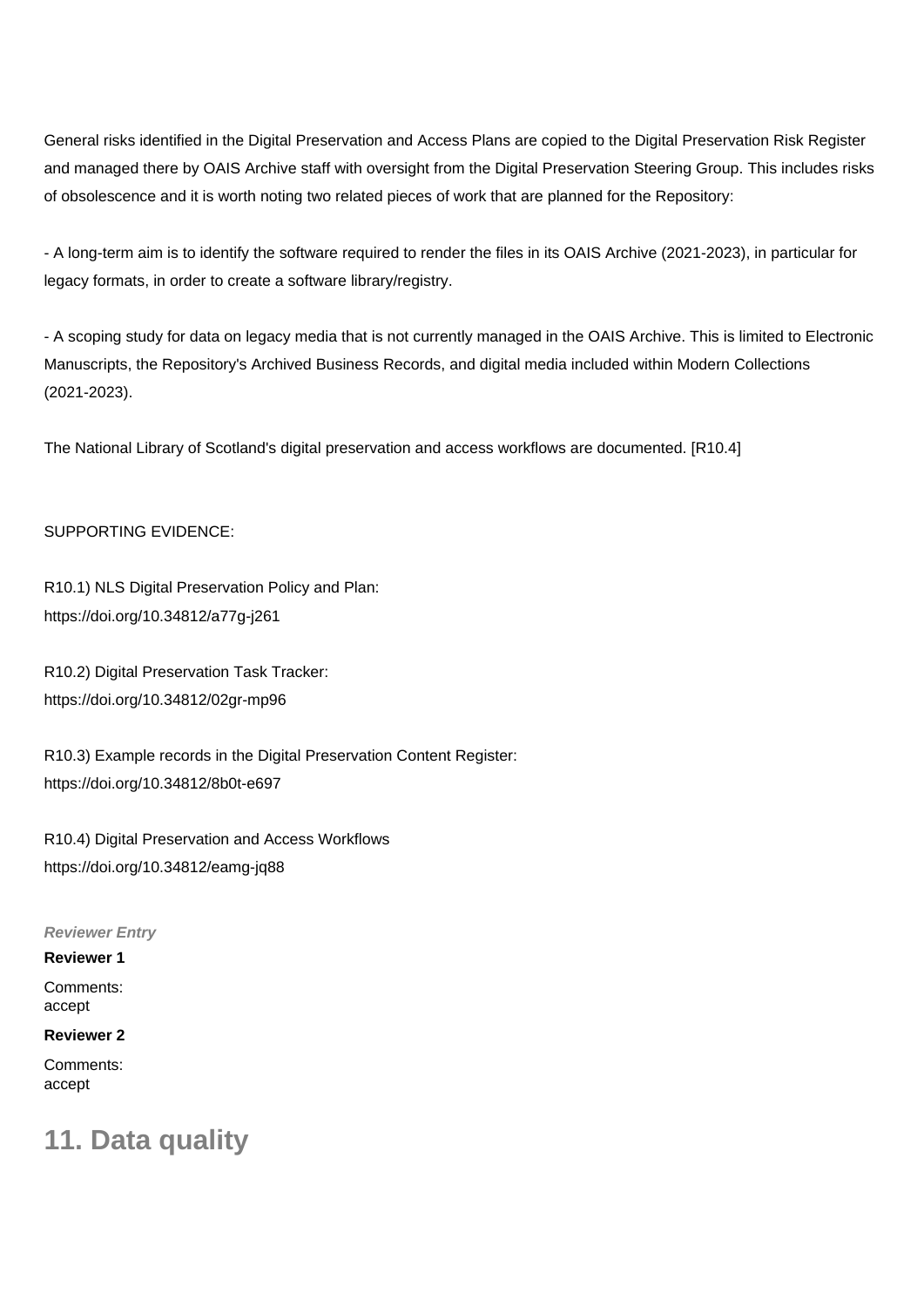**R11. The repository has appropriate expertise to address technical data and metadata quality and ensures that sufficient information is available for end users to make quality-related evaluations.**

## **Compliance Level:**

4 – The guideline has been fully implemented in the repository

#### **Reviewer Entry**

#### **Reviewer 1**

Comments: 4 – The guideline has been fully implemented in the repository accept

#### **Reviewer 2**

Comments: 4 – The guideline has been fully implemented in the repository accept

### **Response:**

The Repository serves two main designated communities. They are Content Group Controllers, and Web Users, and this requirement is framed in response to their needs.

#### CONTENT GROUP CONTROLLERS

The Repository's OAIS Archive staff work with the Content Group Controller to assess data quality and risks, and agree a Digital Preservation and Access Plan for their Content Group(s) prior to ingest. The plan records what data and metadata are required to support use and understandability of the content for specific designated communities and what checks will be done by the Content Group Controller and the OAIS Archive.

The OAIS Archive uses one of several pre-ingest and ingest recipes suited to processing a particular Content Group. The recipes include a variety of data quality checks to make sure the data is supplied to the OAIS Archive as required. Checks are made of completeness, filenames, folder structures, formats, image sizes, pixel verification during AV and image conversions, partnering with sibling files, fixity, file size, and potential overwrites. Additional checks undertaken upstream by the Content Group Controller may also be undertaken including quarantined virus checks.

The ingest process is recorded in an ingest receipt. The OAIS Archive will contact the Content Group Controller or an agreed representative (as internal data producers) if issues, including of data quality, are detected and add this to the receipt. An ingest receipt is not created for the "Library Digitised Still Image" Content Group which has a more automated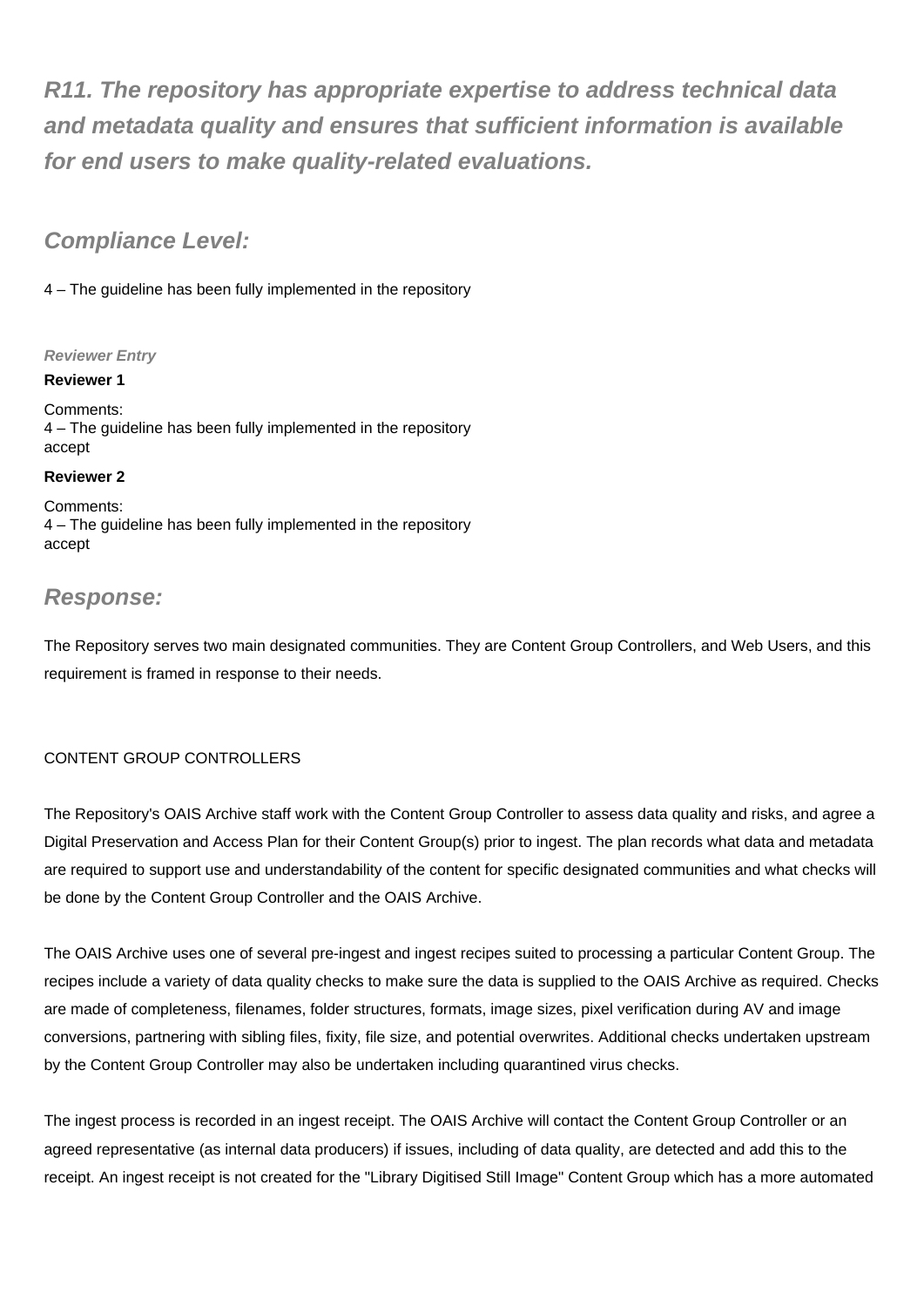series of checks managed by Digitisation staff.

Once any corrections are made and all checks are complete, files will be formally ingested to preservation storage and additional metadata will be added to the Digital Preservation Database in accordance with Repository standards, built largely on PREMIS. Database metadata includes original and archive file paths, structural relationships, agents, persistent identifiers, fixity information, and some technical file properties. A summary of the ingest process, including a full file listing, is added to the receipt and returned to the data producer.

After the initial ingest OAIS Archive staff create additional preservation metadata in the Digital Preservation Database to record format change events and regular fixity check events, and undertake regular stock checks [R11.1]. This can be used by the designated community to assess the integrity and authenticity of the data and confirm that the data quality at ingest persists. Furthermore, the Repository reacts to any issues in metadata or access identified by the designated community.

To reference data in the OAIS Archive the Designated Community uses path information, and NLS DOD (National Library of Scotland Digital Object Database) persistent identifiers that use an internal scheme, minter and resolver managed by the Repository.

The combination of a Digital Preservation and Access Plan, the information in the ingest receipt, and metadata in the Digital Preservation Database enables the Content Group Controller designated community to evaluate the quality of the data.

#### WEB USERS

This designated community uses a variety of web services to access an exported subset of content, namely digitised versions of physical collections, stored in the Repository's OAIS Archive. Data quality checks were made at ingest, and further checks are made at publication to ensure the web services have the information required, for example that a collection of content is complete and appropriately structured. The Repository provides these services and a range of metadata to help people understand and evaluate the content. This includes descriptive, technical, structural and contextual information, and the Repository explains how people can re-use the content. An exemplar web service is the Data Foundry [R11.2] that provides additional context about the quality, scope, and provenance of the data provided.

Citations to the content are supported through permanent URLs on many of the web service pages which also allow the designated community to provide feedback. Permanent URLs use a combination of DOI persistent identifiers, NLS DOD persistent identifiers and, for the moving image web service, system IDs with the potential to become persistent through a Repository review in 2021-22. The Repository has a history of making corrections and improvements to data and metadata based on such feedback including taking down content that was felt to impinge on the rights of 3rd parties. In addition, metadata and subject experts in the Repository have an active role to update, enhance and republish the metadata for Content Groups provided to Web Users.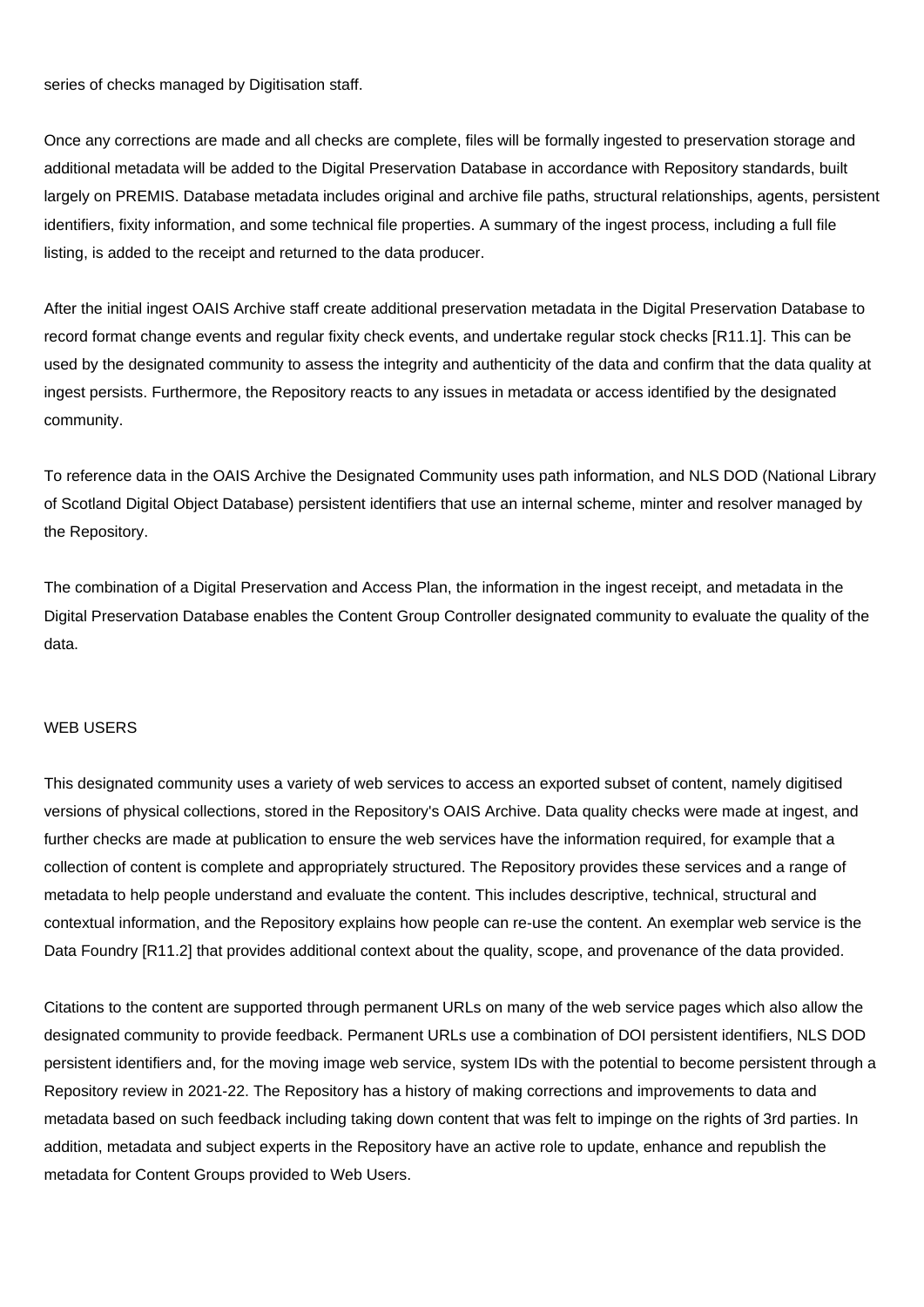#### SUPPORTING EVIDENCE:

R11.1) Digital Preservation Data Integrity Policy: <https://doi.org/10.34812/173d-f765>

R11.2) Data Foundry: <https://data.nls.uk>

**Reviewer Entry**

**Reviewer 1** Comments: accept

#### **Reviewer 2**

Comments: accept

## **12. Workflows**

**R12. Archiving takes place according to defined workflows from ingest to dissemination.**

## **Compliance Level:**

4 – The guideline has been fully implemented in the repository

**Reviewer Entry**

#### **Reviewer 1**

Comments: 4 – The guideline has been fully implemented in the repository accept

#### **Reviewer 2**

Comments: 4 – The guideline has been fully implemented in the repository accept

**Response:**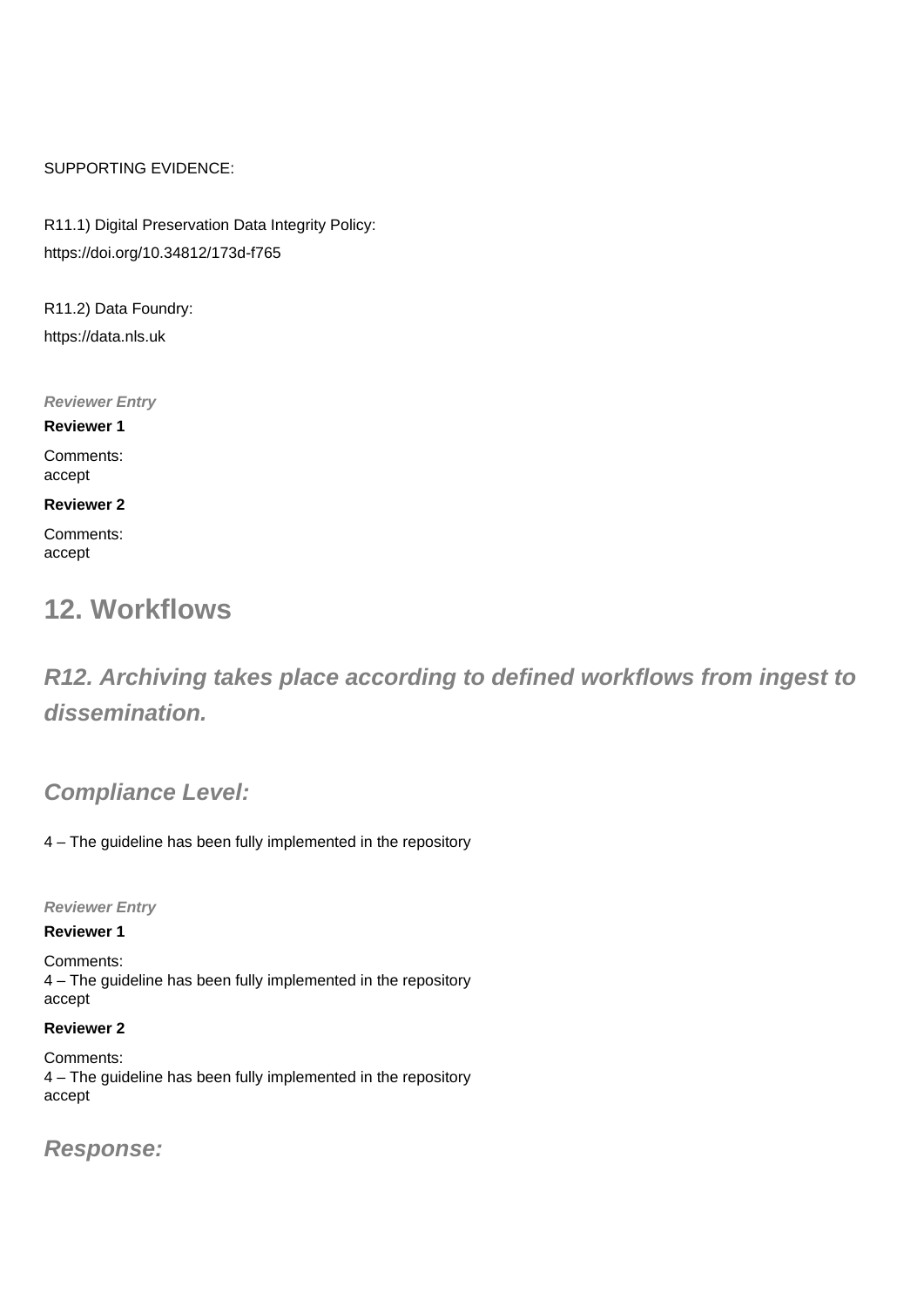The Repository's Digital Preservation team documents and compiles workflows for data in the OAIS Archive into a single Digital Preservation and Access Workflows document [R12.1]. The following points complement the information in that document:

#### WORKFLOWS

- Data quality criteria and checks are referred to as "Submission QA" in the Digital Preservation and Access Workflows document and are documented in more detail in the Digital Preservation Content Register that records the assessment of content before it is ingested into the OAIS Archive and the Digital Preservation and Access Plan [R12.2].

- The Repository aims to standardise ingest and management of data as much as possible but recognises that differences exist that require tailored "recipes" with bespoke processing and qualitative and quantitative data checks. Tailored ingest recipes exist for the following Content Groups:

- 1) Library Digitised Still Image (non-map).
- 2) Digitised Maps.
- 3) Moving Image web video packs.
- 4) Moving Image Preservation Masters.
- 5) Unlocking Our Sound Heritage.
- 6) Scottish government publications (non-legal deposit)
- 7) All others.

- Once ingested the data is subject to the same long-term management – 3 distinct copies are made, and fixity checks are undertaken in line with the Digital Preservation Data Integrity Policy [R12.3].

- A similar diversity of workflows is in place to disseminate data in the OAIS Archive to the Repository's web services:

- 1) Moving Image.
- 2) Digital Gallery (including IIIF).
- 3) Data Foundry.
- 4) Maps.

- Staff with permission from the Content Group Controller can also download data from the Repository's OAIS Archive via download tools.

#### HANDLING OF DATA

- The Repository's Collection Development Policy explains to suppliers of potential material (external producers) how the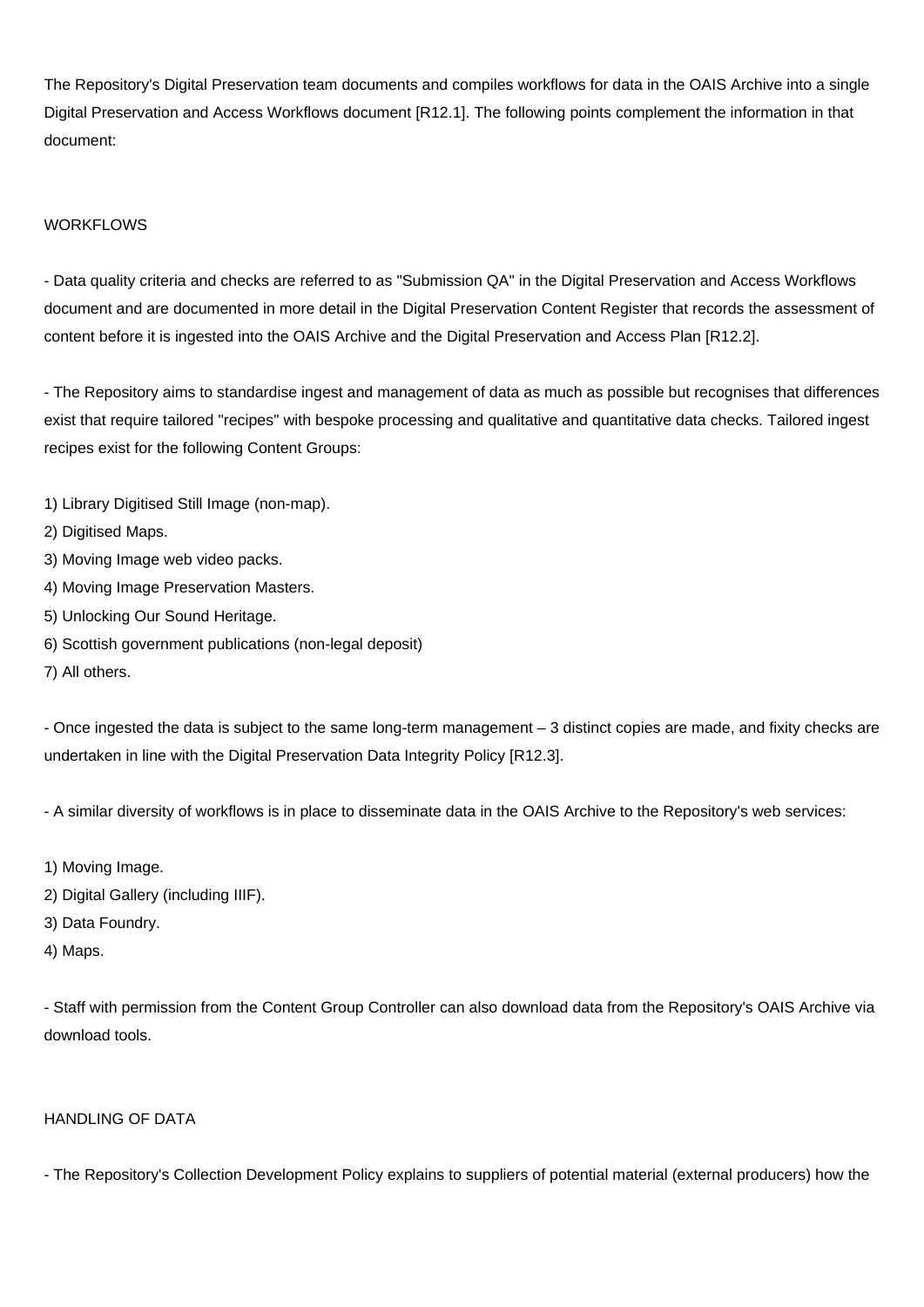material will be used [R12.4].

- The Repository provides information to the Web Users designated community about how it can re-use data provided to them [R12.5].

- Content Group Controllers (data producers) are informed of the steps taken by the Repository's OAIS Archive to preserve access to data while agreeing a Digital Preservation and Access Plan with OAIS Archive staff. This includes a description of how the users (Content Group Controllers, staff identified by the Content Group Controllers, and Web Users) will be provided with access.

#### CHANGE MANAGEMENT AND DECISIONS

- Changes to workflows and processes happen regularly, largely in the pursuit of improvements. Such changes are controlled by OAIS Archive staff if the outcomes do not contradict policy or Digital Preservation and Access Plans.

- Significant changes to workflows that impact the Repository's OAIS Archive, its data, web services that use the data, existing policy, or Digital Preservation and Access Plans are evaluated by the Digital Preservation Steering Group in consultation with relevant Content Group Controllers. Final decisions are made by the Digital Preservation Steering Group or escalated to the Library Leadership Team.

#### SUPPORTING EVIDENCE:

R12.1) Digital Preservation and Access Workflows: <https://doi.org/10.34812/eamg-jq88>

R12.2) Example records in the Digital Preservation Content Register: <https://doi.org/10.34812/8b0t-e697>

R12.3) Digital Preservation Data Integrity Policy: <https://doi.org/10.34812/173d-f765>

R12.4) Collection Development Policy: <https://doi.org/10.34812/gpde-cw03>

R12.5) Re-using material: <https://www.nls.uk/using-the-library/copying-services/permission>

**Reviewer Entry Reviewer 1**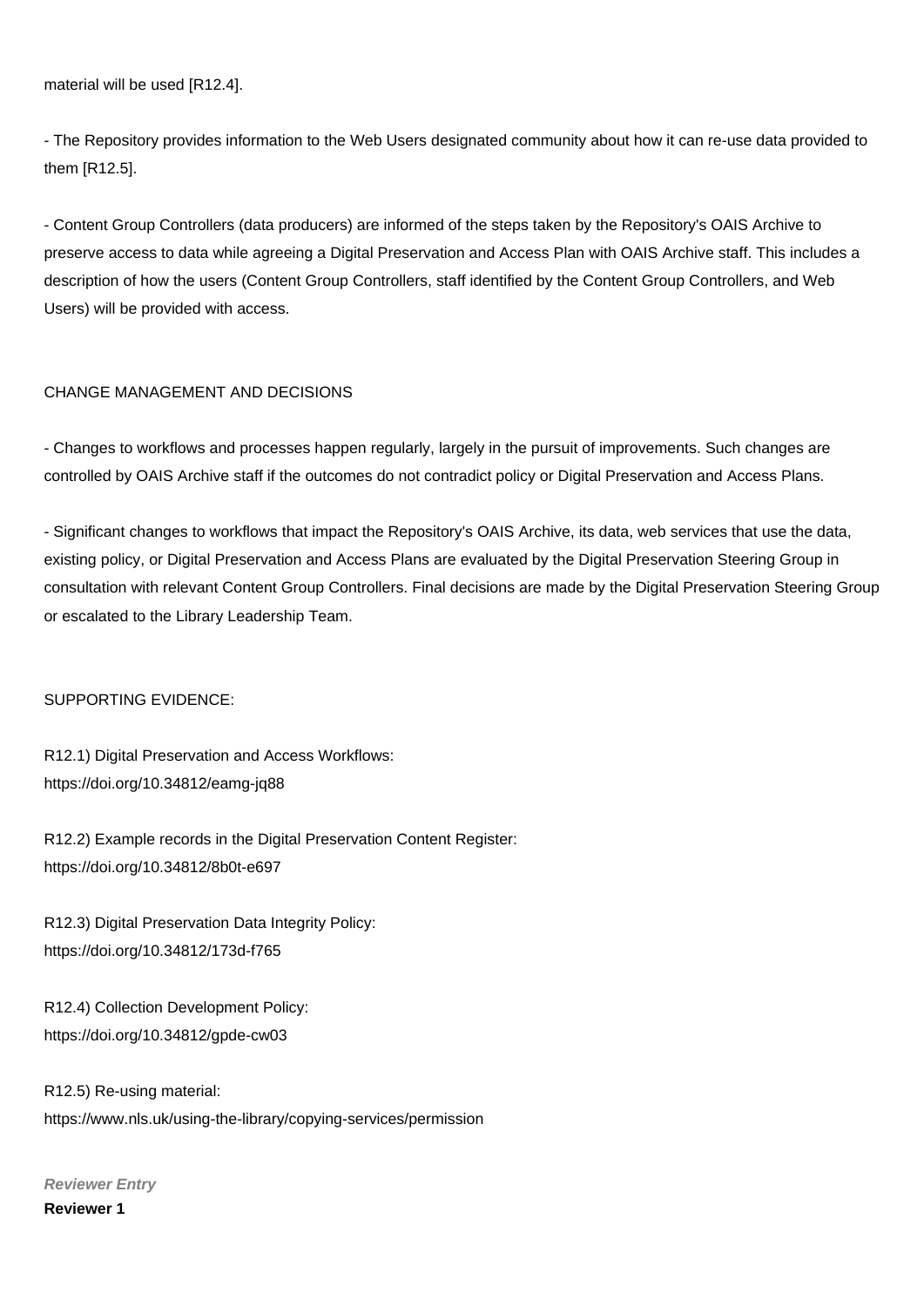Comments: accept

#### **Reviewer 2**

Comments: accept

## **13. Data discovery and identification**

**R13. The repository enables users to discover the data and refer to them in a persistent way through proper citation.**

## **Compliance Level:**

3 – The repository is in the implementation phase

**Reviewer Entry**

#### **Reviewer 1**

Comments: 3 – The repository is in the implementation phase accept

#### **Reviewer 2**

Comments: 3 – The repository is in the implementation phase accept

### **Response:**

Data discovery and identification is provided to the Repository's Content Group Controller and Web User designated communities.

#### CONTENT GROUP CONTROLLERS

Every Content Group in the Repository is paired with a Content Group Controller who is responsible for it. Search, resolution, citation, and use are provided in the following ways:

1) An ingest receipt is provided to the Content Group Controller or their representative by OAIS Archive staff after an ingest request is fulfilled. The receipt includes a list of the OAIS Archive file paths and persistent identifiers that relate to them. The persistent identifiers use an internal scheme, minter and resolver that are managed by the Repository and are referred to as NLS DOD (National Library of Scotland Digital Object Database) persistent identifiers. This information can be used by the Content Group Controller to search and retrieve files from the OAIS Archive based on filename, path, or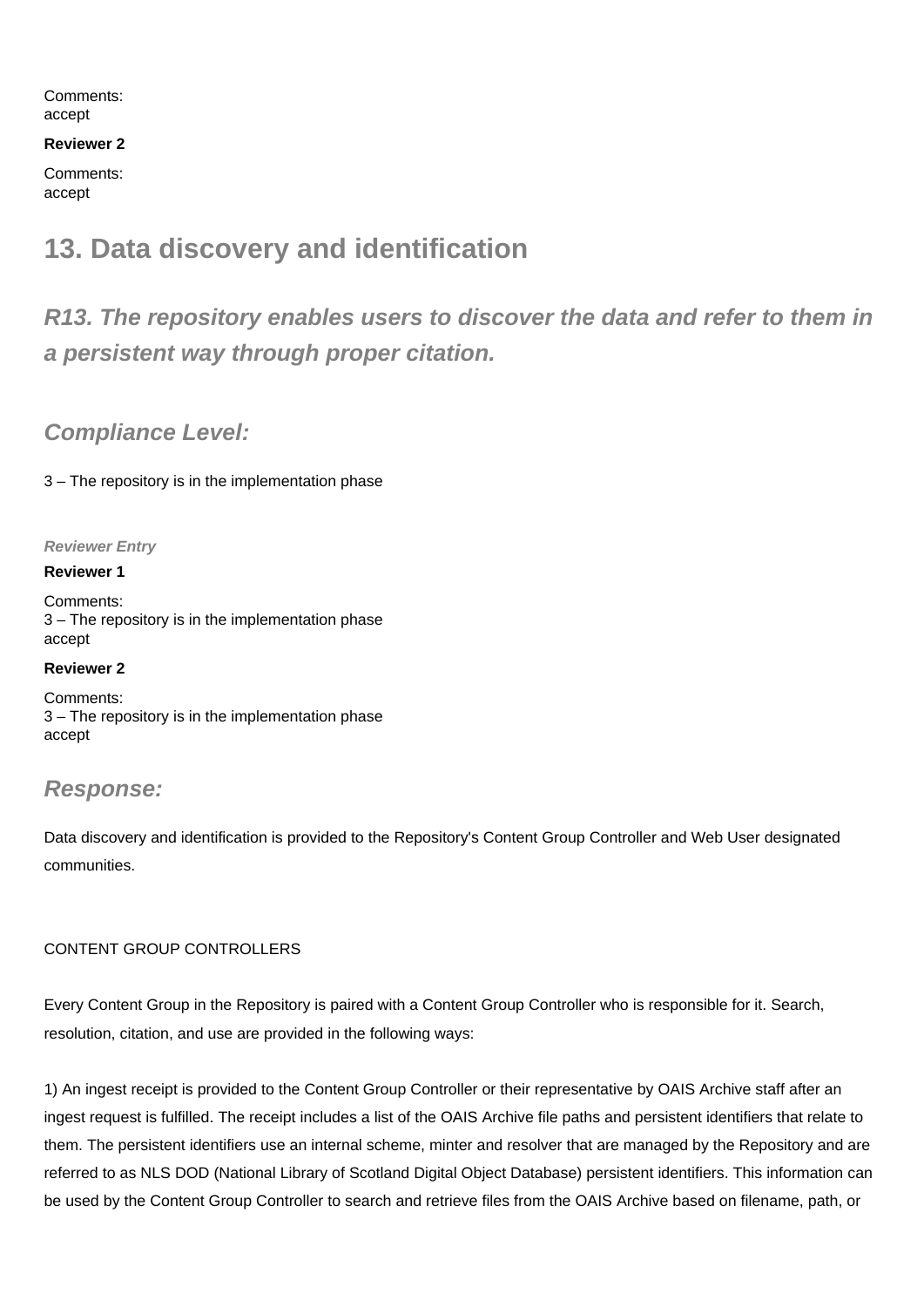persistent identifier through scripts, download tools, and through a search and browse web interface for Repository staff. Furthermore, each Content Group is allocated an overarching persistent ID and descriptive record in the Digital Preservation Database which is recorded in the Digital Preservation Content Register.

2) Some Content Groups have additional descriptive hierarchies to provide more context to the data and allow searching within the Digital Preservation Database by titles, descriptions, and indexing terms. Descriptive metadata is particularly rich for the "Library Digitised Still Image" Content Group. Searching is done either directly against the metadata in the database, through a web interface for Repository staff, or an equivalent but older Microsoft Access interface that also allows for metadata creation and editing. The latter two approaches present the complicated database table structure in more user-friendly ways to allow the staff to undertake routine searches and tasks easily.

The relationship between agents, events, objects, and rights are managed in a way that complies with the PREMIS data dictionary. The rich descriptive metadata of digitised Content Groups allows them to be exported from the OAIS Archive and/or collecting databases to comply with several standards including MARC, MODS, Dublin Core and IIIF. It is worth noting that the Repository is a signatory to the Europeana Data Exchange Agreement [R13.1], and the Jisc Discovery Open Metadata Principles [R13.2].

#### WEB USERS

The Repository offers several web services that allow the Web Users designated community to search a subset of data in the Repository's OAIS Archive. The web services use copies and/or additional derivatives of the data that are suitable for browsers. The OAIS Archive runs metadata export routines using the Digital Preservation Database and Collection databases to create standardised metadata to power the web services. Each offers its own interface suited to the content it provides access to. For example, the maps interface has a geographic Google maps search layer. All of the web services support web crawling and harvesting for direct access from search engines. Additional details for primary services are summarised below:

#### DIGITAL GALLERY

#### - URL:<https://digital.nls.uk/gallery/>

- Metadata standards: IIIF, tags use LCNAF, TGN, AAT, LCSH, and TGM as sources of controlled vocabulary

- Form of data citations: Permalink and shareable links using NLS DOD persistent identifiers

- Machine harvestable?: IIIF volumes are harvestable via a top-level collections-based json file that provides access to all IIIF manifests [\(https://view.nls.uk/collections/top.json\)](https://view.nls.uk/collections/top.json)

#### DATA FOUNDRY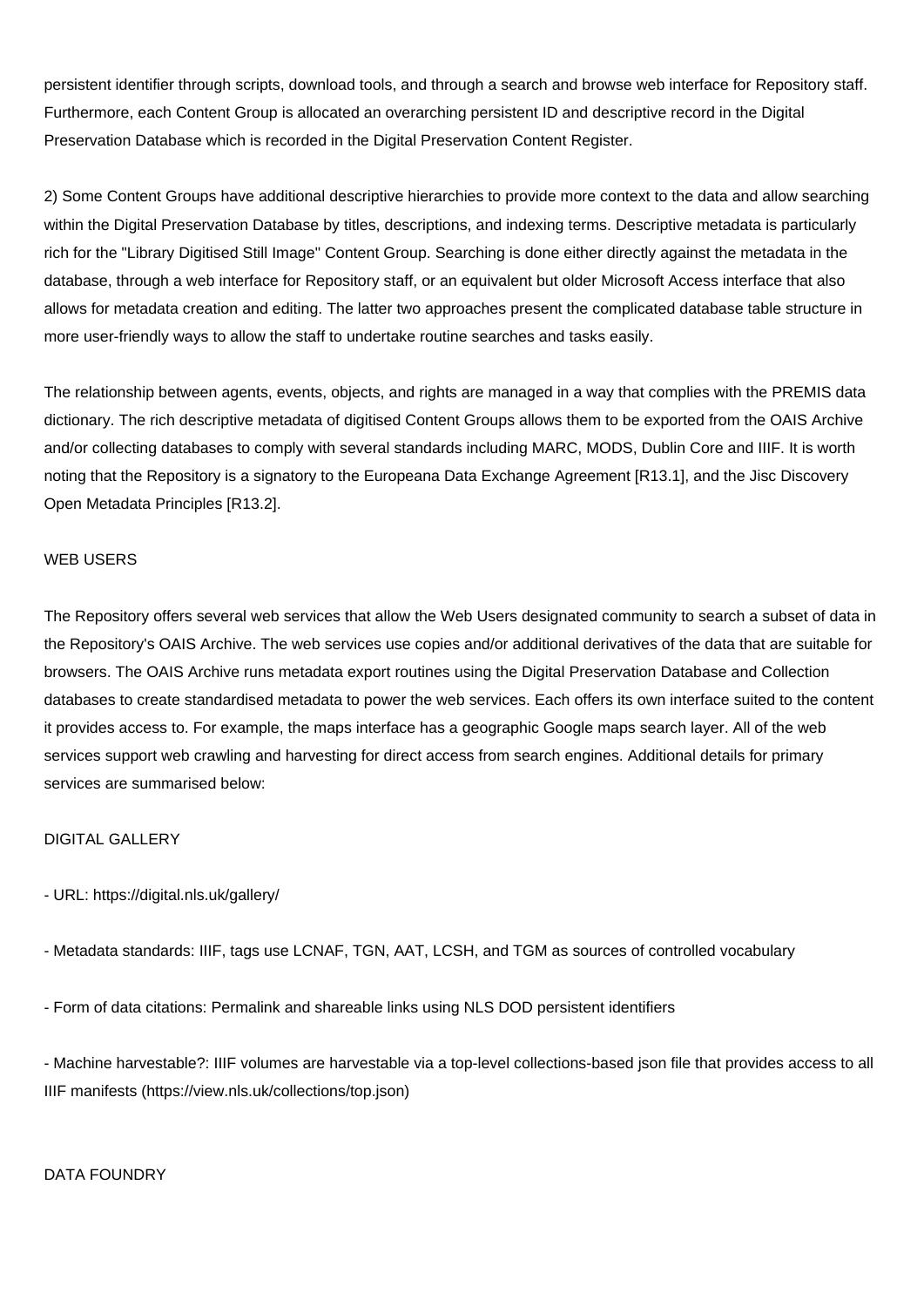#### - URL:<http://data.nls.uk/>

- Metadata standards:<https://data.nls.uk/about/standards/>
- Form of data citations: Suggested citations using DOI persistent identifiers
- Machine harvestable?: Datasets available for download

#### MOVING IMAGE

- URL:<https://movingimage.nls.uk/>

- Metadata standards: FIAF cataloguing standards, tags use LCGFT

- Form of data citations: Shareable links using system identifiers that have the potential to be turned into persistent identifiers. They will be considered as part of the Repository's persistent identifier framework, due for completion in 2021-22.

- Machine harvestable?: No

#### MAPS

- URL:<https://maps.nls.uk/>

- Metadata standards: ISBD, tags use LCNAF
- Form of data citations: Shareable links using NLS DOD persistent identifiers
- Machine harvestable?: Recent additions have an RSS feed: <https://maps.nls.uk/feed.xml>

Some Repository content is available and searchable in secondary web services, such as the Repository's own aggregated search service called Library Search, and those not managed by the Repository, such as Europeana and Internet Archive, that use additional standards.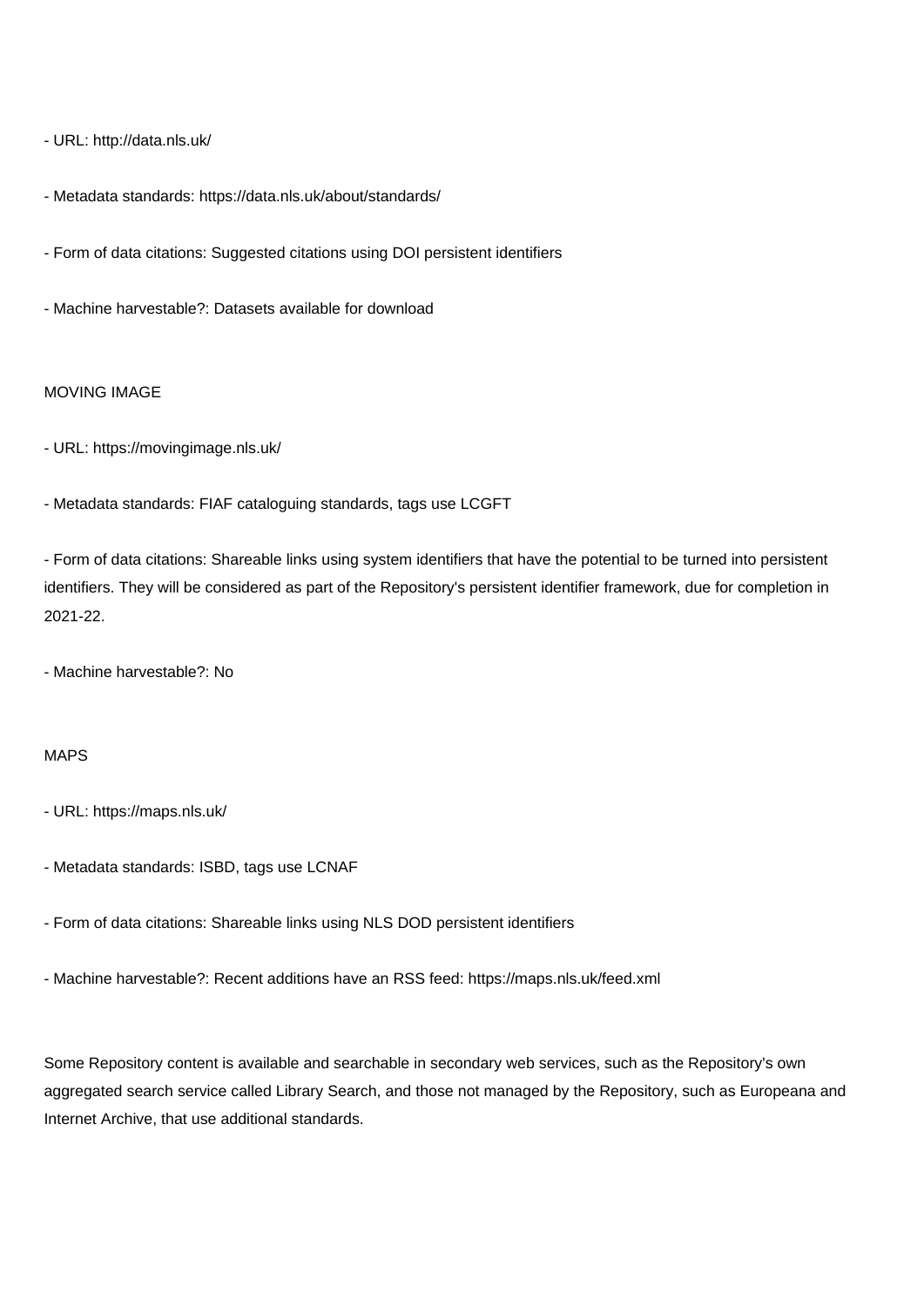#### SUPPORTING EVIDENCE:

R13.1) Europeana Data Exchange Agreement <https://pro.europeana.eu/page/the-data-exchange-agreement>

R13.2) Jisc Discovery Open Metadata Principles <http://discovery.ac.uk/businesscase/principles/>

**Reviewer Entry**

**Reviewer 1**

Comments: accept

**Reviewer 2**

Comments: accept

## **14. Data reuse**

**R14. The repository enables reuse of the data over time, ensuring that appropriate metadata are available to support the understanding and use of the data.**

**Compliance Level:**

3 – The repository is in the implementation phase

**Reviewer Entry**

#### **Reviewer 1**

Comments: 3 – The repository is in the implementation phase accept

#### **Reviewer 2**

Comments: 3 – The repository is in the implementation phase accept

**Response:**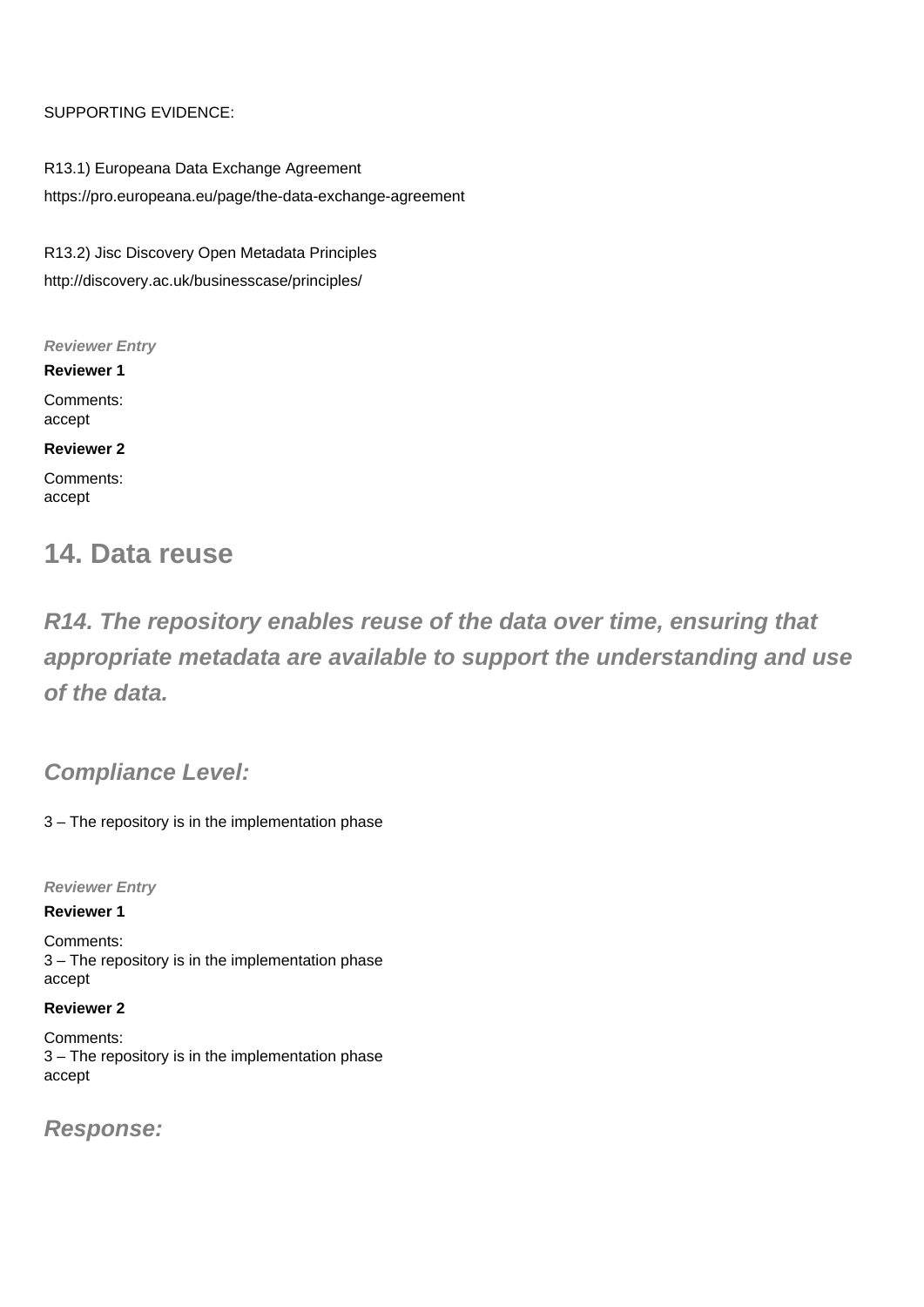The Repository blends its data and metadata in a way that supports agreed commitments to understandability and use needs of its designated communities. The Repository is continuing to improve its understanding of the formats in its care to increase access to new communities.

#### METADATA

The Repository's OAIS Archive staff work with the Content Group Controller to agree a Digital Preservation and Access Plan prior to ingest. The plans are stored in the Digital Preservation Content Register and record what data and metadata are required to support use and understandability of the content for specific designated communities, for specific preservation periods [R14.1]. Broadly speaking the communities include the Content Group Controller and members of Repository staff they identify and, for some content, Web Users. Any partial Digital Preservation and Access Plans that exist will be upgraded to full plans in 2021-22.

Metadata provided to the Web User designated community is rich, using metadata from the Digital Preservation Database that is often merged with metadata from Collection databases. This metadata is typically descriptive and structural to allow the content to be searched and used to represent the physical collections from which they frequently derive. Web services are also adapted over time to meet the needs of Web Users e.g., to support wider mobile device use. Finally, the Library is committed to making web services accessible [R14.2].

Metadata for the Content Group Controller designated community includes descriptive and structural metadata as well as rights, technical, administrative, and preservation metadata. However, Content Groups that are exclusively for Repository staff tend to have very limited descriptive metadata. Understandability is provided by returning the data as deposited with filenames, file structure and file contents intact. In addition, the Repository's OAIS Archive will have requested supporting documents, for example a descriptive overview of the content, for ingest to achieve the level of understandability described in the Digital Preservation and Access Plan.

#### FORMATS

Broadly speaking, the Repository has control over the formats used in its digitisation programme and creates a range of derivatives and formats for the Web User designated community. Over time the Repository enhances its offering to the community to meet their evolving needs. Recent additions include using the ALTO XML standard for OCR text documents, and the provision of IIIF compatible content.

For Content Groups where the Repository has less control over formats, DROID and PRONOM are used to identify file formats and help determine what software may be needed to make the content accessible and understandable. This work is ongoing, and a long-term goal of the Repository is to build a Software and License Library to promote reuse through emulation.

The Repository may change formats over time or create additional ones. Changes to formats will be overseen by the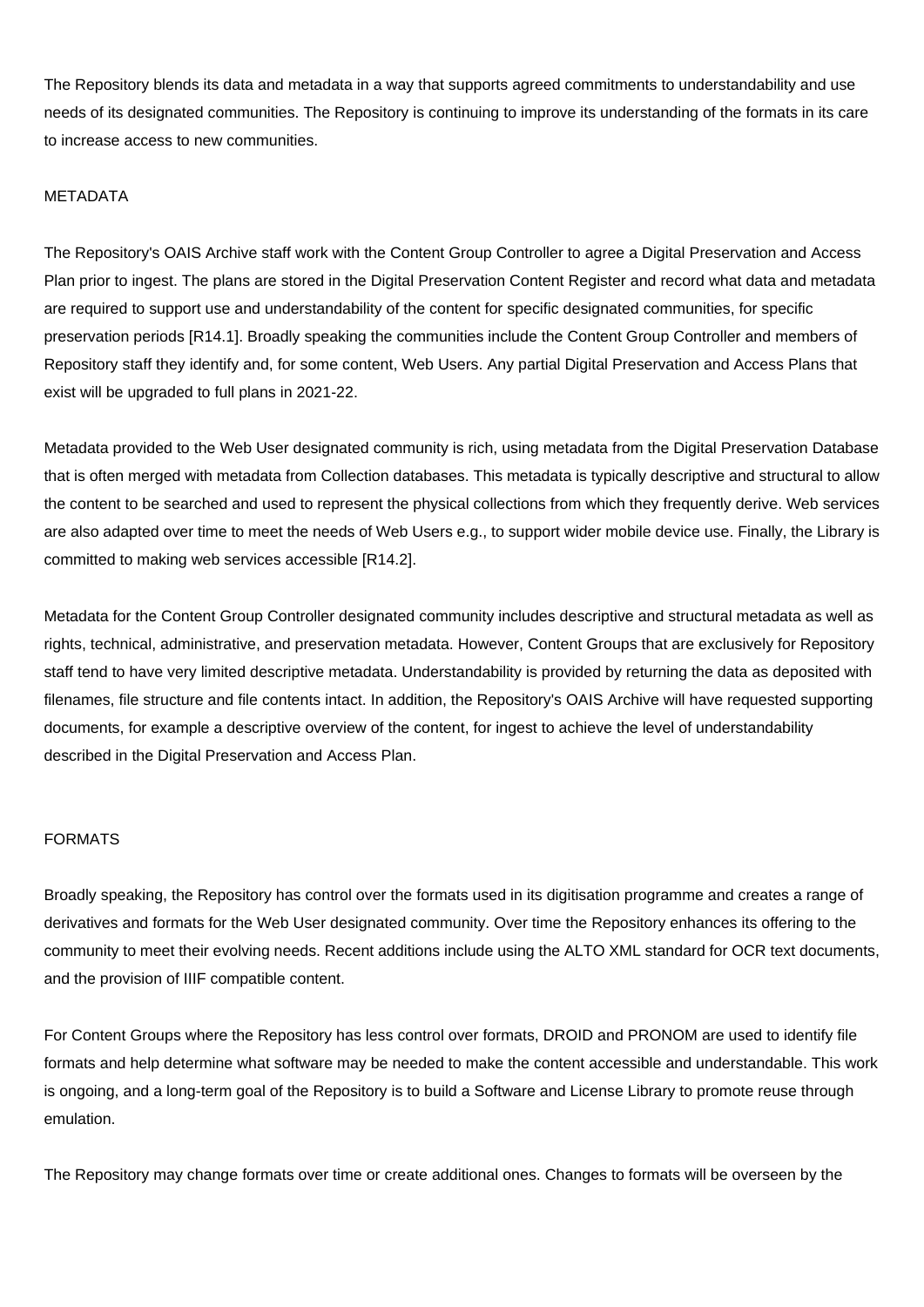Digital Preservation Steering Group working with affected Content Group Controllers. Changes are not permitted where a Content Group needs to demonstrate authenticity and the Repository cannot reverse the changes.

Through its membership of the wider digital preservation community (e.g. as an active member of the Legal Deposit Libraries [R14.3], the UK Web Archive [R14.4], the International Internet Preservation Consortium [R14.5], and the Digital Preservation Coalition [R14.6]) the Repository researches new formats as well as techniques to allow existing formats to be reused.

#### REVIEW

Starting in 2021-22 OAIS Archive staff will conduct a biennial review of the Digital Preservation and Access Plans with the Content Group Controllers. The review will determine if any changes are required to continue to meet the preservation, access and understandability commitments made in the plan to the designated communities.

#### SUPPORTING EVIDENCE:

R14.1) Example records in the Digital Preservation Content Register: <https://doi.org/10.34812/8b0t-e697>

R14.2) Website accessibility statement: <https://www.nls.uk/about-us/website-accessibility-statement>

R14.3) Agency for the Legal Deposit Libraries <https://www.legaldeposit.org.uk/>

R14.4) UK Web Archive <https://www.webarchive.org.uk/en/ukwa/info/about>

R14.5) International Internet Preservation Consortium (membership details) <https://netpreserve.org/about-us/members/national-library-scotland/>

R14.6) Digital Preservation Coalition list of members <https://www.dpconline.org/about/members>

**Reviewer Entry Reviewer 1** Comments: accept **Reviewer 2**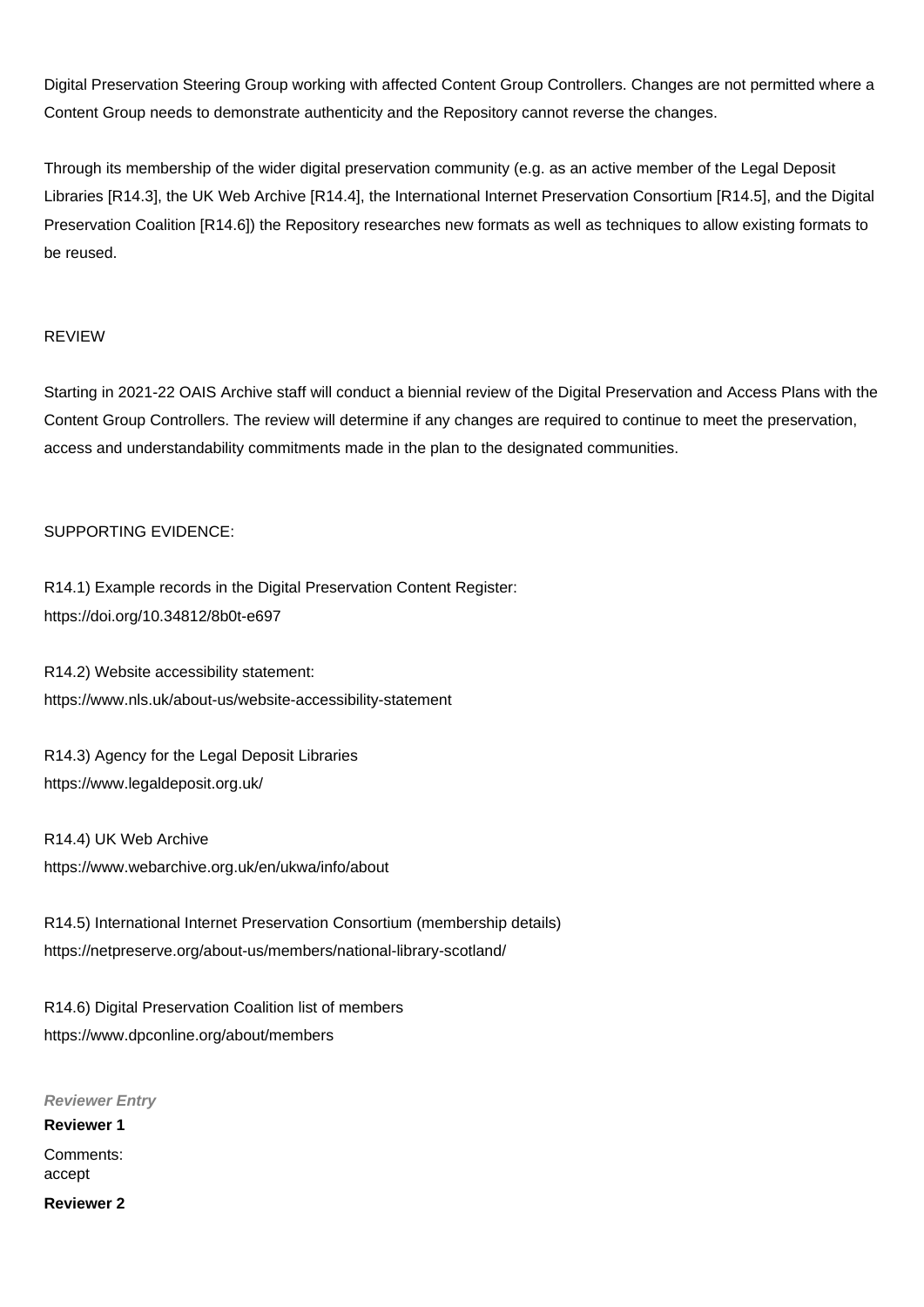# **TECHNOLOGY**

# **15. Technical infrastructure**

**R15. The repository functions on well-supported operating systems and other core infrastructural software and is using hardware and software technologies appropriate to the services it provides to its Designated Community.**

**Compliance Level:**

4 – The guideline has been fully implemented in the repository

**Reviewer Entry**

**Reviewer 1**

Comments: 4 – The guideline has been fully implemented in the repository accept

**Reviewer 2**

Comments: 4 – The guideline has been fully implemented in the repository accept

### **Response:**

#### INFRASTRUCTURE DEVELOPMENT

The Repository has an infrastructure strategy that is based on replacing legacy systems and conforming to new and emerging security standards while focusing on the drive to digital. The Repository continues to implement its cloud-first approach for infrastructure and will review all available options to determine if cloud or on-premises solutions are most fit for purpose. In 2020 and 2021 the Repository is undertaking a review of its Digital Asset Management Systems which includes components in the OAIS Archive. The review, and significant changes to the OAIS Archive will involve the Digital Preservation Steering Group that govern it.

**SOFTWARE**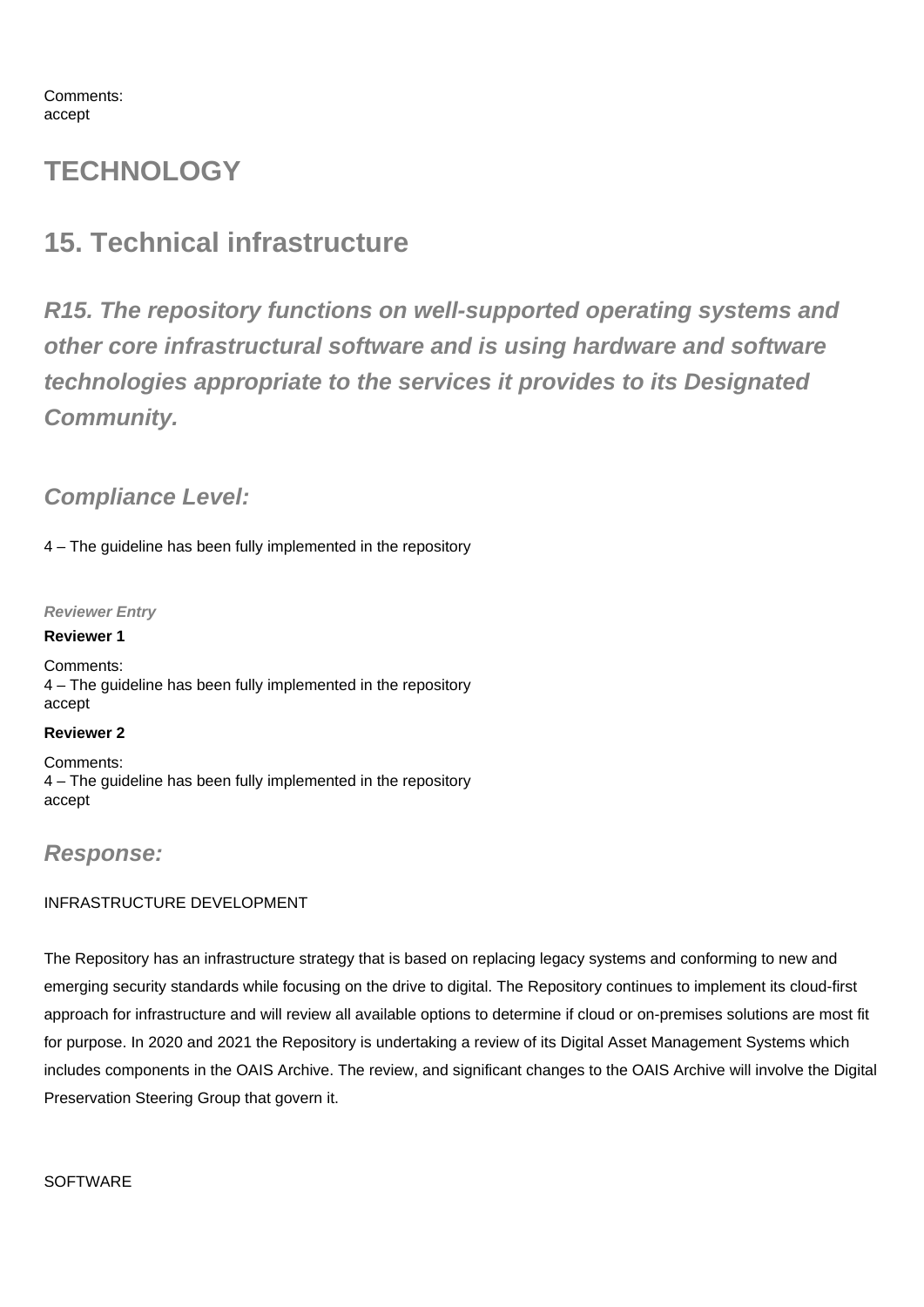The Repository's IT team maintains a hardware and software asset directory following ITIL standard recommendations for e.g., a Definitive Media Library [15.1], and uses management software to identify operating systems and other software on Repository devices. This helps to ensure that Repository infrastructure, software applications, and operating systems are kept up-to-date, and maintain the functionality required to deliver data held in the OAIS Archive.

Operating system and application patching is managed and monitored under an automated system ensuring cyber compliance.

Software licenses are recorded in an internally developed database and maintained by the Repository's IT team. Installations are also recorded ensuring license compliance.

OAIS Archive staff manage a Preservation Software Register that records the software used to process and manage data in the OAIS Archive [R15.2]. The software is a mix of commercial and community software and includes Foxit PDF compressor, Kakadu, Microsoft SQL Server, Scality, AWS CLI, CloudBerry, FFmpeg, MediaInfo, Jpylyzer, Exif Tool, ImageMagick, DROID and solr. Work between 2021 and 2023 will identify and manage rendering software.

#### CAPACITY AND CAPABILITY

Around 1 PB of storage is available to the Repository's OAIS Archive in triplicate and this has grown over the last 20 years to meet the growth in data. A suitably sized and performing Microsoft SQL Server database is provided to support the Digital Preservation Database. Virtual Machine farms are available in Edinburgh and Glasgow with multiple 10GB network connections to local storage to facilitate ingest, access, and management. The Repository provides its Web Users designated community with access to web services through a single 1GB internet connection through Janet provided by Jisc. The Repository is working with Jisc to implement a secondary internet circuit into a secondary facility with divergent links providing resilience in the event of a failure. In addition, more services are provided via the cloud both internally to the Repository, and externally to its Web Users. Utilisation of the internet circuit is being monitored to ensure the circuit connection grows with the Repository's requirements.

The Repository has access to a dedicated IT team providing Helpdesk, networking, database, storage, and other infrastructure support. It can also use an internal team of developers to automate workflows and create new tools and systems.

#### DISASTER RECOVERY AND BUSINESS CONTINUITY

The Repository uses its Business Continuity Framework and Procedures to manage disaster recovery and business continuity [R15.3]. This supports the OAIS Archive and the services it provides to its designated communities. In 2022-23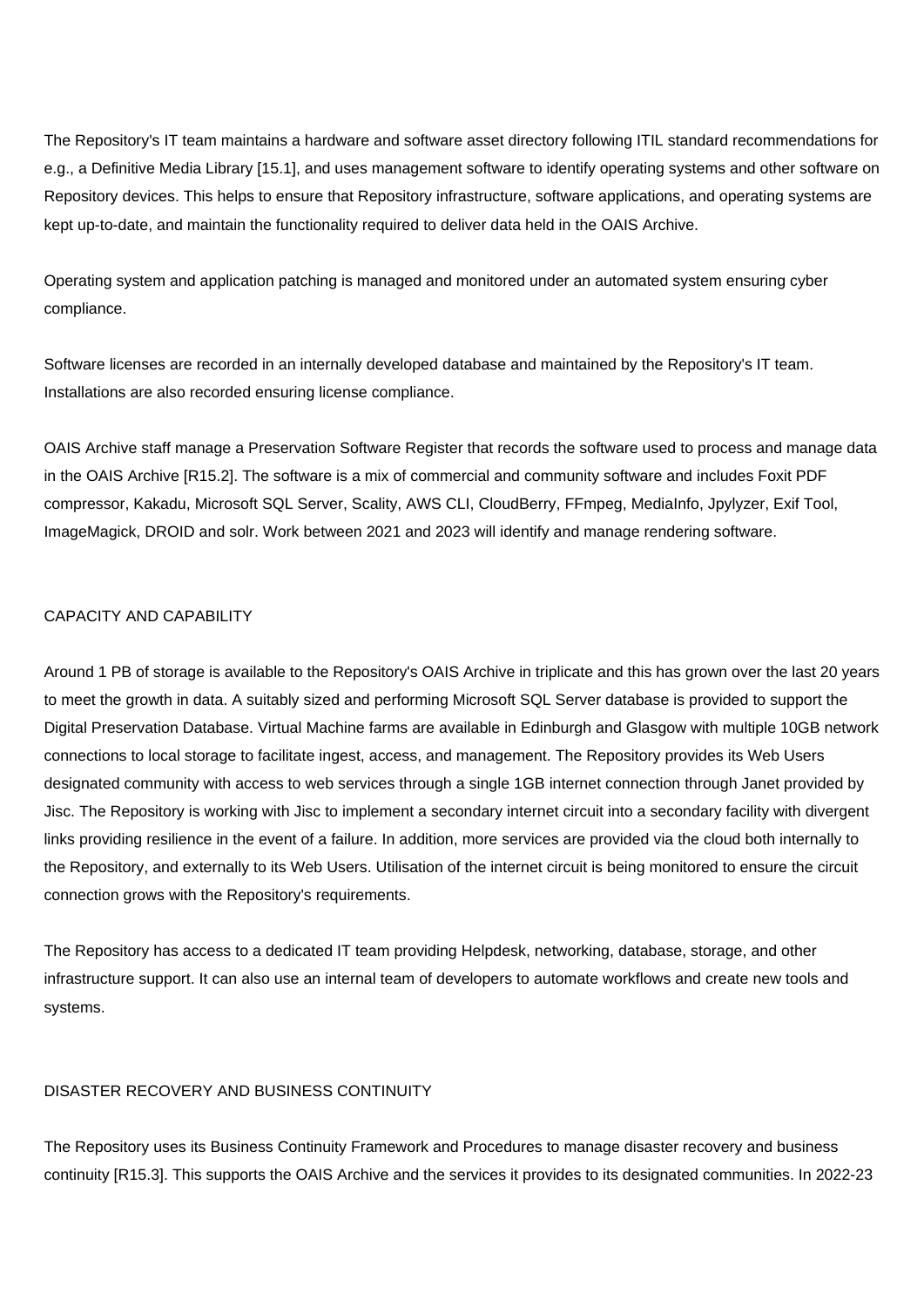the Repository will develop and deploy additional test plans for key components of its OAIS Archive that are not yet tested and simulate their failure and recovery.

Most of the Repository's systems are virtualised and are configured to replicate to a secondary site in the event of a failure. The Repository's IT teams use a hardware based alert system to receive notifications when servers used by the OAIS Archive have failed or are predicted to fail. The two independent preservation storage clusters in Edinburgh and Glasgow are configured using erasure coding [R15.4] instead of RAID as it reduces the overhead and time to reconstruct data in the event of a failure, and the diversification and distribution of risk across all 3 storage locations also assists in disaster recovery.

#### SUPPORTING EVIDENCE:

R15.1) ITIL recommended practice: <https://en.wikipedia.org/wiki/ITIL>

R15.2) Software Preservation Register: <https://doi.org/10.34812/90y2-ez11>

R15.3) Business Continuity Framework and Procedures: <https://doi.org/10.34812/as10-8m98>

R15.4) What is erasure coding? <https://stonefly.com/blog/understanding-erasure-coding>

#### **Reviewer Entry**

#### **Reviewer 1**

Comments: accept

#### **Reviewer 2**

Comments: accept

## **16. Security**

**R16. The technical infrastructure of the repository provides for protection of the facility and its data, products, services, and users.**

**Compliance Level:**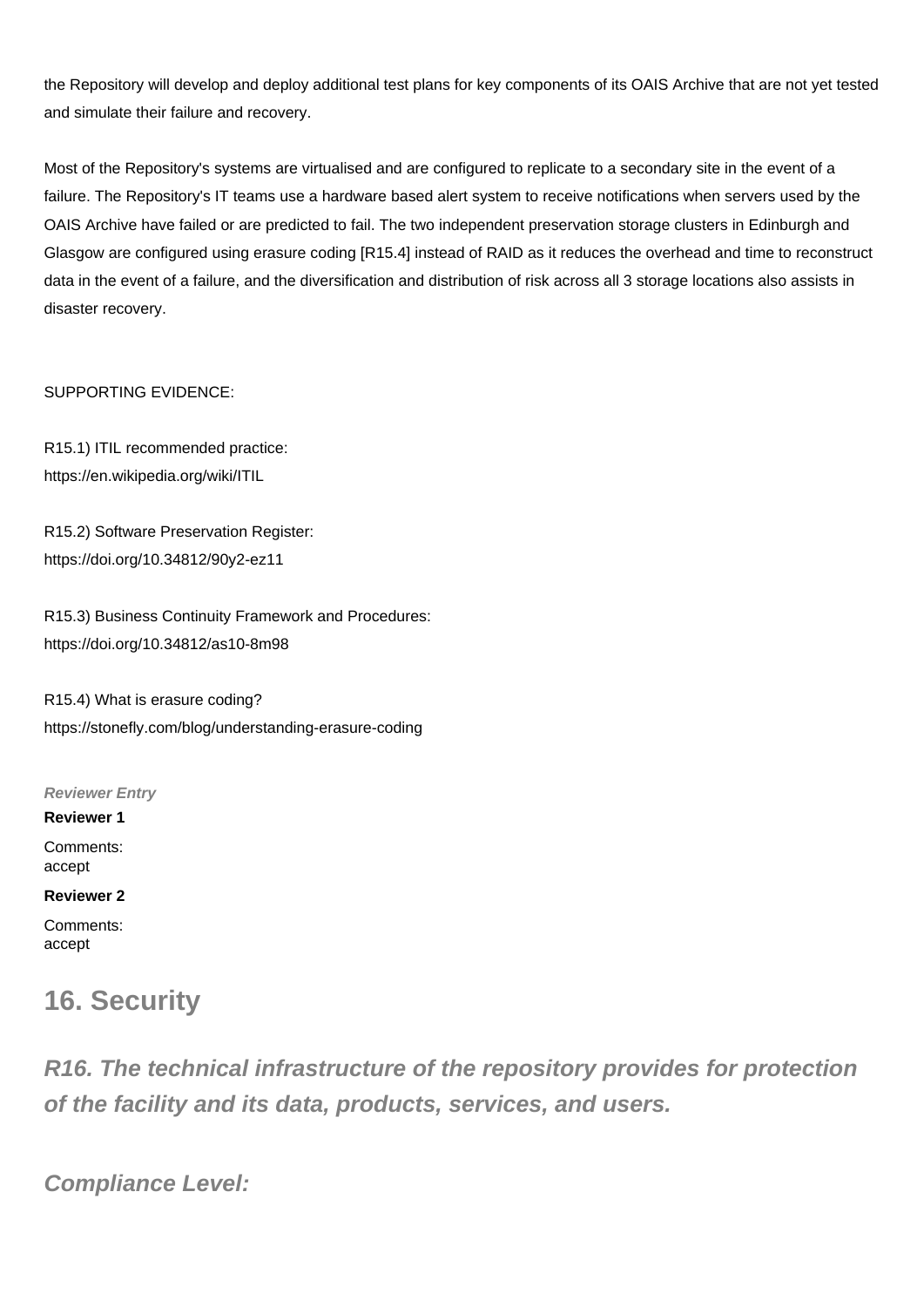#### 4 – The guideline has been fully implemented in the repository

#### **Reviewer Entry**

#### **Reviewer 1**

Comments: 4 – The guideline has been fully implemented in the repository accept

#### **Reviewer 2**

Comments: 4 – The guideline has been fully implemented in the repository accept

### **Response:**

#### RISK MANAGEMENT

The Repository uses a Risk Management Framework with standardised risk registers to record the assessment of risks that could affect the Repository, acceptable levels of risk, and the mitigation actions to reduce them [R16.1]. Of note are the Corporate Risk Register and the Digital Preservation Risk Register managed by the Library Leadership Team and the Digital Preservation Steering Group respectively. Some of the risks are identified through interviews with Content Group Controllers and an analysis of their data by OAIS Archive Staff. Risks associated with specific Content Groups are also recorded in the Digital Preservation Content Register [R16.2].

#### SECURITY AND AUTHENTICATION

The Repository manages security as described by the Information Security Policy [R16.3] and the Access Control Procedure [R16.4]. They cover physical and digital data security and encompass those physical and digital components used by the OAIS Archive. All Repository staff agree to the Acceptable Use Policy which, for example, restricts the installation of software on devices [R16.5]. The Repository has previously achieved UK Cyber Essentials certification [R16.6] and is working towards re-certification in 2022-23.

The following authentication and authorisation procedures are used for the various components of the OAIS Archive in addition to those mentioned in IT security policies:

library devices used at ingest and pre-ingest: Managed by the IT team using Windows Active Directory. OAIS Archive staff responsible for ingest do not have delete permissions for the content passed to them by the Content Group Controller or their representative (as internal data producers).

Digital Preservation Database (Microsoft SQL Server): Managed by the IT team at the software, server and database level. Authentication uses Windows Active Directory. Role-based table level security and architecture managed by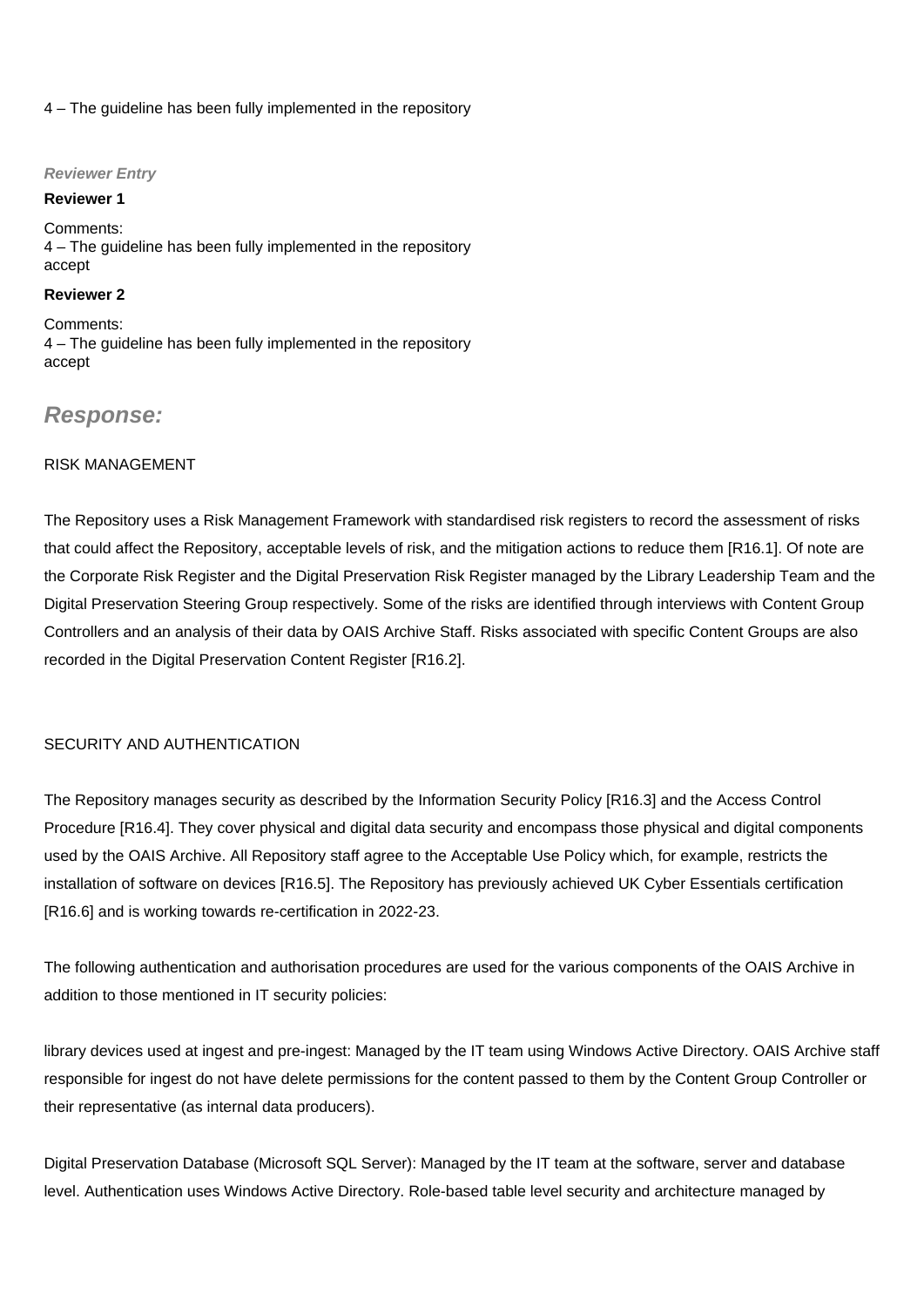database managers.

Storage (2 local copies): Managed by the Digital Preservation team and IT team through S3 authentication. No delete permissions. Versioning used to avoid destructive overwrites. Changes to security or policies require simultaneous involvement of the Digital Preservation team and the IT Team.

Storage (3rd remote copy): Managed by the Digital Preservation team through S3 authentication. No delete permissions. Versioning used to avoid destructive overwrites. Multi-Factor Authentication required to change security or policies. Jisc provide additional security for the Repository's internet connections including DDoS mitigation.

Library devices used to access OAIS Archive data by the Digital Preservation team and the Content Group Controllers designated community: Managed by the Digital Preservation team and IT team through Windows Active Directory and S3 authentication. Repository staff outside of those teams only have read access to one of the 3 copies and only for the Content Groups in S3 buckets they have credentials for.

Web services used to provide content to the Web Users designated community: Managed by the Systems and Applications Development team. User web applications protected by routinely escaping and/or sanitising form and URL variable input from XSS attacks [R16.7], SQL injection [R16.8], and LDAP injection [R16.9]. Users are authenticated as required via SAML 2.0 and/or OAuth sessions while ensuring user passwords are salted with one-way encryption using cryptographic hashes. Only copies and web suitable derivatives stored outside of preservation storage are delivered to Web Users. Jisc provide additional security for the Repository's internet connections including DDoS mitigation.

#### SUPPORTING EVIDENCE:

R16.1) Risk Management Framework: <https://doi.org/10.34812/8kcb-vz59>

R16.2) Example records in the Digital Preservation Content Register: <https://doi.org/10.34812/8b0t-e697>

R16.3) Information security policy: <https://doi.org/10.34812/yhye-x905>

R16.4) Access Control Procedure: <https://doi.org/10.34812/dq3z-z559>

R16.5) Acceptable Use Policy: <https://doi.org/10.34812/jgg0-en54>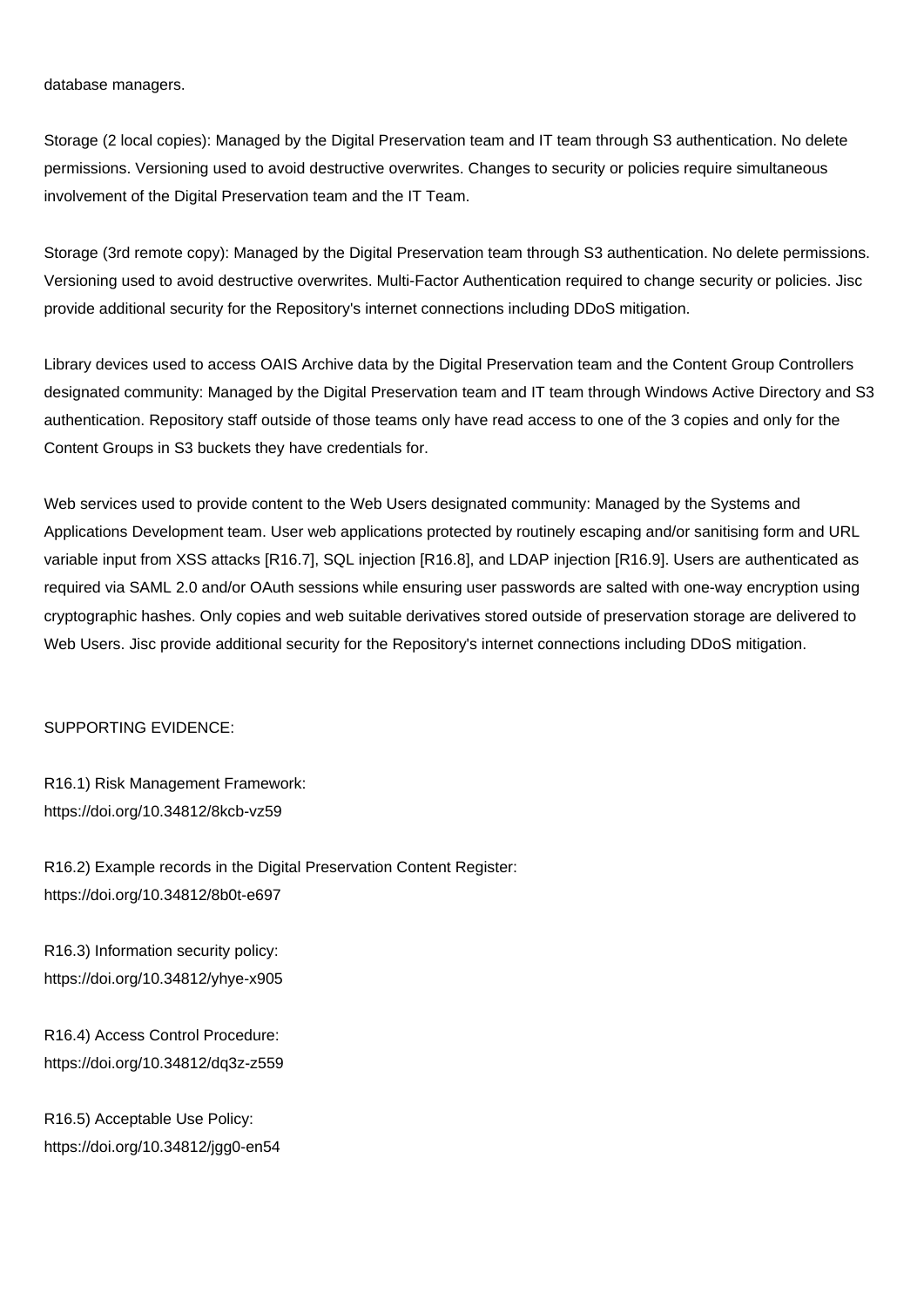R16.6) UK Cyber Essentials overview: <https://www.ncsc.gov.uk/cyberessentials/overview>

R16.7) Wikipedia page describing XSS and XSS attacks [https://en.wikipedia.org/wiki/Cross-site\\_scripting](https://en.wikipedia.org/wiki/Cross-site_scripting)

R16.8) SQL injection [https://en.wikipedia.org/wiki/SQL\\_injection](https://en.wikipedia.org/wiki/SQL_injection)

R16.9) LDAP injection [https://en.wikipedia.org/wiki/LDAP\\_injection](https://en.wikipedia.org/wiki/LDAP_injection)

**Reviewer Entry**

**Reviewer 1**

Comments: accept

**Reviewer 2**

Comments: accept

# **APPLICANT FEEDBACK**

## **Comments/feedback**

**These Requirements are not seen as final, and we value your input to improve the CoreTrustSeal certification procedure. Any comments on the quality of the Requirements, their relevance to your organization, or any other contribution, will be considered as part of future iterations.**

**Response:**

**Reviewer Entry**

**Reviewer 1**

Comments:

I do not have any other issues or comments for this application, I believe the applicant has done a great job. I would advise the approval of the application.

**Reviewer 2**